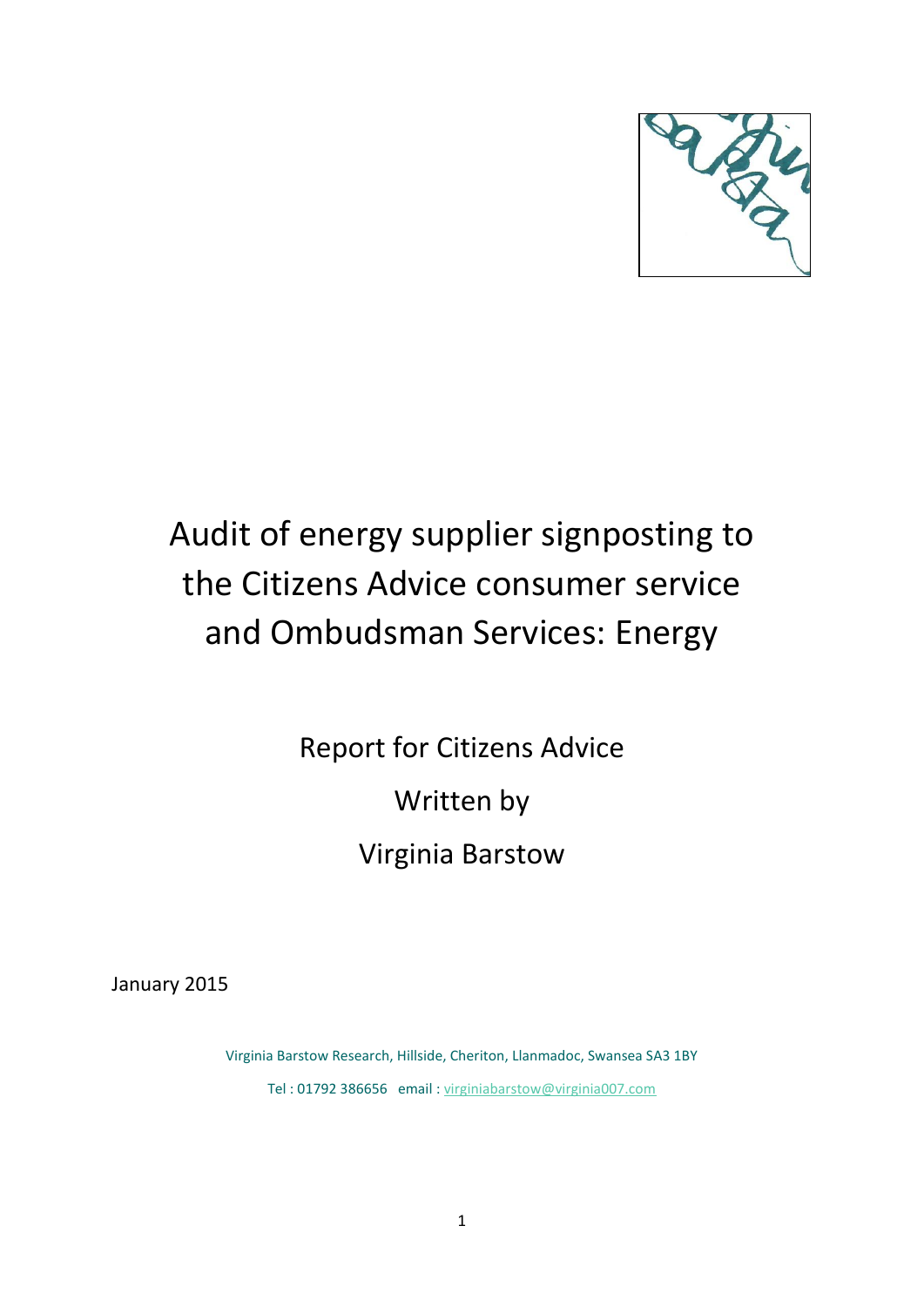# **INDEX**

|     |                                    |                                                                                                      | Page |  |  |
|-----|------------------------------------|------------------------------------------------------------------------------------------------------|------|--|--|
| 1.0 |                                    | <b>EXECUTIVE SUMMARY</b>                                                                             | 4    |  |  |
| 2.0 | <b>INTRODUCTION AND OBJECTIVES</b> |                                                                                                      |      |  |  |
| 3.0 |                                    | THE FINDINGS IN DETAIL                                                                               | 20   |  |  |
|     | 3.1                                | Websites                                                                                             | 20   |  |  |
|     | 3.2                                | <b>Bills and statements</b>                                                                          | 29   |  |  |
|     | 3.3                                | <b>Annual statements</b>                                                                             | 36   |  |  |
|     | 3.4                                | Notification of unilateral contract variation                                                        | 38   |  |  |
|     | 3.5                                | Energy supply contract                                                                               | 41   |  |  |
|     | 3.6                                | Complaints leaflets                                                                                  | 45   |  |  |
|     | 3.7                                | Audits of the Citizens Advice consumer service, Ombudsman Services: Energy<br>and Energy UK websites | 49   |  |  |
| 4.0 |                                    | <b>CONCLUSIONS</b>                                                                                   | 51   |  |  |
|     |                                    | Appendix - supplier scoring system                                                                   | 53   |  |  |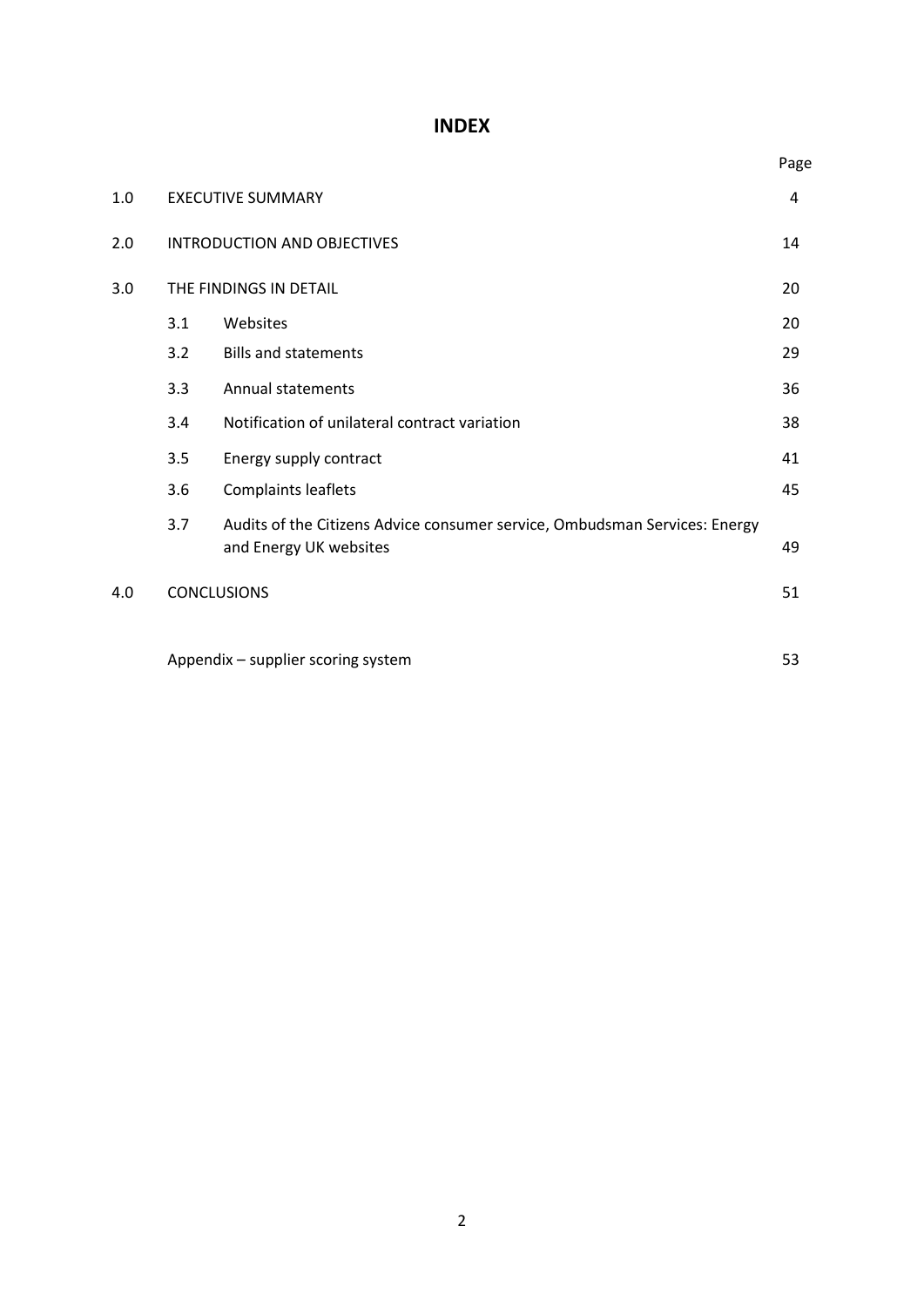# **About us**

On 1 April 2014, Consumer Futures (previously Consumer Focus) – the statutory representative for consumers of postal services across the United Kingdom, for energy consumers across Great Britain, and for water consumers in Scotland – became part of the Citizens Advice Service. Our responsibility for post in Northern Ireland transferred to the Consumer Council for Northern Ireland.

## **Citizens Advice Service in England, Wales and Scotland**

The Citizens Advice Service provides free, confidential, and impartial advice to help people resolve their problems. As the UK's largest advice provider, the Citizens Advice Service is equipped to deal with any issue, from anyone, spanning debt and employment to housing and immigration, plus everything in between. We value diversity, promote equality and challenge discrimination.

The service aims:

- to provide the advice people need for the problems they face
- to improve the policies and practices that affect people's lives

• to ensure that individuals do not suffer through ignorance of their rights and responsibilities, or of the services available; or through an inability to express their needs

• to exercise a responsible influence on the development of social policies and services, both locally and nationally.

Citizens Advice Bureaux deliver advice services from over 3,500 community locations in England and Wales, run by 382 independent registered charities. Citizens Advice itself is also a registered charity, as well as being the membership organisation for these 382 member bureaux. In Scotland, 61 Citizens Advice Bureaux help over 250,000 clients with over half a million new problems every year. More than 2,200 trained volunteers and 600 paid staff ensure that thousands of people in Scotland receive vital advice every day.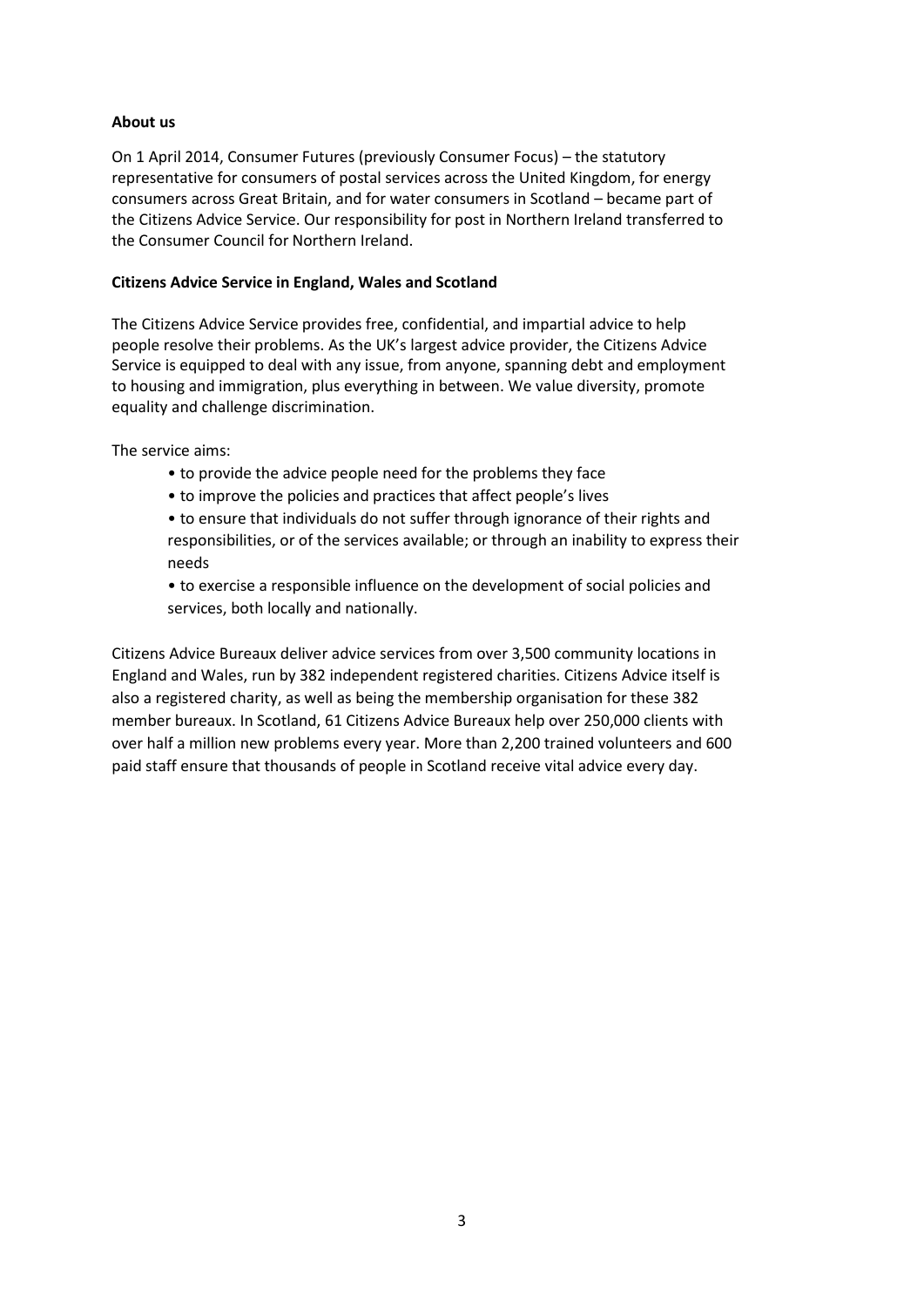# 1.0 **EXECUTIVE SUMMARY**

# **Background to the project**

In autumn 2013, Virginia Barstow was commissioned to conduct an audit on behalf of Consumer Futures to look at the quality of the signposting to the Citizens Advice consumer service and Ombudsman Services: Energy, for customers wishing to complain about their energy service provider.

The following communications were requested for audit from each supplier:

- websites
- quarterly cash cheque (QCC) bills, direct debit (DD) statements and pre- $\bullet$ payment meter (PPM) statements
- annual statements
- unilateral contract variation notices
- supply contracts
- complaints leaflets/booklets  $\bullet$

Not every supplier sent every document for audit. Some suppliers do not currently have all three types of customer (QCC, DD and PPM). Some suppliers were in the process of creating documents, or had yet to design them under the Retail Market Review (RMR) $<sup>1</sup>$  rules.</sup>

The initial audit in 2013 showed that there was a lot of room for improvement for many suppliers.

Following the audit, each supplier was issued with a summary of their own audit findings, with clear recommendations on how they could improve their scores. A follow-up audit was conducted in the autumn of 2014 to see whether suppliers had taken up the recommendations made after the first audit to enable them to improve the quality of their signposting for consumers wishing to make a complaint.

# **Key findings and conclusions**

**.** 

Citizens Advice regularly publishes an energy supplier performance league table, which provides relative energy company performance on complaints.<sup>2</sup> In 2013, Citizens Advice became increasingly aware of the need to ensure a level playing field for published statistics for those suppliers appearing in the performance league table through establishing the level of variance across the signposting of energy suppliers' approaches, and identifying good and poor practice. This was in part driven by the fact that some suppliers were expressing concern that better signposting resulted in more complaints, which reflected badly on those companies who were making it easier for customers to complain.

The initial audit of energy suppliers, which was conducted in October and November 2013, revealed that there were inconsistencies across domestic suppliers as to how well signposting to the Citizens Advice consumer service and Ombudsman Services: Energy appeared on their websites and other

<sup>&</sup>lt;sup>1</sup> <https://www.ofgem.gov.uk/gas/retail-market/market-review-and-reform/retail-market-review>

<sup>&</sup>lt;sup>2</sup> [http://www.citizensadvice.org.uk/index/aboutus/consumer-work/energy\\_supplier\\_performance.htm](http://www.citizensadvice.org.uk/index/aboutus/consumer-work/energy_supplier_performance.htm)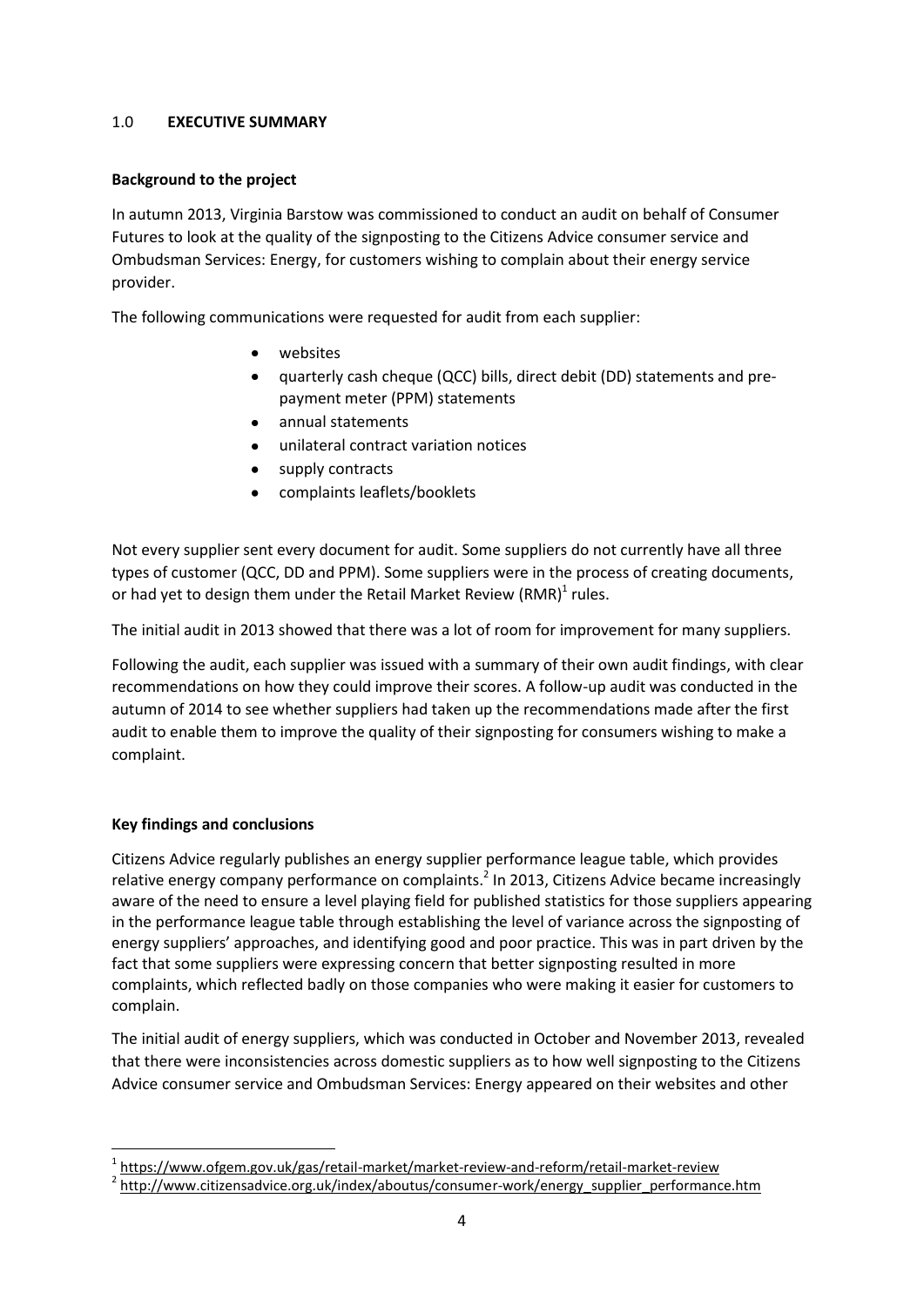forms of communications sent to their customers. In February 2014, all energy suppliers were given detailed reports showing how they could improve their signposting.

The follow-up audit, conducted in the autumn of 2014, showed there had been inconsistent progress amongst suppliers. Several suppliers scored particularly poorly with their supply contracts and unilateral contract variation notices, and scores were also poor for the pre-payment meter statements issued by some suppliers. There was room for improvement amongst all suppliers when it came to websites; these being a particularly important source of information for customers seeking advice about contacting the right organisation for help or assistance about making a complaint.

It is little surprise that so many consumers go straight to Ombudsman Services: Energy rather than consulting the Citizens Advice consumer service first. Few suppliers make it clear that customers should generally approach the Citizens Advice consumer service if they require independent advice before contacting Ombudsman Services: Energy if they have not yet made a complaint, or are at an early stage of the complaints process with their energy supplier. Ombudsman Services: Energy could also make this point clearer on its own website. Since Ombudsman Services: Energy is unable to assist customers who are outside its terms of reference, it is vital that consumers are directed to the most appropriate organisation in the first instance.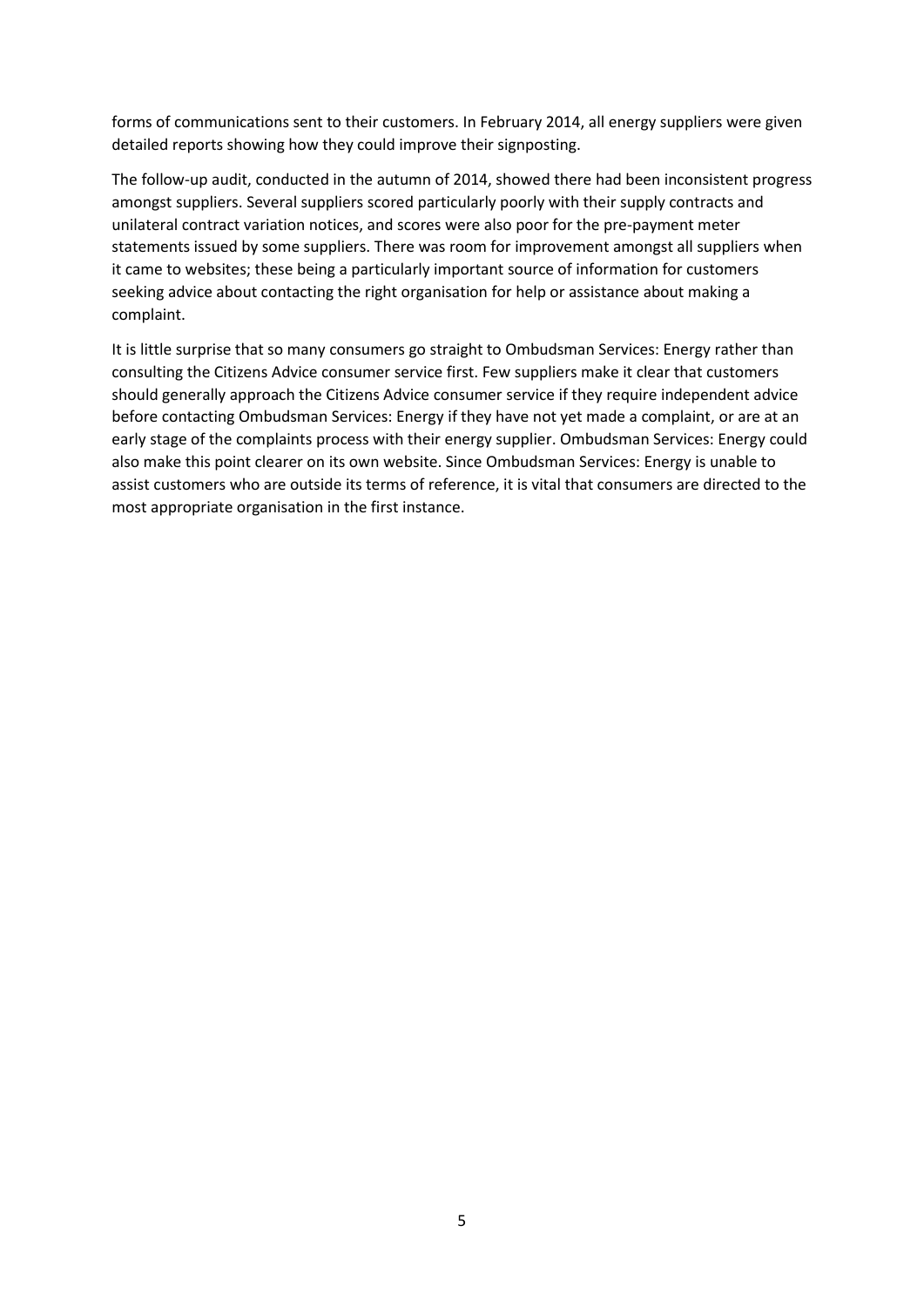# **The findings in more detail**

A summary table showing the communications audited, and the audit scores, is shown below.

|                                           | Out of | <b>Highest</b> | Lowest      | <b>Average</b> | <b>Median</b> |
|-------------------------------------------|--------|----------------|-------------|----------------|---------------|
| <b>Websites 2013</b>                      | 131    | 110            | $\Omega$    | 75 (57%)       | 80 (61%)      |
| <b>Websites 2014</b>                      |        | 124            | 54          | 90 (69%)       | 88 (67%)      |
|                                           |        |                |             |                |               |
| QCC bills 2013                            | 70     | 63             | $\Omega$    | 41 (58%)       | 50 (71%)      |
| QCC bills 2014                            |        | 70             | 17          | 53 (76%)       | 58 (83%)      |
|                                           |        |                |             |                |               |
| <b>DD statements 2013</b>                 | 70     | 63             | 15          | 45 (64%)       | 50 (71%)      |
| <b>DD statements 2014</b>                 |        | 70             | 15          | 51 (73%)       | 55 (79%)      |
|                                           |        |                |             |                |               |
| <b>PPM statements 2013</b>                | 70     | 63             | 0           | 42 (60%)       | 43 (61%)      |
| <b>PPM statements 2014</b>                |        | 70             | 5           | 44 (63%)       | 51 (73%)      |
|                                           |        |                |             |                |               |
| <b>Annual statements 2013</b>             | 26     | 24             | 2           | 18 (69%)       | 22 (85%)      |
| <b>Annual statements 2014</b>             |        | 26             | 14          | 21 (81%)       | 21 (81%)      |
|                                           |        |                |             |                |               |
| Unilateral contract variation notice 2013 | 29     | 25             | $\Omega$    | 10 (34%)       | $0(0\%)$      |
| Unilateral contract variation notice 2014 |        | 29             | 0           | 16 (55%)       | 17 (59%)      |
|                                           |        |                |             |                |               |
| <b>Energy supply contract 2013</b>        | 75     | 63             | $\mathbf 0$ | 13 (17%)       | $0(0\%)$      |
| <b>Energy supply contract 2014</b>        |        | 75             | $\Omega$    | 35 (47%)       | 29 (39%)      |
|                                           |        |                |             |                |               |
| <b>Complaints leaflet 2013</b>            | 61     | 54             | 0           | 39 (64%)       | 49 (80%)      |
| <b>Complaints leaflet 2014</b>            |        | 61             | 17          | 44 (72%)       | 42 (69%)      |

| Table 1: Highest, lowest, average and median scores achieved |
|--------------------------------------------------------------|
|--------------------------------------------------------------|

Table 1 shows the following:

- The maximum a supplier could have scored (see appendix for full details of the scoring system)
- Highest scores achieved
- Lowest scores
- The average score (all scores added up and divided by the number of suppliers) and also shown as a percentage of the maximum score
- The median score (the middle score when all scores have been ranked in order for  $\bullet$ example, if there are 19 scores, the median score is the score of the supplier who came  $10^{th}$ in the ranking) and also shown as a percentage of the maximum score

Although average scores have improved for all documents, levels of improvement were disappointing. Given that suppliers were told exactly how they could improve their documents, and therefore their audit scores, the levels of improvement shown in the second audit might have been anticipated to be higher. But even though suppliers were changing their bills throughout this period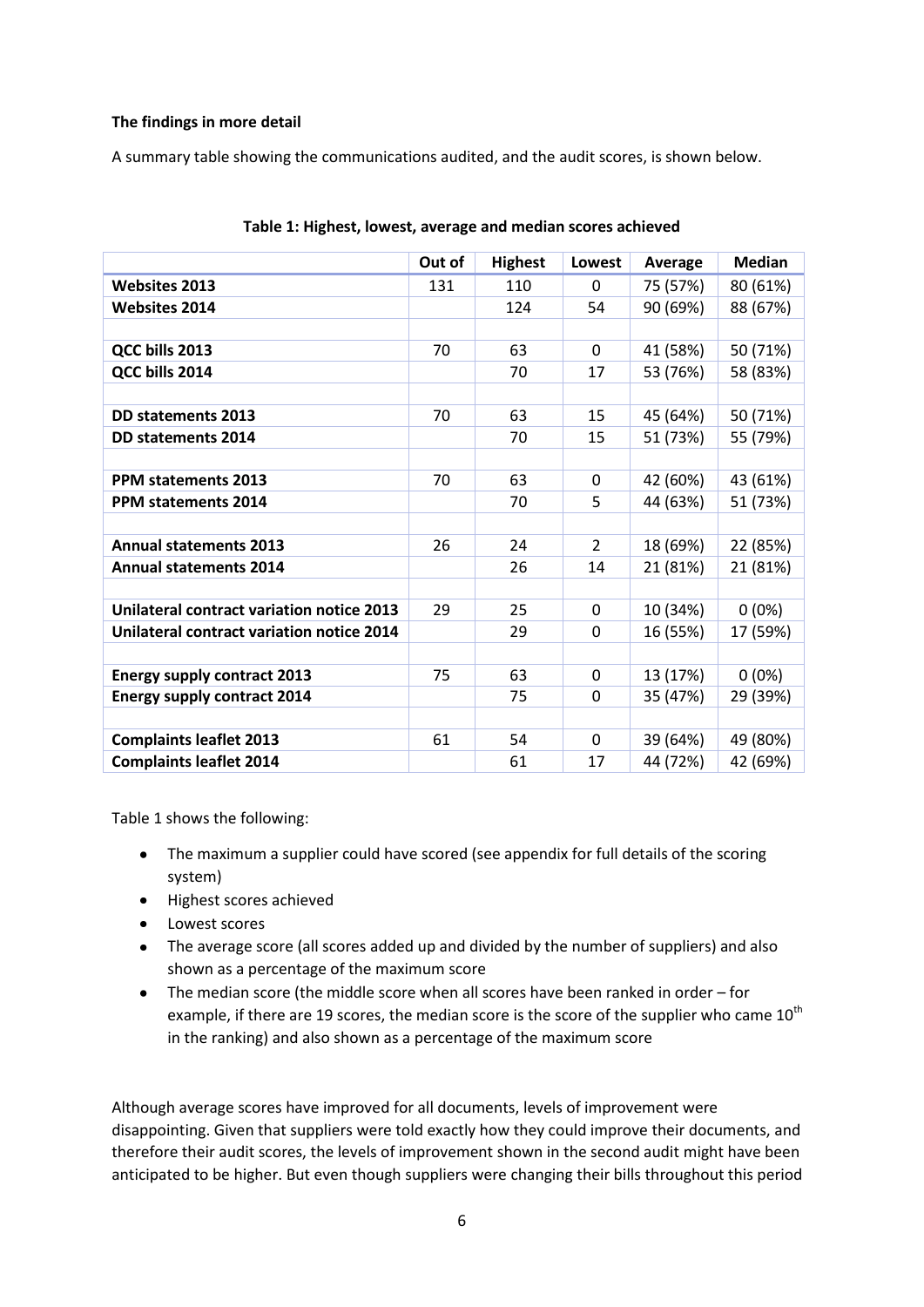in order to be compliant with RMR, and therefore had an opportunity to incorporate the changes recommended after the last audit, it seems that some of them made little effort to do so.

Some suppliers' scores dropped between the two audits – generally because contact details for the Citizens Advice consumer service or the 'Know Your Rights' document had not been updated. Suppliers were advised that it was acceptable to use up existing copies of old print stock of the 'Know Your Rights' document within a reasonable timeframe and were not penalised if they had stated that this was the case. $3$ 

Table 2 shows whether suppliers had increased or decreased their score for websites and all types of documentation since the 2013 audit. A white square indicates that the supplier did not supply the document, generally because the supplier did not have QCC, DD or PPM customers, because they had yet to create a template for that type of document, or because they were in the process of changing the template.

**.** 

 $3$  To avoid reprint costs regarding the change to the text on the back of bills.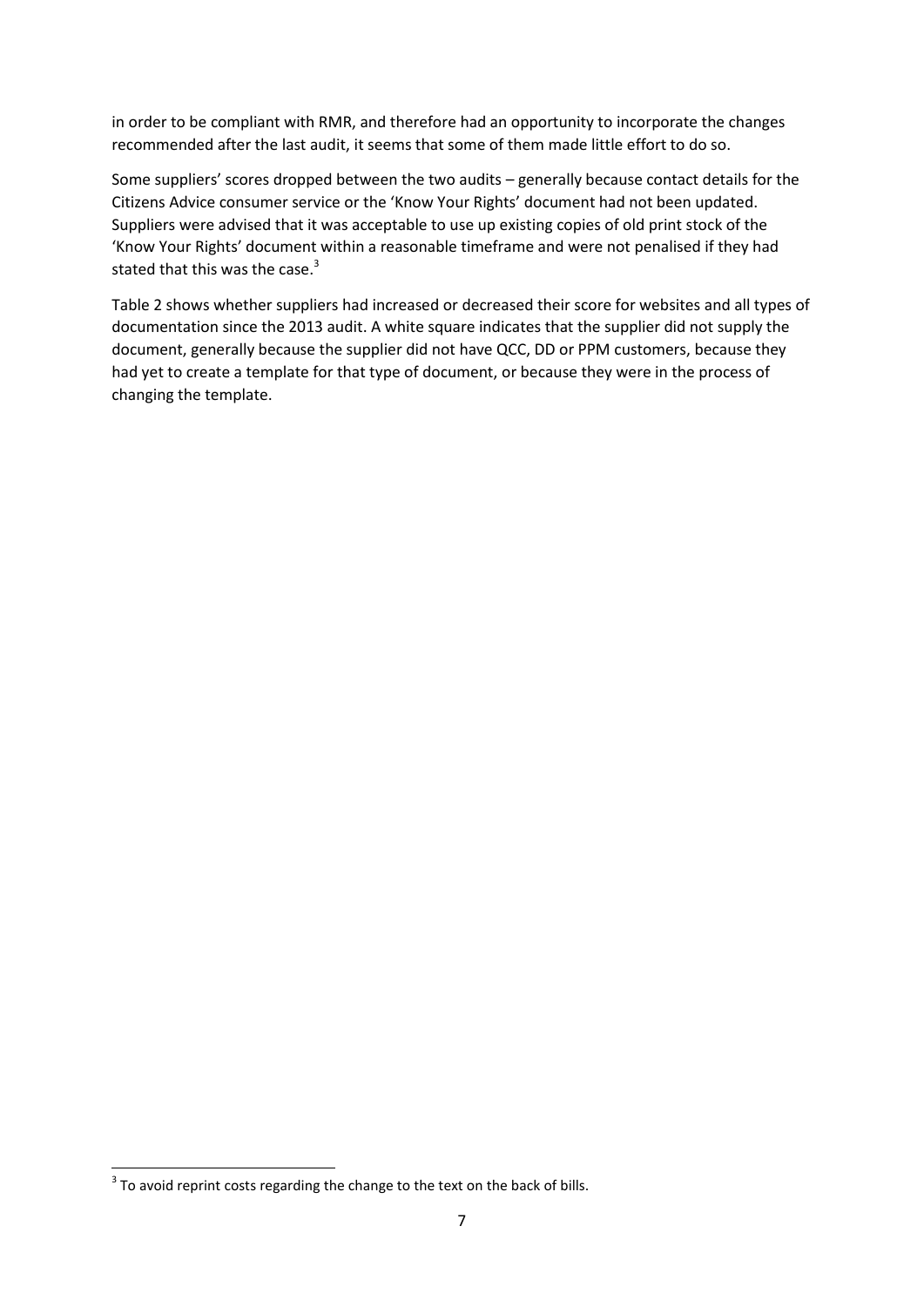|                                   | Website                  | QCC<br>bill              | <b>DD</b><br>statement   | PP<br>statement          | Annual<br>statement   | <b>Unilateral</b><br>contract<br>variation | <b>Supply</b><br>contract | <b>Complaints</b><br>booklet |
|-----------------------------------|--------------------------|--------------------------|--------------------------|--------------------------|-----------------------|--------------------------------------------|---------------------------|------------------------------|
| <b>British Gas</b>                | $\ddot{}$                | $\ddot{}$                | $\pm$                    | $\ddot{}$                |                       | Not supplied<br>14                         | $\ddot{}$                 | $\ddot{}$                    |
| Co-<br>operative<br><b>Energy</b> |                          |                          | $\overline{\phantom{a}}$ | Not<br>supplied<br>13    |                       | $\ddot{}$                                  |                           | Not supplied<br>13           |
| <b>Economy</b><br><b>Energy</b>   | $\ddot{}$                | Not<br>supplied<br>14'   | Not<br>supplied<br>13/14 | $\ddot{}$                | $\ddot{}$             | Not supplied<br>13/14                      | Not<br>supplied<br>13/14  | $\ddot{}$                    |
| <b>Ecotricity</b>                 | $\ddot{}$                | $\ddot{}$                | ÷                        | $\ddot{}$                | Not supplied '13      | -                                          | $\ddot{}$                 | $\ddot{}$                    |
| <b>EDF Energy</b>                 | $\ddot{}$                | $\ddot{}$                | $\ddot{}$                | $\ddot{}$                | $\ddot{}$             | $\ddot{}$                                  | ٠                         | $\ddot{}$                    |
| e.on                              | $\ddot{}$                | $\ddot{}$                | $\ddot{}$                | $\ddot{}$                |                       | <b>Same</b><br>score                       | $\hspace{0.05cm}$         |                              |
| <b>First Utility</b>              | ۰                        | Not<br>supplied<br>13    | $\ddot{}$                | Not<br>supplied<br>13    | $\bm{+}$              | $\ddot{}$                                  | $\ddot{}$                 | Not supplied<br>13           |
| <b>Flow</b><br><b>Energy</b>      | -                        | Not<br>supplied<br>13/14 |                          | Not<br>supplied<br>13/14 | Not supplied '13      | Not supplied<br>13                         | <b>Same</b><br>score      |                              |
| Good<br><b>Energy</b>             | $\ddot{}$                | $\ddot{}$                | Not<br>supplied<br>13    | Not<br>supplied<br>13    | Not supplied '13      | Not supplied<br>13/14                      | $\ddot{}$                 | Not supplied<br>13           |
| Green<br>energy                   | $\ddot{}$                |                          |                          |                          | $\ddot{}$             | <b>Same</b><br>score                       | $\ddot{}$                 | $\ddot{}$                    |
| <b>Green Star</b>                 | $\overline{\phantom{0}}$ | Not<br>supplied<br>13    | Not<br>supplied<br>13    | Not<br>supplied<br>13/14 | Not supplied<br>13/14 | Not supplied<br>13                         | Not<br>supplied<br>13     | Not supplied<br>13           |
| <b>iSupplyEne</b><br>rgy          |                          | Not<br>supplied<br>13/14 | $\ddot{}$                | Not<br>supplied<br>13/14 | $\ddot{}$             | $\ddot{}$                                  | $\ddot{}$                 | Not supplied<br>13           |
| LoCO <sub>2</sub>                 |                          | $+$                      | п.<br>т                  | Not<br>supplied<br>13/14 | <b>A</b><br>Ť         | ٠<br>т                                     | ┱                         | ÷                            |
| npower                            |                          | $\ddot{}$                | $\pm$                    | $\ddot{}$                | $\ddot{}$             |                                            | $\ddot{}$                 |                              |
| Ovo                               | ۰                        | Not<br>supplied<br>14    | <b>Same</b><br>score     | Not<br>supplied<br>14    | Not supplied '14      | $\ddot{}$                                  | $\ddot{}$                 | <b>Same</b><br>score         |
| <b>Scottish</b><br><b>Power</b>   | $\ddot{}$                | $\ddot{}$                | ÷                        | $\ddot{}$                |                       | <b>Same</b><br>score                       | $\ddot{}$                 | $\ddot{}$                    |
| <b>Spark</b>                      | $\ddot{}$                | $\ddot{}$                | $\pm$                    | $\ddot{}$                |                       | $\bf{+}$                                   | $\ddot{}$                 | Not supplied<br>13           |
| <b>SSE</b>                        | $\ddot{}$                | $\ddot{}$                | ÷                        | e.                       |                       | -                                          | $\overline{\phantom{0}}$  | $\pm$                        |
| Utilita                           | ٠                        | -                        | $\overline{\phantom{a}}$ | -                        |                       | <b>Same</b><br>score                       | $\ddot{}$                 |                              |
| <b>Utility</b><br>Warehouse       | $\ddot{}$                | $\ddot{}$                | Not<br>supplied<br>13/14 | Not<br>supplied<br>13/14 | Not supplied '14      | $\ddot{}$                                  | $\ddot{}$                 | $\ddot{}$                    |

# **Table 2: Change in score for each supplier across website/document type**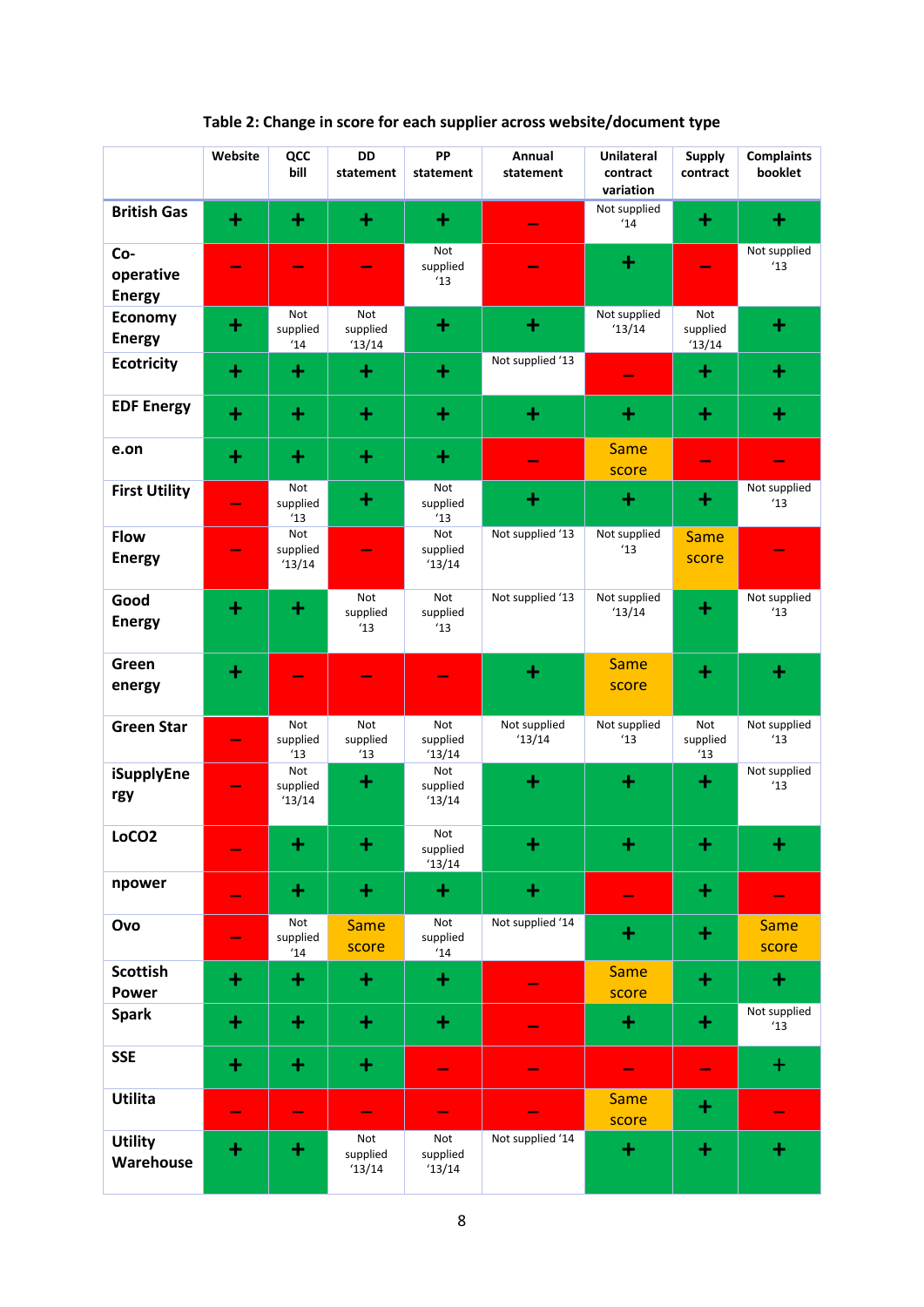Only 4 out of the 20 suppliers increased all of the scores on all the documents sent in for audit and for their website, though it should be said that 3 of those 4 did not send a full set of documents for audit.

EDF Energy stands out as the supplier that had improved on its scores across the board to achieve maximum scores in all of the documents provided for audit, together with a very good score for the company's website.

The fact that so many suppliers suffered a decline in scores suggests that most of the recommendations made after the first audit were largely ignored by some suppliers.

There was a wide variation in scores across all types of communication audited during both audits. The highest scores were at a reasonable level, but large proportions of suppliers did badly on all types of communication, and on two of the eight types of communication at least one supplier scored no points at all.

2014 audit scores are shown in the table below. The abbreviation 'ns' indicates that the supplier did not submit a document for audit. A full score is shown in green and a score of zero is shown in red.

|                               | Website | QCC<br>bill | <b>DD</b><br>statement | PP<br>statement | Annual<br>statement | <b>Unilateral</b><br>contract<br>variation | <b>Supply</b><br>contract | <b>Complaints</b><br>booklet |
|-------------------------------|---------|-------------|------------------------|-----------------|---------------------|--------------------------------------------|---------------------------|------------------------------|
| <b>Max score</b>              | 131     | 70          | 70                     | 70              | 26                  | 29                                         | 75                        | 61                           |
| <b>British Gas</b>            | 108     | 70          | 70                     | 70              | 21                  | ns                                         | 22                        | 61                           |
| Co-operative<br><b>Energy</b> | 54      | 51          | 51                     | 15              | 17                  | 15                                         | $\Omega$                  | 22                           |
| <b>Economy Energy</b>         | 84      | ns          | ns                     | 5               | 19                  | ns                                         | ns                        | 37                           |
| <b>Ecotricity</b>             | 91      | 65          | 65                     | 65              | 26                  | 15                                         | 5                         | 27                           |
| <b>EDF Energy</b>             | 121     | 70          | 70                     | 70              | 26                  | 29                                         | 75                        | 61                           |
| e.on                          | 99      | 58          | 58                     | 58              | 21                  | 10                                         | 41                        | 42                           |
| <b>First Utility</b>          | 109     | 37          | 37                     | 37              | 26                  | 17                                         | 15                        | 47                           |
| <b>Flow Energy</b>            | 82      | ns          | 50                     | ns              | 19                  | 20                                         | 5                         | 39                           |
| <b>Good Energy</b>            | 84      | 17          | 17                     | 17              | 17                  | ns                                         | 5                         | 44                           |
| <b>Green Energy</b>           | 84      | 53          | 53                     | 53              | 26                  | $\mathbf{0}$                               | 43                        | 29                           |
| <b>Green Star</b>             | 96      | 60          | 60                     | ns              | ns                  | $\mathbf{0}$                               | 65                        | 47                           |
| iSupplyEnergy                 | 103     | ns          | 63                     | ns              | 26                  | 24                                         | 70                        | 54                           |
| LoCO <sub>2</sub>             | 59      | 65          | 65                     | ns              | 26                  | 27                                         | 37                        | 56                           |
| npower                        | 76      | 53          | 53                     | 53              | 21                  | 20                                         | 70                        | 42                           |
| Ovo                           | 64      | ns          | 15                     | ns              | ns                  | 15                                         | 15                        | 17                           |
| <b>Scottish Power</b>         | 116     | 58          | 58                     | 58              | 14                  | 25                                         | 60                        | 57                           |
| <b>Spark</b>                  | 89      | 25          | 25                     | 25              | 19                  | 17                                         | 29                        | 32                           |
| <b>SSE</b>                    | 124     | 65          | 65                     | 50              | 21                  | 17                                         | 15                        | 56                           |
| Utilita                       | 74      | 41          | 41                     | 41              | 19                  | $\bf{0}$                                   | 20                        | 44                           |
| <b>Utility</b>                | 87      | 65          | ns                     | ns              | ns                  | 27                                         | 65                        | 61                           |
| Warehouse                     |         |             |                        |                 |                     |                                            |                           |                              |

# **Table 3: Summary of supplier scores 2014**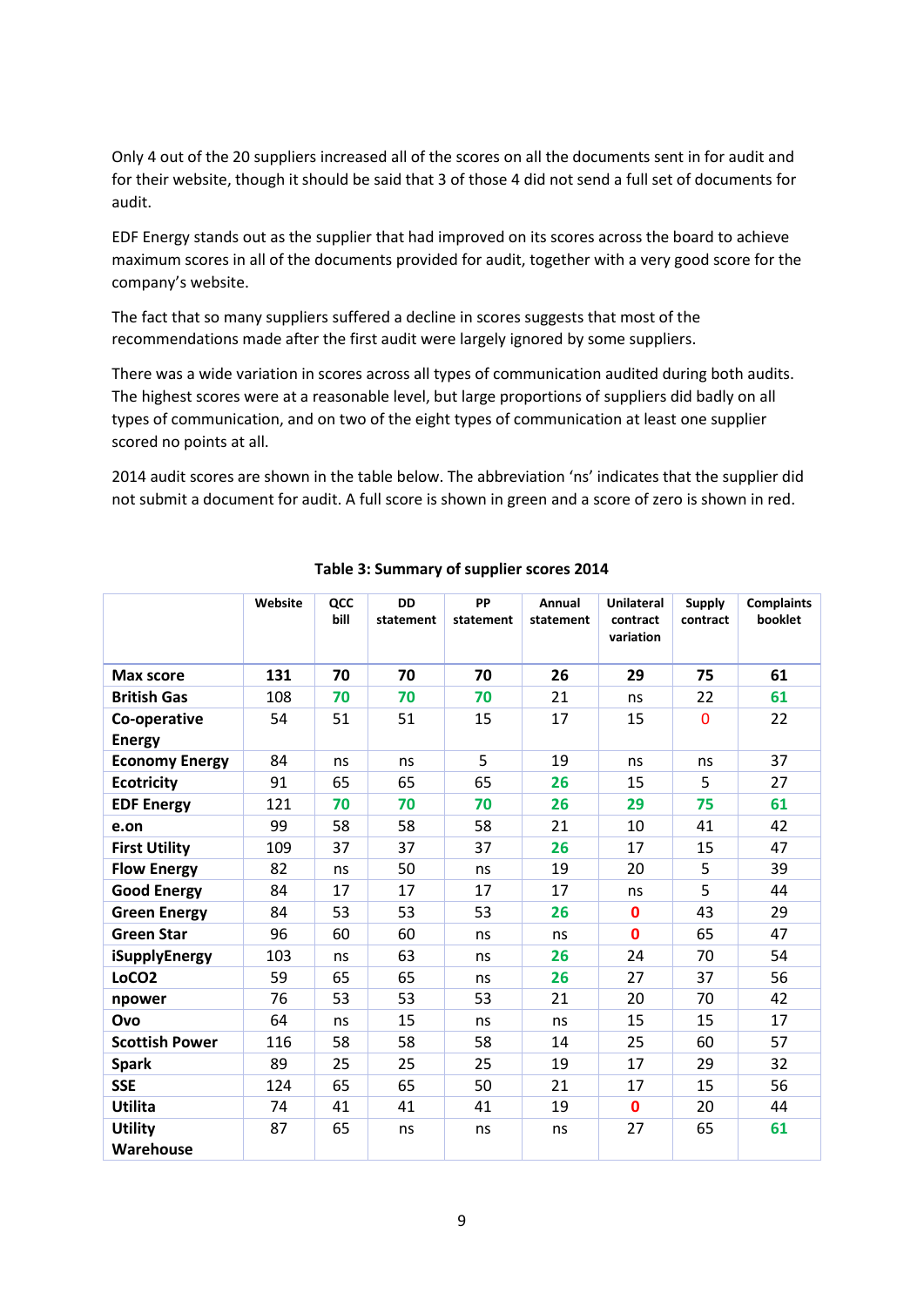In both audits, scores achieved were higher for websites, bills, complaints leaflets and annual statements than for unilateral notifications of contract variation and energy supply contracts. This was a positive finding, given that bills and, to a lesser extent, websites are the most frequently used sources of reference for finding information and contact details for customers wishing to make a complaint. However, there is still room for improvement on the websites of all suppliers.

The six larger energy suppliers, with the exception of npower, tended to feature towards the top of the tables when it came to scoring, but some of the smaller and newer entrants to the energy supply market achieved good scores in all of the areas audited, most notably iSupplyEnergy, which appears in seventh place or above for every document submitted for audit.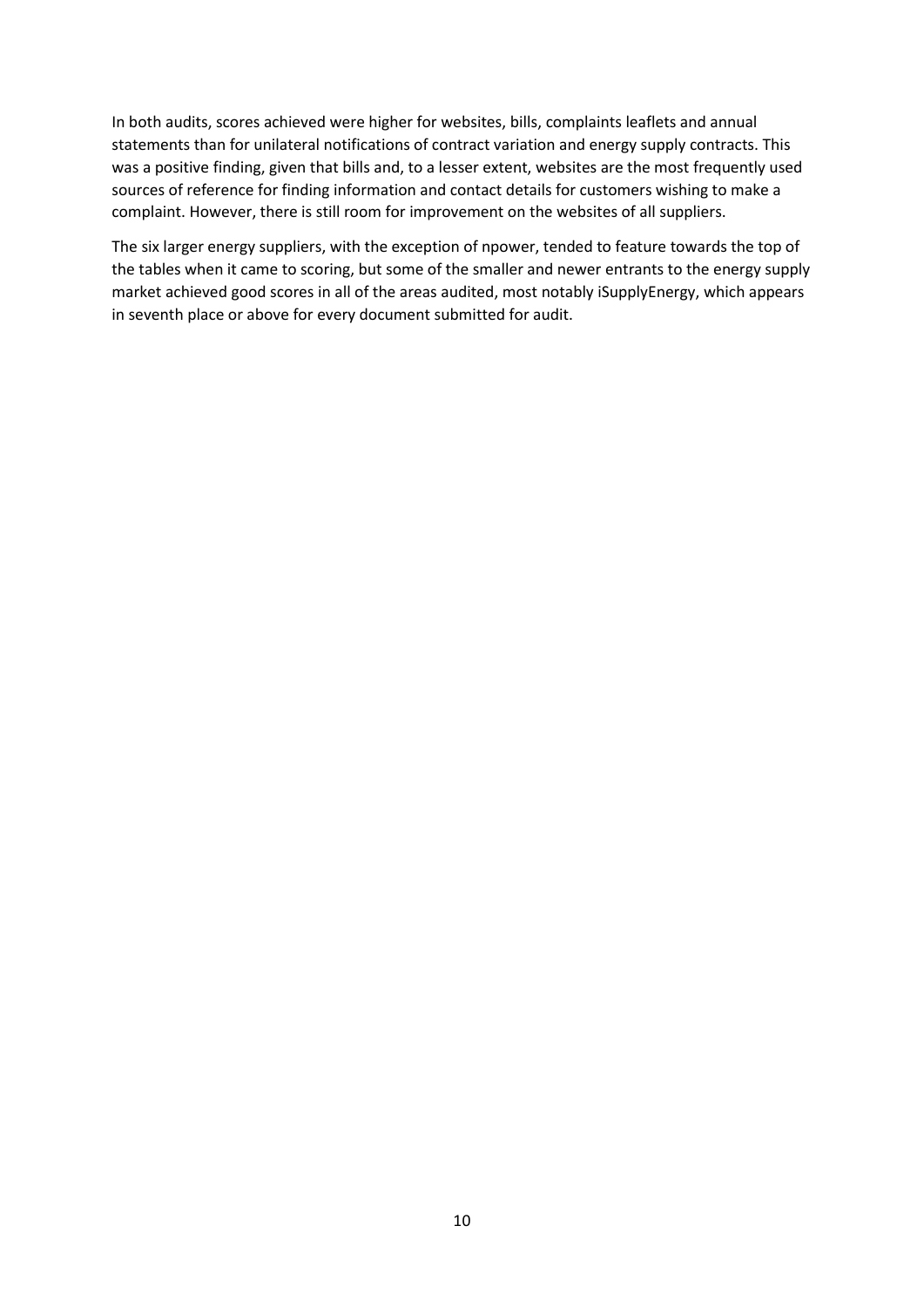Table 4 shows the ranking of suppliers for websites and for each type of document.

| Rank                     | Website                                     | <b>QCC bill</b>                                               | <b>DD</b><br>statement                  | PP<br>statement                         | Annual<br>statement                                                                                                         | <b>Unilateral</b><br>contract<br>variation<br>notification | <b>Supply</b><br>contract                 | <b>Complaints</b><br>booklet                                   |
|--------------------------|---------------------------------------------|---------------------------------------------------------------|-----------------------------------------|-----------------------------------------|-----------------------------------------------------------------------------------------------------------------------------|------------------------------------------------------------|-------------------------------------------|----------------------------------------------------------------|
| $\mathbf{1}$             | <b>SSE</b>                                  | <b>British Gas</b><br><b>EDF Energy</b>                       | <b>British Gas</b><br><b>EDF Energy</b> | <b>British Gas</b><br><b>EDF Energy</b> | <b>Ecotricity</b><br><b>EDF Energy</b><br><b>First Utility</b><br><b>Green Energy</b><br>iSupplyEnergy<br>LoCO <sub>2</sub> | <b>EDF Energy</b>                                          | <b>EDF Energy</b>                         | <b>British Gas</b><br><b>EDF Energy</b><br><b>U. Warehouse</b> |
| $\overline{2}$           | <b>EDF Energy</b>                           |                                                               |                                         |                                         |                                                                                                                             | LoCO <sub>2</sub><br>U. Warehouse                          | iSupplyEnergy<br>npower                   |                                                                |
| 3                        | <b>Scottish Power</b>                       | Ecotricity<br>LoCO <sub>2</sub><br><b>SSE</b><br>U. Warehouse | Ecotricity<br>LoCO <sub>2</sub><br>SSE  | Ecotricity                              |                                                                                                                             |                                                            |                                           |                                                                |
| 4                        | <b>First Utility</b>                        |                                                               |                                         | e.on                                    |                                                                                                                             | <b>Scottish Power</b>                                      | Green Star<br>U. Warehouse                | Scottish Power                                                 |
| 5                        | <b>British Gas</b>                          |                                                               |                                         | Scottish Power                          |                                                                                                                             | iSupplyEnergy                                              |                                           | LoCO <sub>2</sub><br>SSE                                       |
| 6                        | iSupplyEnergy                               |                                                               | iSupplyEnergy                           | <b>Green Energy</b><br>npower           |                                                                                                                             | Flow Energy<br>npower                                      | <b>Scottish Power</b>                     |                                                                |
| $\overline{\phantom{a}}$ | e.on                                        | Green Star                                                    | Green Star                              |                                         | <b>British Gas</b><br>e.on<br>npower<br>SSE                                                                                 |                                                            | <b>Green Energy</b>                       | iSupplyEnergy                                                  |
| 8                        | Green Star                                  | e.on<br><b>Scottish Power</b>                                 | e.on<br>Scottish Power                  | SSE                                     |                                                                                                                             | <b>First Utility</b><br>Spark<br><b>SSE</b>                | e.on                                      | <b>First Utility</b><br>Green Star                             |
| 9                        | Ecotricity                                  |                                                               |                                         | Utilita                                 |                                                                                                                             |                                                            | LoCO <sub>2</sub>                         |                                                                |
| 10                       | <b>Spark Energy</b>                         | <b>Green Energy</b><br>npower                                 | <b>Green Energy</b><br>npower           | <b>First Utility</b>                    |                                                                                                                             |                                                            | Spark                                     | Good Energy<br>Utilita                                         |
| 11                       | U. Warehouse                                |                                                               |                                         | Spark                                   | Econ. Energy<br>Flow Energy<br><b>Spark Energy</b><br>Utilita                                                               | Co-op Energy<br>Ecotricity<br>Ovo                          | <b>British Gas</b>                        |                                                                |
| 12                       | Econ. Energy<br>Good Energy<br>Green Energy | Co-op Energy                                                  | Co-op Energy                            | Good Energy                             |                                                                                                                             |                                                            | Utilita                                   | e.on<br>npower                                                 |
| 13                       |                                             | Utilita                                                       | Flow Energy                             | Co-op Energy                            |                                                                                                                             |                                                            | <b>First Utility</b><br>Ovo<br><b>SSE</b> |                                                                |
| 14                       |                                             | <b>First Utility</b>                                          | Utilita                                 | <b>Econ. Energy</b>                     |                                                                                                                             | e.on                                                       |                                           | Flow Energy                                                    |
| ${\bf 15}$               | Flow Energy                                 | Spark                                                         | First Utility                           |                                         | Co-op Energy<br>Good Energy                                                                                                 | <b>Green Energy</b><br><b>Green Star</b><br><b>Utilita</b> |                                           | Econ. Energy                                                   |
| 16                       | npower                                      | <b>Good Energy</b>                                            | Spark                                   |                                         |                                                                                                                             |                                                            | Ecotricity<br>Flow<br>Good Energy         | Spark                                                          |
| 17                       | Utilita                                     |                                                               | Good Energy                             |                                         | <b>Scottish Power</b>                                                                                                       |                                                            |                                           | <b>Green Energy</b>                                            |
| 18                       | Ovo                                         |                                                               | Ovo                                     |                                         |                                                                                                                             |                                                            |                                           | Ecotricity                                                     |
| 19                       | LoCO <sub>2</sub>                           |                                                               |                                         |                                         |                                                                                                                             |                                                            | <b>Co-op Energy</b>                       | Co-op Energy                                                   |
| 20                       | <b>Co-op Energy</b>                         |                                                               |                                         |                                         |                                                                                                                             |                                                            |                                           | Ovo                                                            |

| Table 4: Ranking of suppliers (first place in green, last place in red) |  |  |
|-------------------------------------------------------------------------|--|--|
|                                                                         |  |  |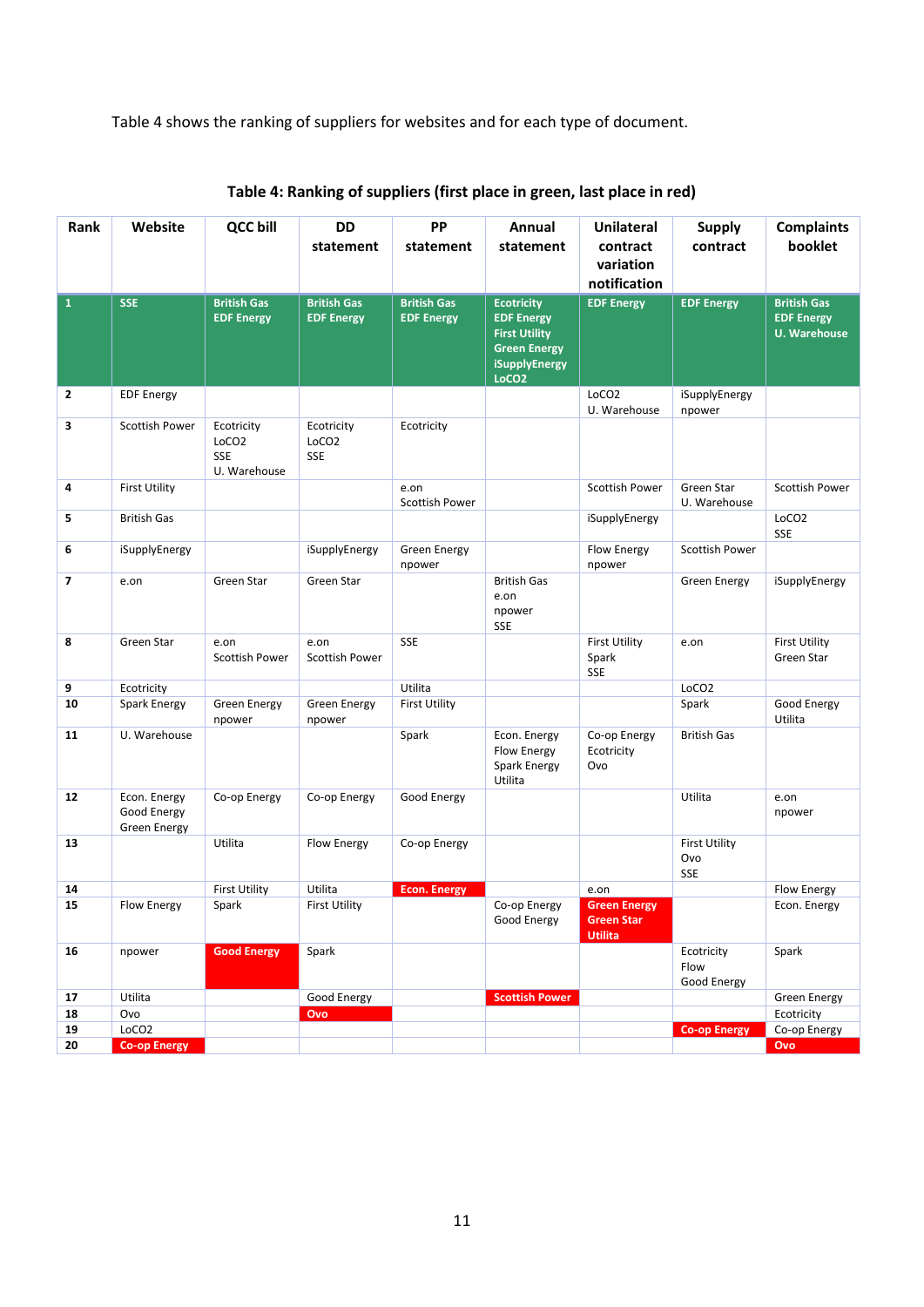#### **The Citizens Advice consumer service**

The autumn 2013 audit highlighted some confusion about the Citizens Advice consumer service, over a year after the name change. Some suppliers were still referring to the organisation as Consumer Focus or Consumer Direct.<sup>4</sup> This confusion seems to have largely disappeared by the later audit, though a small number of suppliers made references to both organisations on their websites and documents.

Ahead of the 2014 audit, suppliers were sent updated contact details for the Citizens Advice consumer service. A communication was sent out on 27th March 2014 with a copy of the 2014-15 checklist, and a follow-up email sent out on 19th June 2014 with the new 0345 number for the service. A disappointingly low number of suppliers had actually changed the contact details and in many cases, as has already been mentioned, the out-of-date details led to a reduction in the number of points scored in the audit. Some suppliers also included out-of-date contact details for Ombudsman Services: Energy. Suppliers need to make sure that all of the contact details provided for both the Citizens Advice consumer service and Ombudsman Services: Energy are current.

Suppliers were also sent an updated version of the 'Know Your Rights' document before the 2014 audit, which contained up-to-date contact details for the Citizens Advice consumer service. Again, not all suppliers had swapped the old version for the new one on websites and electronic correspondence (although suppliers were told that they could use up existing bill stock with the old 0845 phone number).

In some supplier documentation, the Citizens Advice consumer service is only mentioned in terms of offering advice about switching, despite suppliers being issued with a form of words for use on the back of bills and websites. Suppliers need to make sure that consumers know that the Citizens Advice consumer service is there to provide advice about making complaints, as well as about switching.

# **The consumer journey**

**.** 

The websites of the Citizens Advice consumer service, Ombudsman Services: Energy and Energy UK (a trade association to which a small number of suppliers are affiliated) were also included in the audit, to see whether the three organisations offer a joined-up approach to consumers seeking advice about energy issues. This was not found to be the case. The Ombudsman Services: Energy website in particular made little reference to the Citizens Advice consumer service, and the organisation needs to make it much clearer that consumers can use the Citizens Advice consumer service if they require help or advice when they have a complaint about their energy provider; Ombudsman Services is only able to take up the complaint if the consumer has a deadlock letter or their complaint is over eight weeks old.

Where consumers need further advice or support on their complaint, it is little surprise that so many consumers go straight to Ombudsman Services: Energy rather than consulting the Citizens Advice consumer service first. Few suppliers make it clear that customers should generally approach the Citizens Advice consumer service before contacting Ombudsman Services: Energy if they wish to seek independent advice about a problem with an energy supplier. Since Ombudsman Services: Energy is unable to assist customers who are outside its terms of reference (OTOR), it is vital that consumers are directed to the most appropriate organisation - to suppliers to resolve the problem

 $^4$  Citizens Advice took over the Consumer Direct service in April 2012 and the name was changed at that point.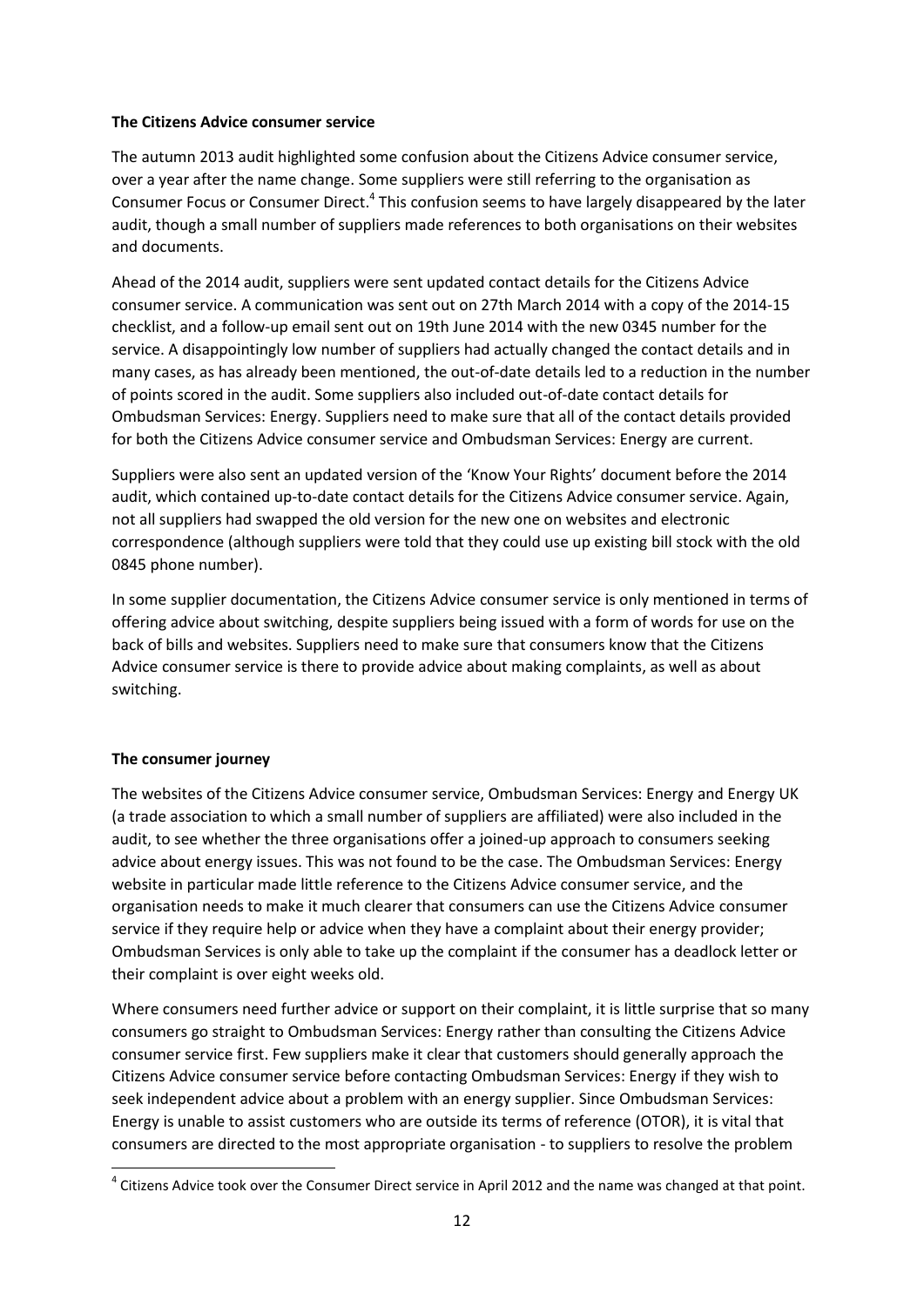when the consumer is able to do so or to the consumer service when additional advice and support is needed. Some suppliers are failing to provide sufficient information about what the Citizens Advice consumer service can provide, how to contact it and at what stage to contact Ombudsman Services: Energy.

## **Audit feedback**

All suppliers have been issued with a report on the findings of the 2014 audit. As with the 2013 report, each supplier is given their own scores across each communication type, with detailed suggestions as to how they can bring their communications in line with Citizens Advice specifications.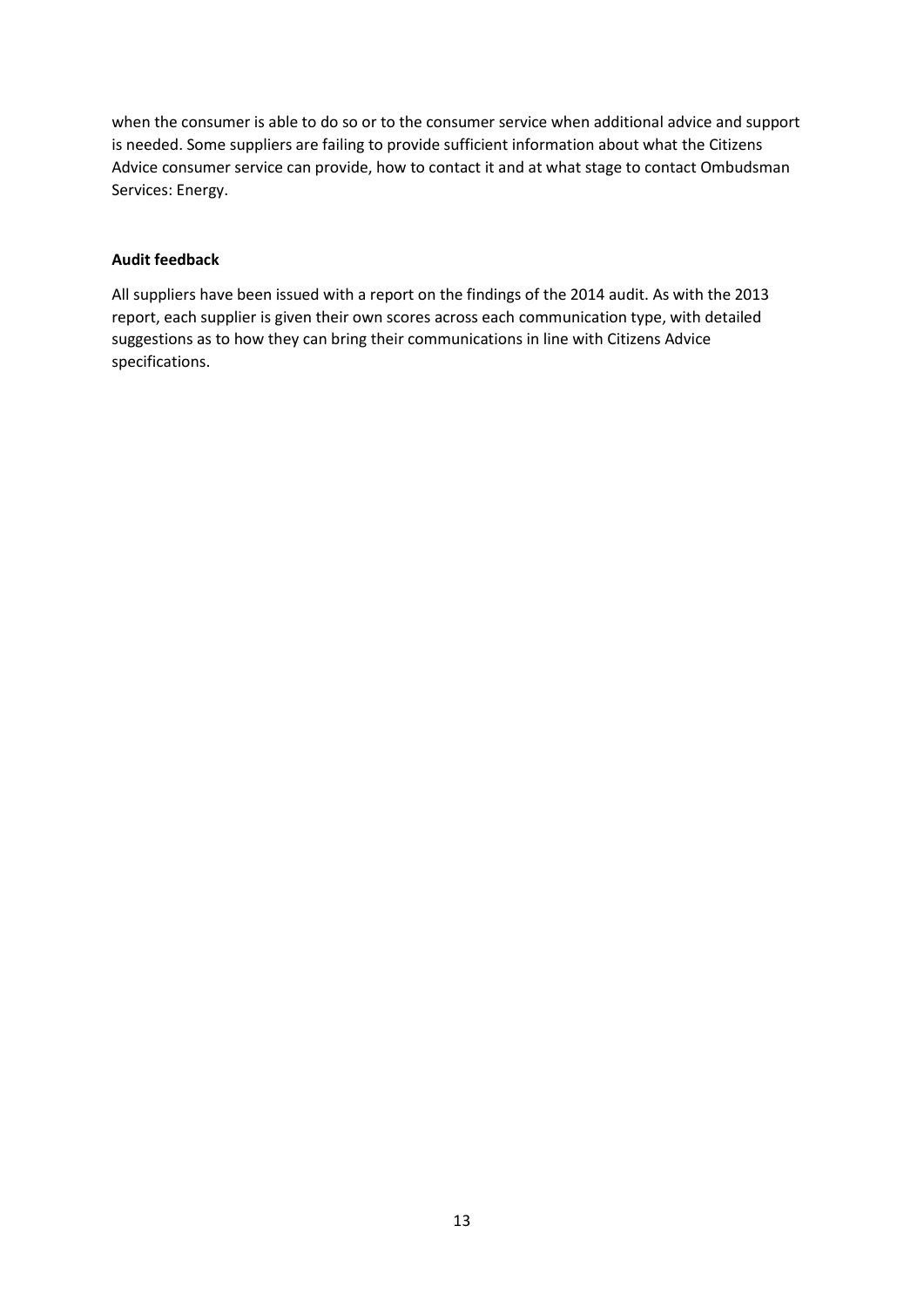# **2.0 INTRODUCTION AND OBJECTIVES**

# **2.1 Summary of the background to the research problem**

Citizens Advice regularly publishes an energy supplier performance league table, which provides relative energy company performance on complaints.<sup>5</sup> In 2013, Citizens Advice became increasingly aware of the need to ensure a level playing field for published statistics for those suppliers appearing in the performance league table through establishing the level of variance across the signposting of energy suppliers' approaches, and identifying good and poor practice. This was in part driven by the fact that some suppliers were expressing concern that better signposting resulted in more complaints, which reflected badly on those companies who were making it easier for customers to complain.

In Autumn 2013, Consumer Futures decided to commission an audit to establish the levels of variance across the quality of signposting by all energy suppliers to the Citizens Advice consumer service and Ombudsman Services: Energy. This aimed to identify good and poor practice, and to provide clear and actionable advice about how signposting could be improved.

The Citizens Advice consumer service provides consumers with free and impartial advice on their energy issues. Domestic and micro business<sup>6</sup> consumers can contact the organisation to seek help and advice in all matters connected with their energy supply, including switching supplier and making complaints.

Ombudsman Services: Energy is an independent redress scheme for domestic and micro business consumers wishing to make a complaint about their energy company.

Ofgem requires domestic energy suppliers to signpost their customers to both the Citizens Advice consumer service and Ombudsman Services: Energy at different stages of the customer journey and in a number of different locations, including websites, bills and other customer correspondence.

Over recent years there has been a decline in the number of calls to the Citizens Advice consumer service, and a decline in the proportion of energy customers who report having found details of the Citizens Advice consumer service on energy suppliers' websites (see Section 2.2). There has also been a rise in the number of calls to Ombudsman Services: Energy that are OTOR; in other words, consumers have been calling the organisation too early in the complaints process rather than contacting the Citizens Advice consumer service to seek advice at this stage (see Section 2.2).

Since the first audit there have been some dramatic changes to the trends in data observed in 2013, which are reported on in the next section.

# **2.2 The background to the research problem in more detail**

**.** 

Since 2010, the proportion of consumers who report having found details of the Citizens Advice consumer service on their supplier's website has steadily declined. In 2010, 18.5 per cent of those who contacted the Citizens Advice consumer service had found the details of the organisation on the back of their bill, and 15.4 per cent on their energy supplier's website. In 2014, 19.9 per cent of

<sup>&</sup>lt;sup>5</sup> [http://www.citizensadvice.org.uk/index/aboutus/consumer-work/energy\\_supplier\\_performance.htm](http://www.citizensadvice.org.uk/index/aboutus/consumer-work/energy_supplier_performance.htm) <sup>6</sup> [https://www.ofgem.gov.uk/information-consumers/business-consumers/key-terms-and-issues](https://www.ofgem.gov.uk/information-consumers/business-consumers/key-terms-and-issues-explained?alpha=M)[explained?alpha=M](https://www.ofgem.gov.uk/information-consumers/business-consumers/key-terms-and-issues-explained?alpha=M)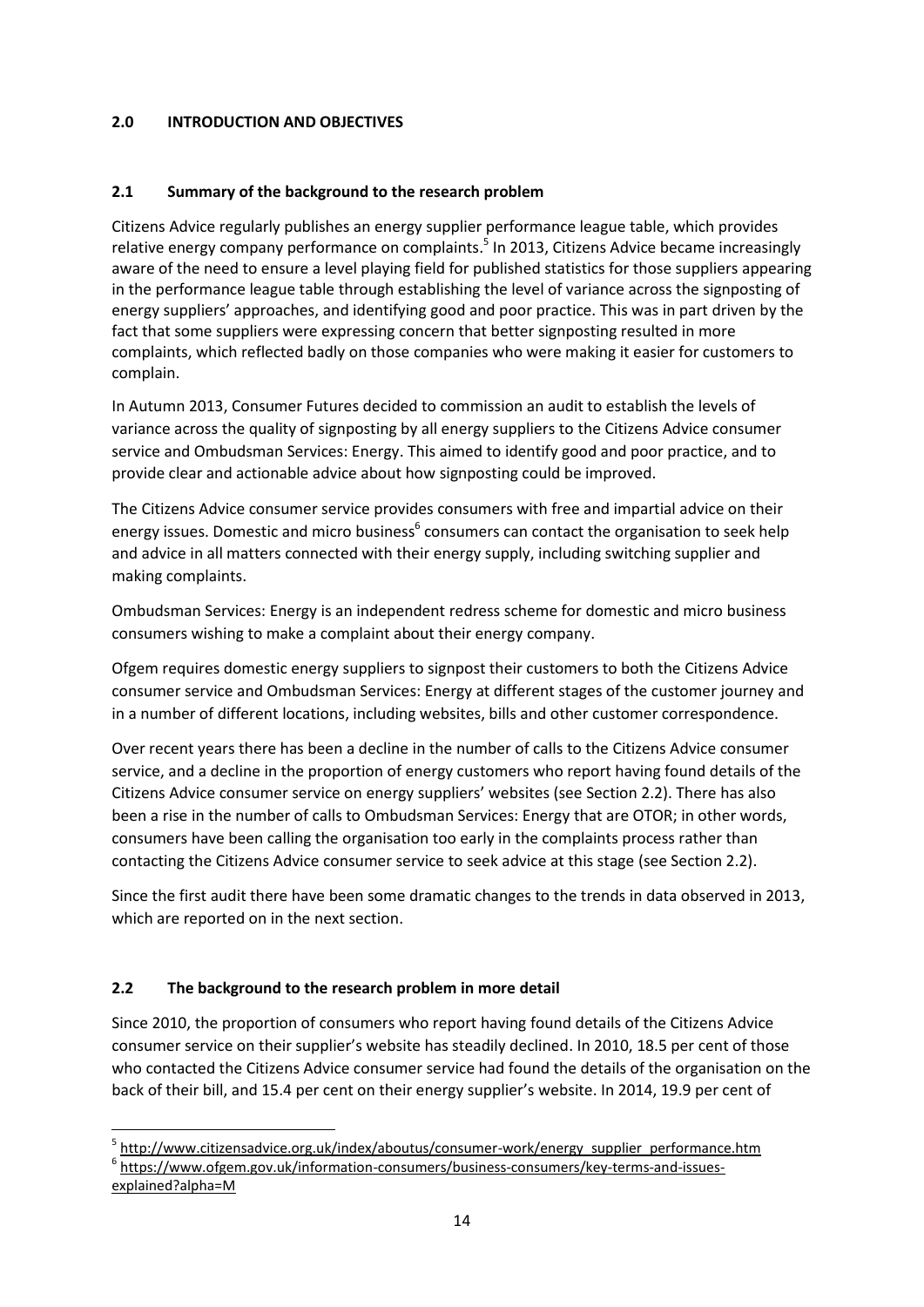consumers had found the details of the organisation on the back of their bill, but only 7.7 per cent had found the details on their supplier's website.<sup>7</sup>





Up until the end of 2013, there had been a steady decrease in the number of contacts made by consumers to the Citizens Advice consumer service (previously called Consumer Direct) over the previous five years. The decrease was particularly rapid between 2011 and 2013. In 2011, 102,393 consumers contacted Consumer Direct regarding an energy issue. In 2012, 54,374 consumers contacted the Citizens Advice consumer service about energy issues, and in 2013 this figure dropped further to 45,720. By 2014, it had increased slightly to 52,928.

Meanwhile, the numbers of consumers contacting Ombudsman Services: Energy had increased dramatically. In 2011, 35,134 consumers contacted Ombudsman Services: Energy. This figure had risen to 47,238 in 2012, and had risen further to 67,021 in 2013.<sup>8</sup> In 2014, the number of calls to Ombudsman Services: Energy rocketed to 123,843 – more than triple the number of calls to the organisation in 2011.

**.** 

<sup>7</sup> Data from the Citizens Advice consumer service

<sup>8</sup> Ombudsman Services: Energy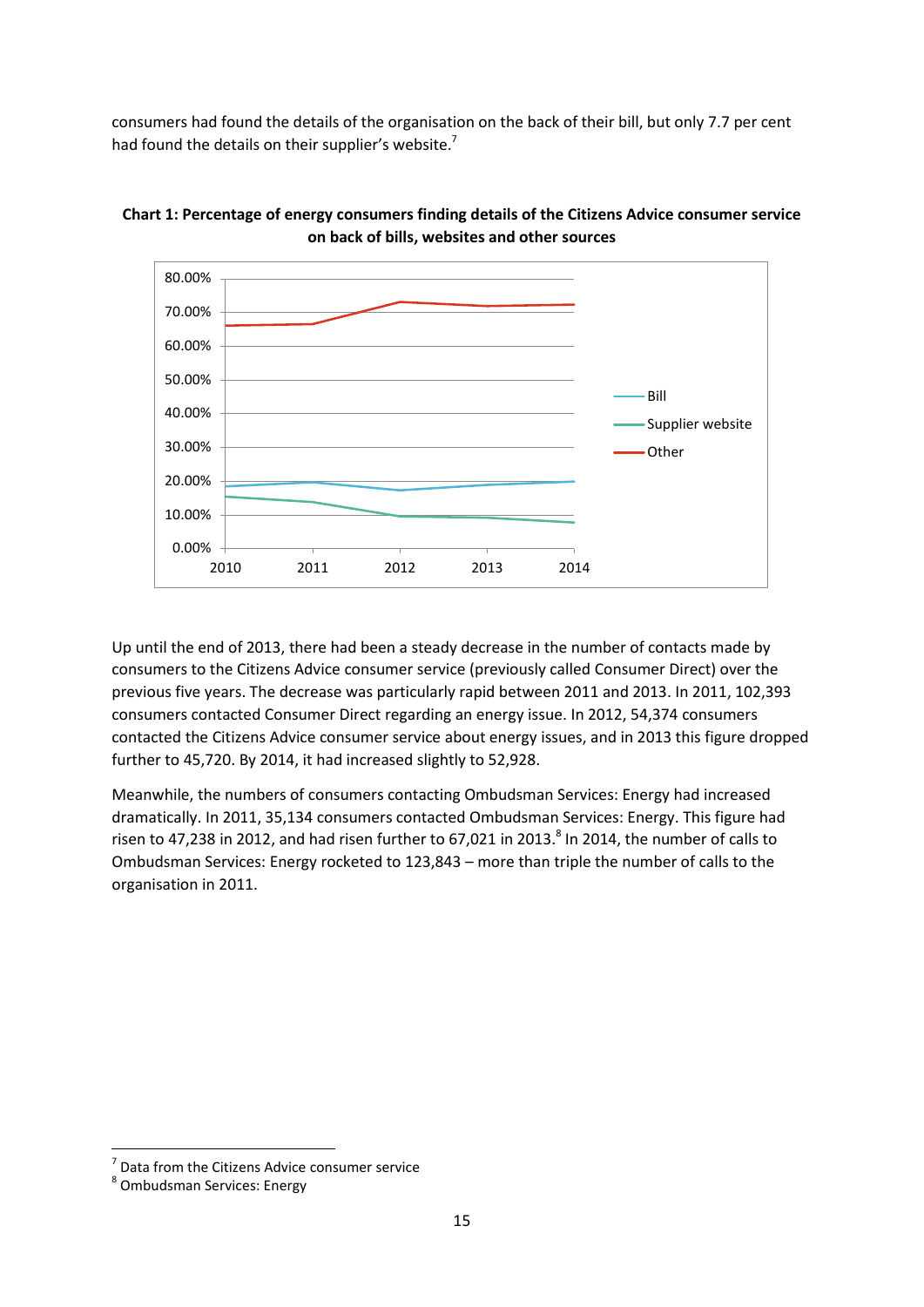

# **Chart 2: Numbers of calls to the Citizens Advice consumer service (CS Energy) and Ombudsman Services: Energy (OS:E)<sup>9</sup>**

One of the causes for this increase in calls to Ombudsman Services: Energy was that three suppliers (Scottish Power, EDF Energy and npower) had implemented new IT systems and had experienced problems with migrating consumers' details from one system to another, which resulted in significant numbers of consumers receiving inaccurate bills, or no bills at all.

Additional causes for the recent increase in the number of calls could be the recent higher profile gained by the organisation, and a suggestion that consumers are felt to be more aware of their rights. According to Chief Ombudsman, Lewis Shand Smith:

*"The hike in complaints figures over 2014 suggests that consumers are becoming more aware of their rights and less willing to accept poor customer service. Additionally, with wholesale prices dropping, it is unsurprising that consumers are demanding a fairer deal with more transparency around pricing."* 

The vast majority of consumers contacting Ombudsman Services: Energy in 2012 and 2013 were OTOR – 68.6 per cent of contacts in 2012 and 65.3 per cent in 2013.<sup>10</sup> In other words, consumers should not have contacted the organisation so early in the complaint process. This was a clear indication that many consumers were failing to understand when to approach Ombudsman Services: Energy for advice and when the Citizens Advice consumer service was the more appropriate organisation to seek advice from. This obviously has serious staffing implications for Ombudsman Services: Energy, has the potential to increase costs with double handling of calls, is frustrating for consumers and may mean that consumers fail to obtain advice when they need it.

 9 Includes OTOR and ITOR figures

<sup>&</sup>lt;sup>10</sup> Ombudsman Services: Energy sends Citizens Advice information about the number of contacts it receives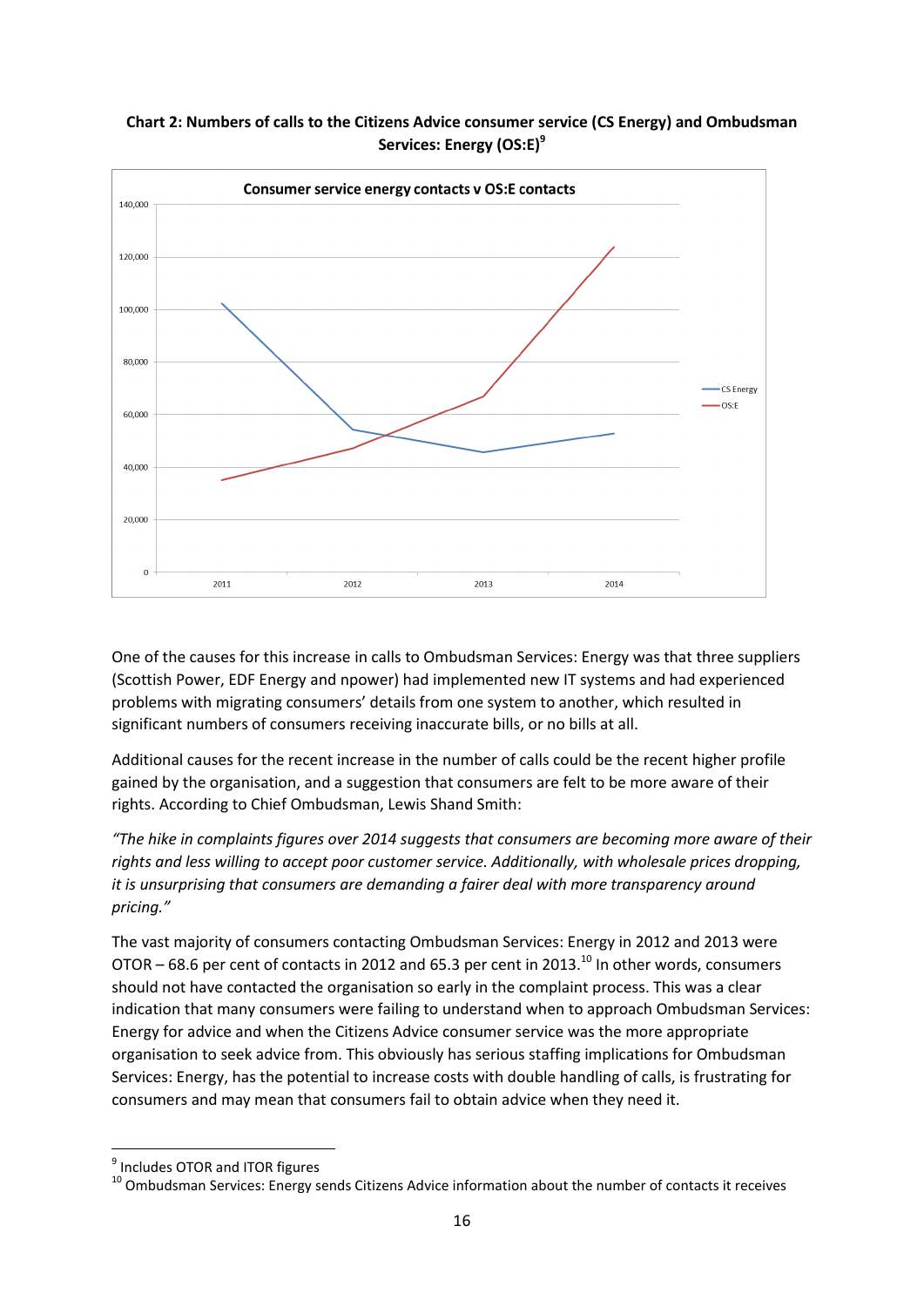However, in 2014 there was a sharp increase in the percentage of calls that were deemed to be 'in terms of reference' (ITOR) – where consumers were right to have contacted the organisation when they did. The percentage of calls that were OTOR had decreased from 65.3 per cent in 2013 to 47.4 per cent in 2014, though it is worth pointing out that the number of calls that were OTOR had also shown an increase, albeit less dramatic than that of the ITOR calls.





# **2.3 The need for an audit**

In 2013, Consumer Futures became increasingly concerned that, despite guidance given in 2011 (in the form of a letter, which was entitled 'Placement of Consumer Direct details on supplier websites' and was emailed to all suppliers by Audrey Gallacher of Consumer Focus), the quality of signposting to both organisations was not consistent across suppliers. Given the number of new suppliers who had entered the market since 2011, Consumer Futures had become increasingly keen to expand its existing company performance league table to newer suppliers. In 2013, some suppliers approached Consumer Futures to complain that, since not all suppliers were signposting the third-party support organisations to the same degree, customers were more likely to complain about those suppliers whose signposting was good, which therefore reflected badly on those suppliers when relative complaint handling performance is published. Consumer Futures wanted to determine whether this was in fact having an impact on the number of contacts to the third-party organisations, so decided to commission an independent audit of the quality of signposting to the Citizens Advice consumer service and Ombudsman Services: Energy, across the industry.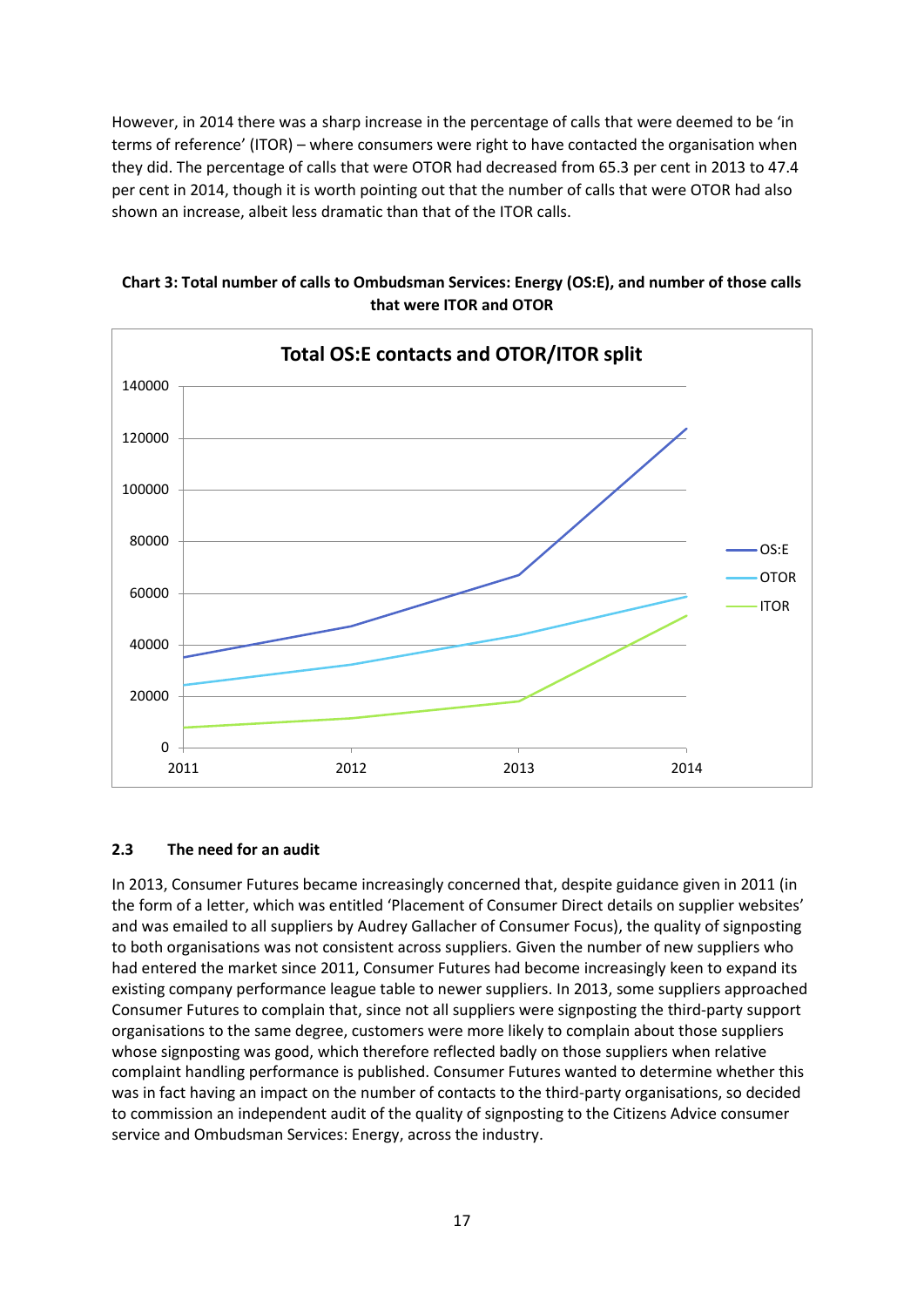The decline in the proportion of customers who reported having found details of the Citizens Advice consumer service on websites, the decline in the number of calls to the service between 2011 and 2013, and the rise in number of OTOR calls to Ombudsman Services: Energy, together with the concern of some suppliers that not all suppliers were signposting third-party support organisations to the same degree, were clearly issues that needed investigation.

Virginia Barstow was commissioned to conduct an audit of energy suppliers' communications. A working party was formed to ensure that suppliers were represented in the audit process. The energy supply audit working party consisted of members of staff from Consumer Futures, Energy UK, EDF Energy, SSE and the auditor. The team met prior to the audit to discuss the audit process and to suggest points that it would be important for the auditor to cover. It was agreed that it would be important to rate all the points using a numerical scale to make the process as non-subjective as possible.

It was agreed that the auditing would include all domestic energy suppliers, excluding white-label sites,<sup>11</sup> as their complaints are included within the main brand. Extra Energy was launched in January 2014, but it was decided not to include the company within the 2014 audit process due to its small customer numbers at the time the audit was carried out.

Separately, Consumer Futures circulated an agreed form of words in July 2013 to be used by suppliers on the back of their bills and statements, to fulfil their requirements to signpost the Citizens Advice consumer service and the consumer checklist (known as the 'Know Your Rights' document). This was designed to save space on the back of the bill and avoid the need for two similar signposting messages. The description of the Citizens Advice consumer service was agreed by Citizens Advice, Citizens Advice Scotland and Ofgem, and was as follows:

*It's easy to get independent advice so that you "Know your rights" as an energy consumer. You might want to get a better deal, find out how to make a complaint, get advice about the quality of your electricity or gas supply, or ask for help if you're struggling to pay your bills. To "Know your rights", visit [www.citizensadvice.org.uk/energy](http://www.citizensadvice.org.uk/energy) for up to date information or contact the Citizens Advice consumer service on 08454 04 05 06.* 

In March 2014, the description was modified to take account of the fact that the service is free for consumers to use, so that the initial sentence now reads: *"It's easy to get free independent advice so that you "Know your rights" as an energy consumer."*

Virginia Barstow commenced the audit process with an audit of websites, which took place at the end of October 2013. At the same time, suppliers were asked to provide as many of the following documents as they had available:

- Bill for quarterly cash/cheque (QCC) customers
- Statement of account for direct debit (DD) customers  $\bullet$
- Statement of account for pre-payment meter (PPM) customers  $\bullet$
- Annual statement
- Unilateral contract variation notices
- Energy supply contract  $\bullet$
- Complaint handling leaflet/booklet

The audit of these documents took place during November 2013.

**<sup>.</sup>**  $11$  For example, Sainsbury's Energy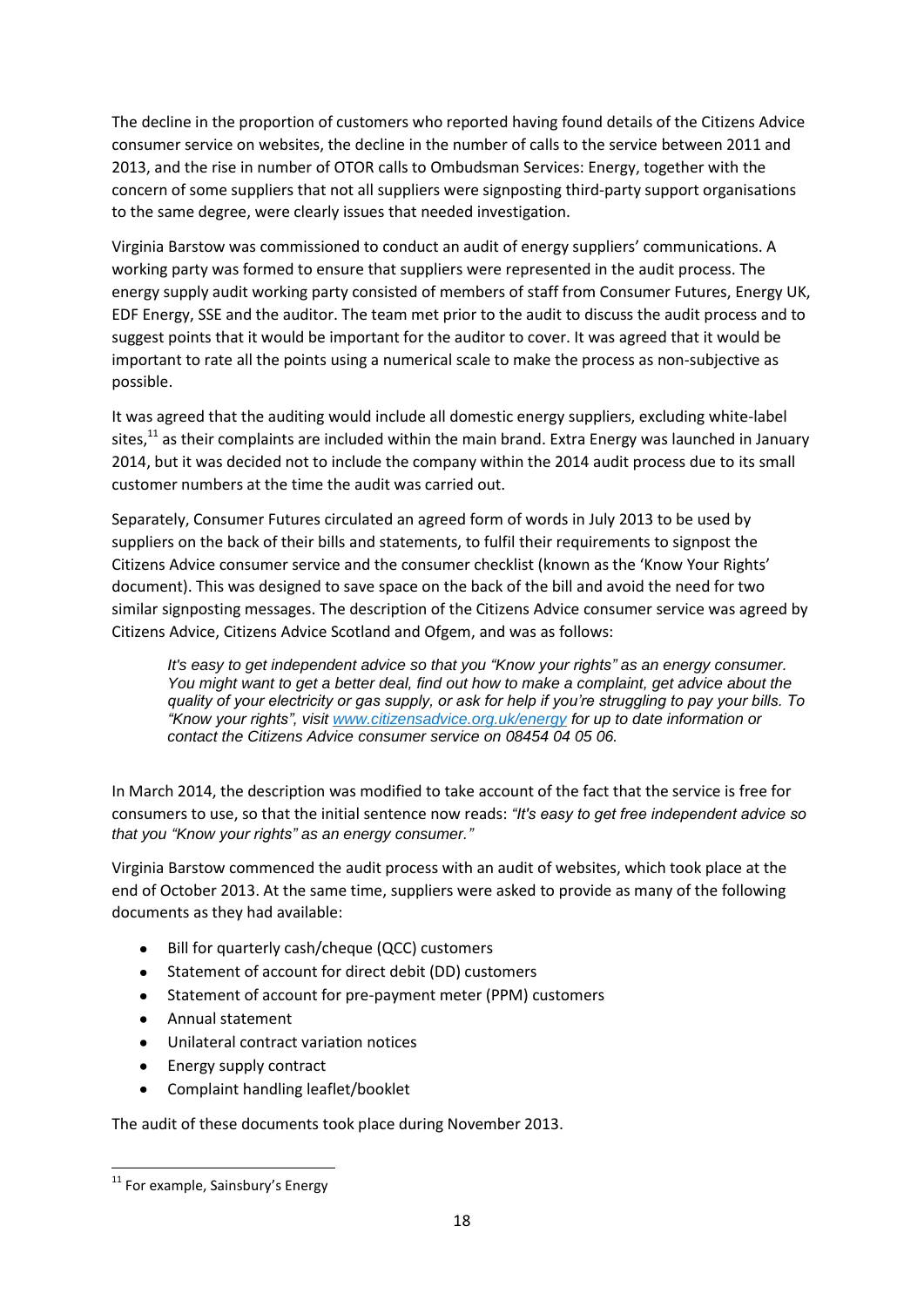Once the audit had been completed, the working party met to agree on what criteria should be included in the scoring system and what weight each criterion should be given.

Virginia Barstow then scored each supplier across the different types of documentation and websites using the agreed scoring system. All suppliers were sent an individual report in spring 2014, which gave details of the supplier's scores for their website and for each document provided. This report also made detailed suggestions as to how the quality of the supplier's signposting could be improved.

In September 2014, Virginia Barstow was commissioned to conduct a second audit with the same energy suppliers, using the same scoring criteria, to see whether suppliers had adopted the recommended changes and were providing customers with better signposting to third-party support agencies.

Prior to the 2014 audit, the contact details for the Citizens Advice consumer service changed. All suppliers were given details of the new website address on 4 March 2014, and were given details of the new 0345 telephone number on 19 June 2014.

This report provides an overview of the findings of the two audits, with particular focus on how suppliers improved their performance between 2013 and 2014. In 2013, it was decided that it would be unfair to publish suppliers' scores since not all suppliers had been given advance notice of the criteria to be audited. However, since all suppliers were given detailed instructions as to how they could improve their scores after the 2013 audit, and were subsequently told exactly how points would be allocated in the second wave of auditing, it has been decided to publish scores for individual suppliers for the 2014 audit.

Throughout this report, the Ofgem regulatory requirements have been described in addition to the audit criteria. It is important to note that the Ofgem regulations are obligatory while the audit criteria are suggestions for good practice but are not a legal requirement.

It should also be noted that suppliers may have made changes to their bills, statements or websites since the 2014 audit was carried out during September and October 2014. This report, therefore, reflects a snapshot of suppliers' bills, statements and websites at the point of audit.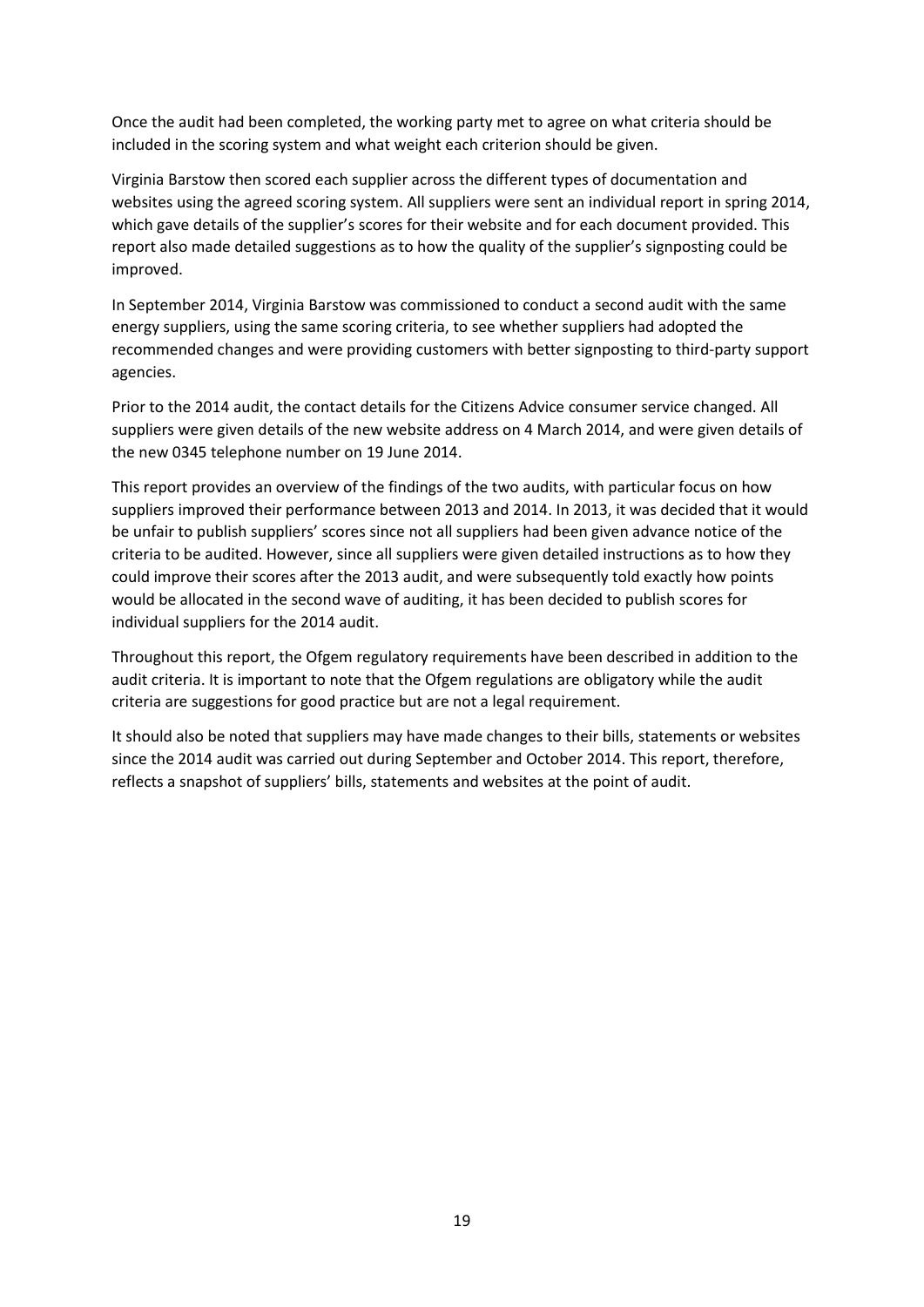## **3.0 THE FINDINGS IN DETAIL**

# **3.1 Websites**

The audit of websites formed the first section of the energy supplier signposting audit, and was conducted while waiting for documentation from suppliers. The first audit of websites took place at the end of October 2013. The second audit took place during the end of September 2014.

Ofgem regulations state that, in order to be compliant, a supplier must ensure that their complaints handling procedure appears on a clear and prominent location on their website. This requirement is subjective and therefore difficult to measure. However, at the initial working party meeting it was agreed that various aspects of the requirement should be included in the audit to give suppliers direction as to how they could ensure that their complaints handling procedure is located in a clear and prominent location on their website.

The criteria agreed on by the working party, and on which websites were subsequently audited, were as follows:

- Mention of the Citizens Advice consumer service and Ombudsman Services: Energy
- Number of clicks from the home page to the Citizens Advice consumer service and Ombudsman Services: Energy (two or fewer was deemed acceptable)
- Whether the word 'complaint' appears on the home page without moving the cursor, with  $\bullet$ moving the cursor or not at all
- Whether customers are taken immediately onto the complaints page if they enter the word  $\bullet$ 'complaint' into the search facility
- Whether the complaints procedure is described on the website itself or on a PDF document  $\bullet$
- $\bullet$ The existence of a dedicated complaints page on the website
- Details of the Citizens Advice consumer service and Ombudsman Services: Energy located on  $\bullet$ the complaints page
- Number of 'page downs' necessary to see details of the Citizens Advice consumer service  $\bullet$ and Ombudsman Services: Energy (two or fewer was deemed acceptable)
- The steps involved in the complaints procedure were outlined and included Ombudsman  $\bullet$ Services: Energy
- The Citizens Advice consumer service was mentioned before Ombudsman Services: Energy
- Link to the 'Know Your Rights' publication
- $\bullet$ The Citizens Advice consumer service described as free and independent/impartial, and can be consulted at any stage in the complaints process
- Ombudsman Services: Energy described as free, independent, investigates complaints if no  $\bullet$ resolution after eight weeks and the decision is binding for the supplier
- Website details and telephone number for the Citizens Advice consumer service and Ombudsman Services: Energy
- $\bullet$ Links to the Citizens Advice consumer service and Ombudsman Services: Energy website and email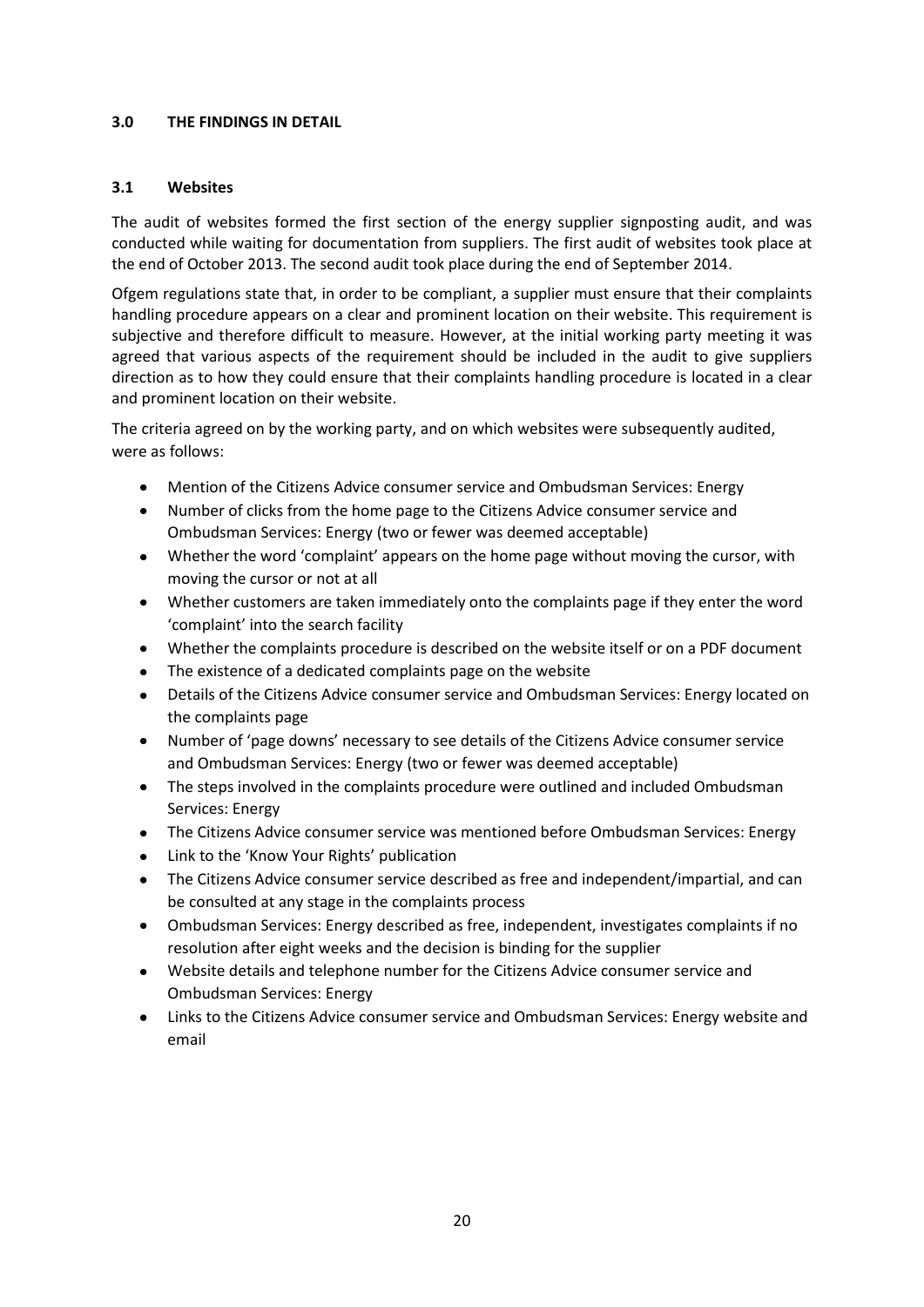## **Overall scores for websites**

Suppliers were scored on each of the criteria above. As with the scoring system for all the documentation, scores ranged from 10 for key criteria (such as mentioning the Citizens Advice consumer service or Ombudsman Services: Energy on the website, or giving full contact details of each organisation) to a score of 2 for criteria considered to be less important. If a supplier's website had a criterion that was only partially correct, the supplier was given a partial score – for example, 5 rather than 10 for having an out-of-date web link for the Citizens Advice consumer service, provided the link did actually work, or 2 out of 5 for having a link to the outdated version of the 'Know Your Rights' document.

A total of 131 points were available for websites, and the scoring process was consistent across both audits.

In the 2013 audit, overall scores for websites ranged from 110 to 0. The range of scores had shown improvement by 2014 – the highest score was 124 and the lowest was 54. The average score was 75 in 2013 and 90 in 2014. The median score was 80 in 2013 and 88 in 2014.

Overall scores achieved for websites are shown for each supplier below, together with the ranking of each supplier out of the 20 suppliers audited, an indication of whether their scores had increased or decreased since the 2013 audit, and the supplier's ranking in 2013.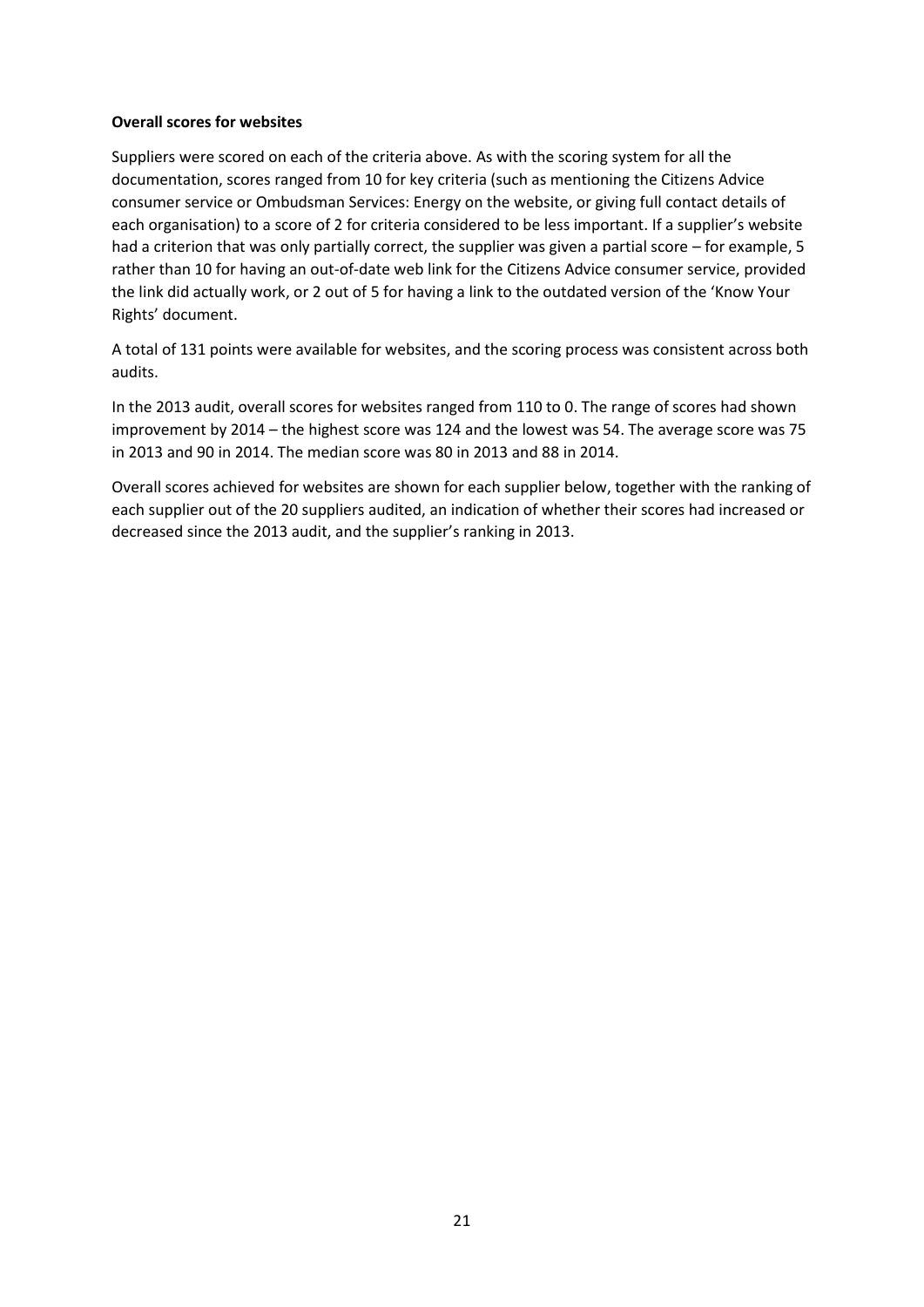|                            | <b>Score</b><br>2014<br>(out of 131) | <b>Position</b><br>2014 | Increase/<br>decrease<br>in score<br>since 2013 | <b>Position</b><br>2013 |
|----------------------------|--------------------------------------|-------------------------|-------------------------------------------------|-------------------------|
| <b>SSE</b>                 | 124                                  | $\mathbf{1}$            | ÷                                               | 3                       |
| <b>EDF Energy</b>          | 121                                  | 2                       | ÷                                               | 8                       |
| <b>Scottish Power</b>      | 116                                  | 3                       | ÷                                               | $\mathbf{1}$            |
| <b>First Utility</b>       | 109                                  | 4                       |                                                 | $\mathbf{1}$            |
| <b>British Gas</b>         | 108                                  | 5                       | ÷                                               | 7                       |
| iSupplyEnergy              | 103                                  | 6                       |                                                 | 3                       |
| e.on                       | 99                                   | 7                       | ÷                                               | 13                      |
| <b>Green Star</b>          | 96                                   | 8                       |                                                 | 3                       |
| <b>Ecotricity</b>          | 91                                   | 9                       | ÷                                               | 16                      |
| <b>Spark Energy</b>        | 89                                   | 10                      | ÷                                               | 17                      |
| <b>Utility Warehouse</b>   | 87                                   | 11                      | ÷                                               | 16                      |
| <b>Economy Energy</b>      | 84                                   | 12                      | ÷                                               | 20                      |
| <b>Good Energy</b>         | 84                                   | 12                      | ÷                                               | 10                      |
| <b>Green Energy</b>        | 84                                   | 12                      | $\ddot{}$                                       | 18                      |
| <b>Flow Energy</b>         | 82                                   | 15                      |                                                 | 6                       |
| npower                     | 76                                   | 16                      |                                                 | 11                      |
| Utilita                    | 74                                   | 17                      |                                                 | 9                       |
| Ovo                        | 64                                   | 18                      |                                                 | 12                      |
| LoCO <sub>2</sub>          | 59                                   | 20                      |                                                 | 13                      |
| <b>Co-operative Energy</b> | 54                                   | 20                      |                                                 | 15                      |

## **Table 5: Ranking of suppliers (websites)**

It was disappointing to see that only 11 out of the 20 suppliers had actually increased their scores since the initial audit, given that they were provided with detailed information on how their scores could be improved. It was also disappointing to see that only 6 suppliers had achieved scores of more than 100 out of 131, which was a decrease from 2013, when 8 suppliers scored 100 or more points.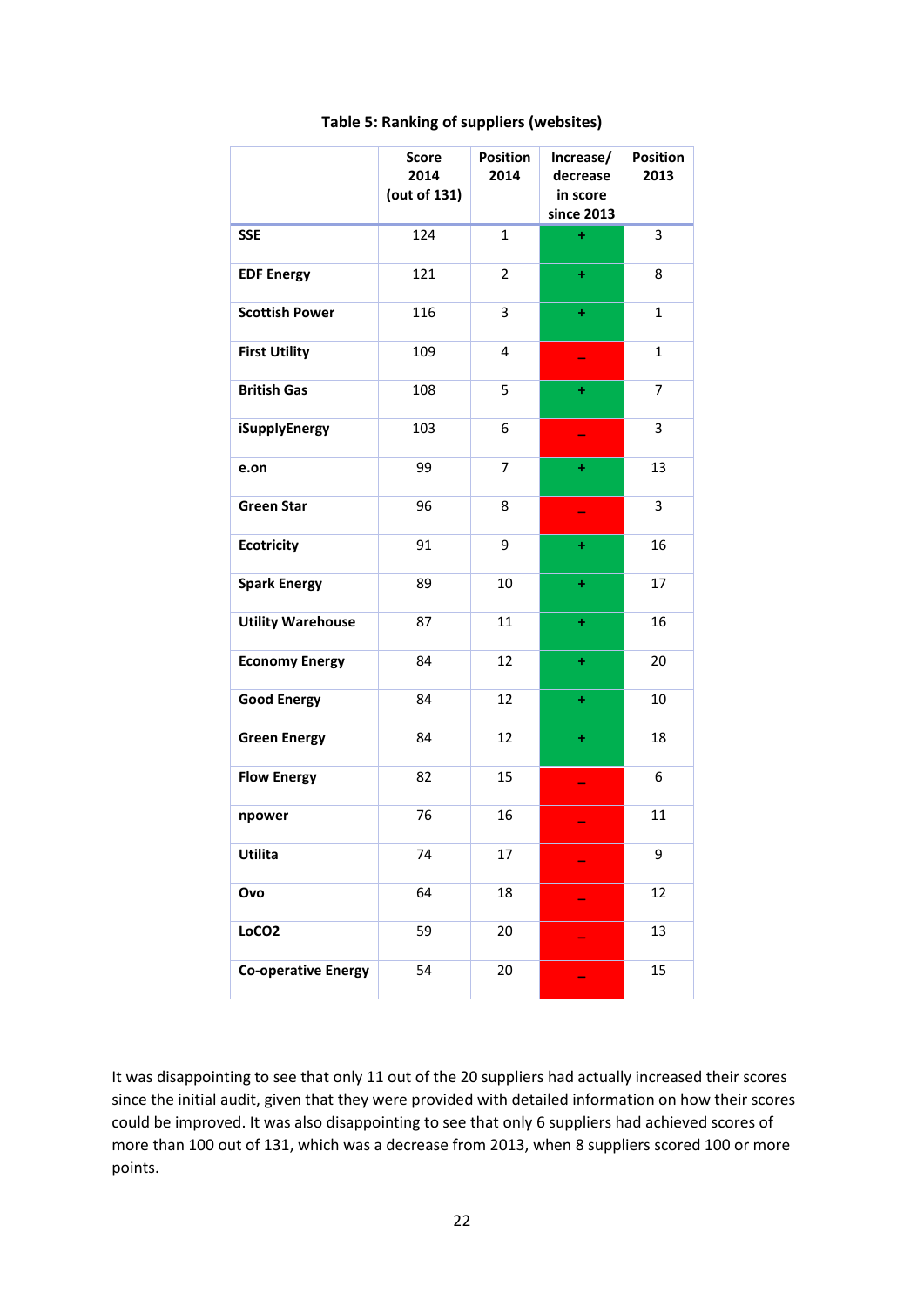All of those showing a decrease in scores lost points primarily because they had not updated details for the Citizens Advice consumer service or Ombudsman Services: Energy, or because they had a link to the outdated 'Know Your Rights' document on their website.

The suppliers whose scores had decreased had made few, if any, of the recommended changes after the last audit. Given the ease with which it is possible to change websites, it is particularly disappointing that some suppliers had made so little effort to implement the recommended changes.

Economy Energy had made the biggest gain, having started from bottom position at the end of the last audit.

# **Key aspects of websites**

At the start of the 2013 audit, the most important criteria for websites, other than those required for compliance with Ofgem regulations, were agreed by the working party to be as follows:

- Number of clicks from the home page to the Citizens Advice consumer service and  $\bullet$ Ombudsman Services: Energy (two or fewer was deemed acceptable)
- Whether the word 'complaint/s' appears on the home page without moving the cursor
- Details of the Citizens Advice consumer service located in the complaints section
- $\bullet$ Website details and telephone number for the Citizens Advice consumer service and Ombudsman Services: Energy

In the October 2013 audit, it was somewhat concerning that two suppliers failed to mention either the Citizens Advice consumer service or Ombudsman Services: Energy anywhere on their websites. A third supplier mentioned the Citizens Advice consumer service but not Ombudsman Services: Energy. A fourth supplier mentioned Consumer Focus, and a fifth supplier mentioned Consumer Direct, rather than referring to the Citizens Advice consumer service.

The September 2014 audit showed a marked improvement, with only Co-operative Energy still not mentioning the Citizens Advice consumer service – instead referring to the organisation as 'Consumer Futures'. All suppliers mentioned Ombudsman Services: Energy on their websites.

# **Number of clicks from the home page to the Citizens Advice consumer service and Ombudsman Services: Energy**

The working party agreed that, ideally, both organisations should be found just a single click away from a supplier's home page. Details of the Citizens Advice consumer service were a click away from the home pages of 9 suppliers in 2013, and 10 in 2014. No supplier in 2014 was more than 2 clicks away from the Citizens Advice consumer service (though of course Co-operative Energy did not mention the Citizens Advice consumer service and therefore appears in the 'not mentioned' column).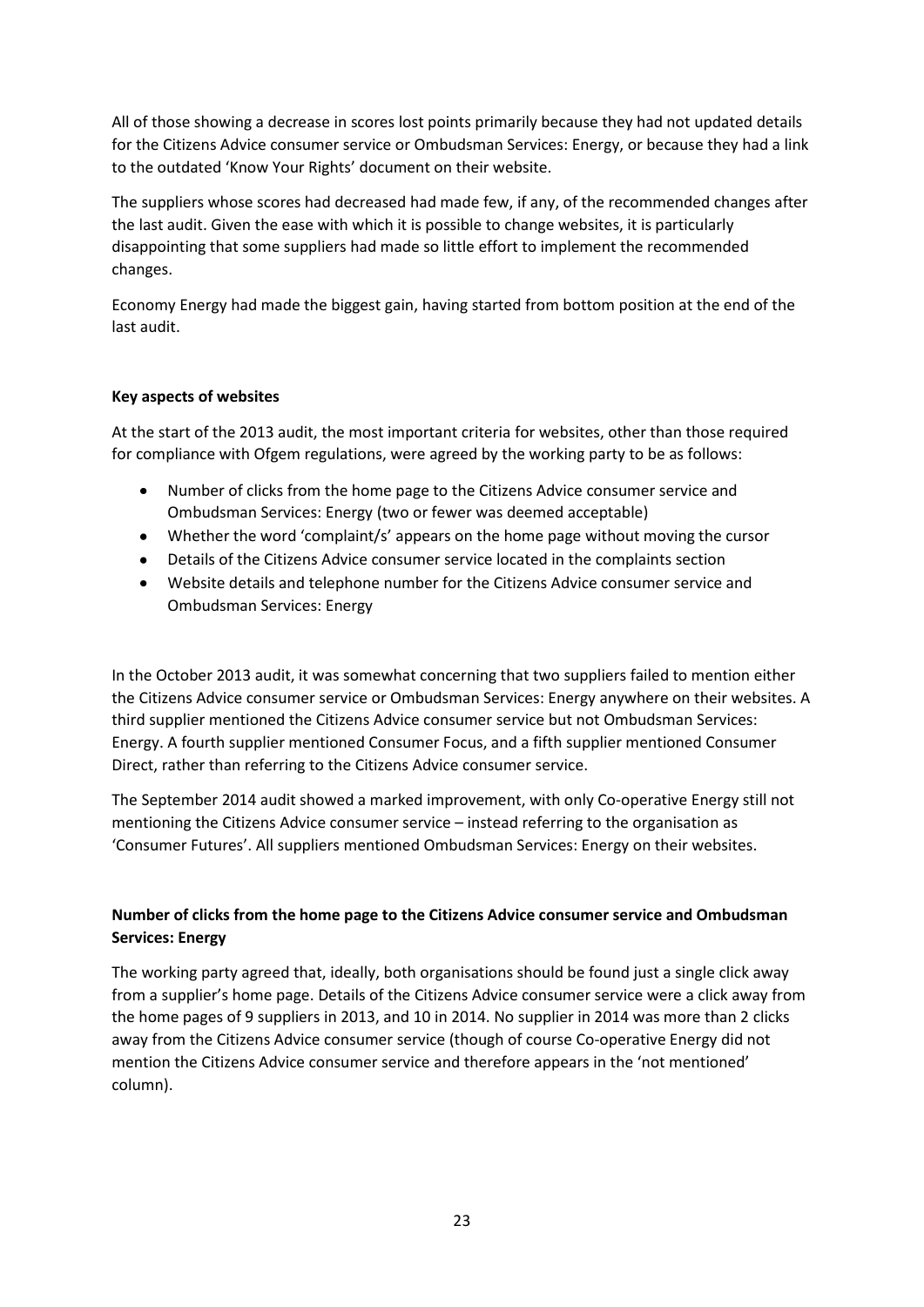

**Chart 4: Number of clicks from the home page to reach the Citizens Advice consumer service** 

In September 2014, the websites of nine suppliers had details of Ombudsman Services: Energy within one click of their home page (the same number as in 2013), and nine suppliers had details two clicks away. Npower and e.on's websites involved three clicks for customers seeking information about Ombudsman Services: Energy.



#### **Chart 5: Number of clicks from the home page to reach Ombudsman Services: Energy**

#### **Whether the word 'complaint/s' appears on the home page without moving the cursor**

The working party also agreed that the word 'complaint/s' should appear on suppliers' home pages to enable customers to see immediately how they could find out about making a complaint. In 2013, only four suppliers had the word 'complaint' on the home page of their website and immediately visible. A further nine suppliers had included the word 'complaint' on their websites, but customers had to move the cursor to bring up the word. Seven suppliers did not have the word 'complaint' on their home page at all. This was identified as an area in which improvements could be made by improving the quality of signposting when a customer looks at a supplier's website.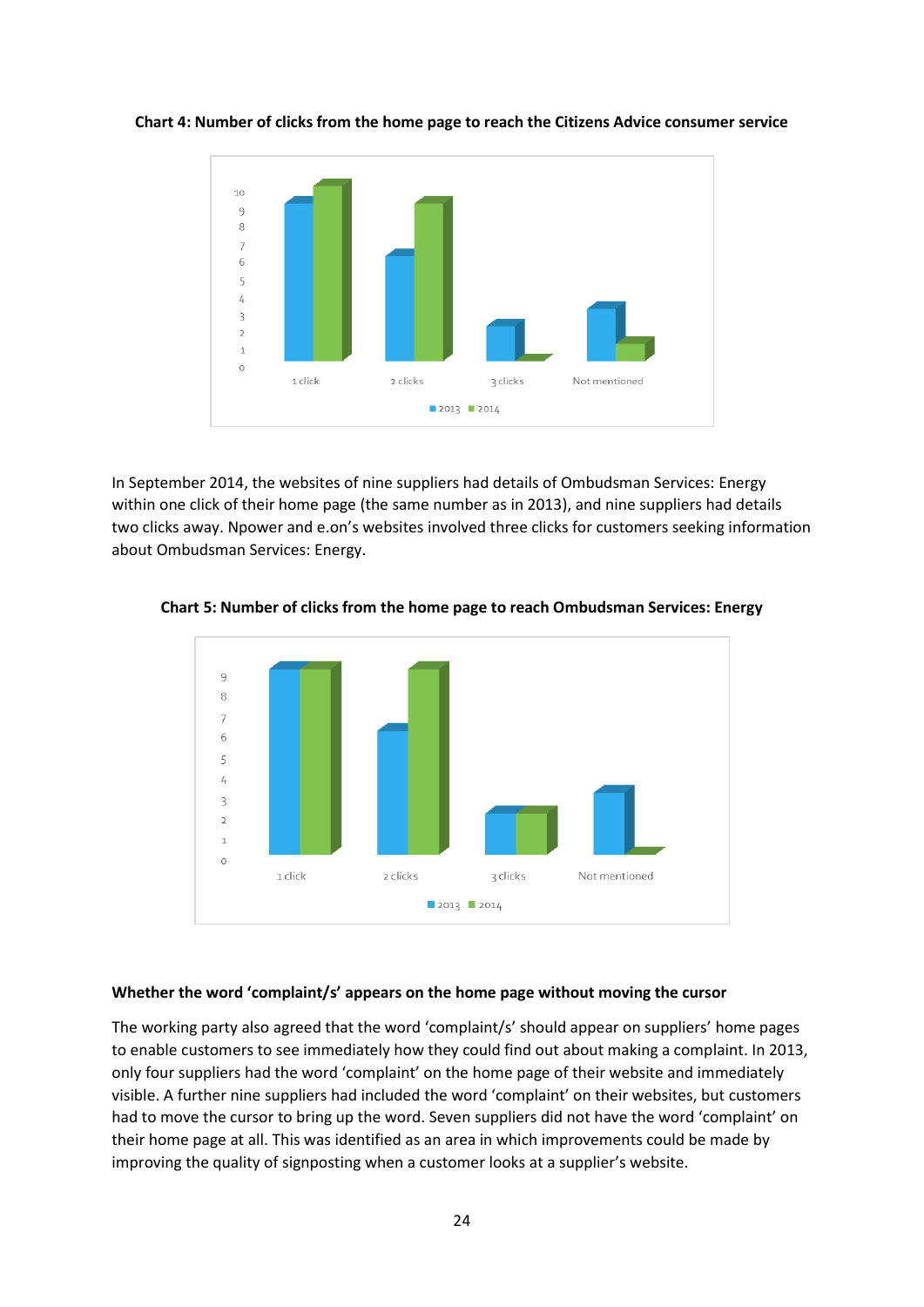Disappointingly, the 2014 audit revealed that the number of suppliers displaying the word 'complaint/s' on their home page was still at a low level. Although the number of home pages with the word 'complaint/s' displayed without the customer having to move the cursor had increased from four to seven, the number not displaying the word at all had increased from seven to nine.



**Chart 6: Whether the word 'complaint/s' appears on the home page** 

# **Details of the Citizens Advice consumer service located in the complaints section**

Another recommendation for good practice agreed by the working party was that details of the Citizens Advice consumer service should be located with a dedicated complaints section. In 2013, three suppliers did not have a dedicated complaints page or section on their websites. Of the 17 remaining suppliers, 15 included details of the Citizens Advice consumer service in their complaints sections.

By September 2014, all suppliers had a dedicated complaints section on their website, and all but Co-operative Energy mentioned the Citizens Advice consumer service within the section.

# **Website details and telephone number given for the Citizens Advice consumer service and Ombudsman Services: Energy**

The audit looked at whether suppliers had given full contact details (both website and telephone number) for both organisations on their websites. In 2013, only three-quarters (15 suppliers) had full contact details for the Citizens Advice consumer service on their websites. By September 2014, only Co-operative Energy did not give contact details for the Citizens Advice consumer service at all on their website. However, although there was an improvement in the number of suppliers giving contact details in 2014, many contact details were insufficient or out of date. Only six suppliers provided both the correct website address and telephone number, 11 suppliers provided the old Citizens Advice consumer service website address (adviceguide.org.uk) and eight suppliers provided the old 0845 telephone number, while 3 suppliers provided no telephone number at all.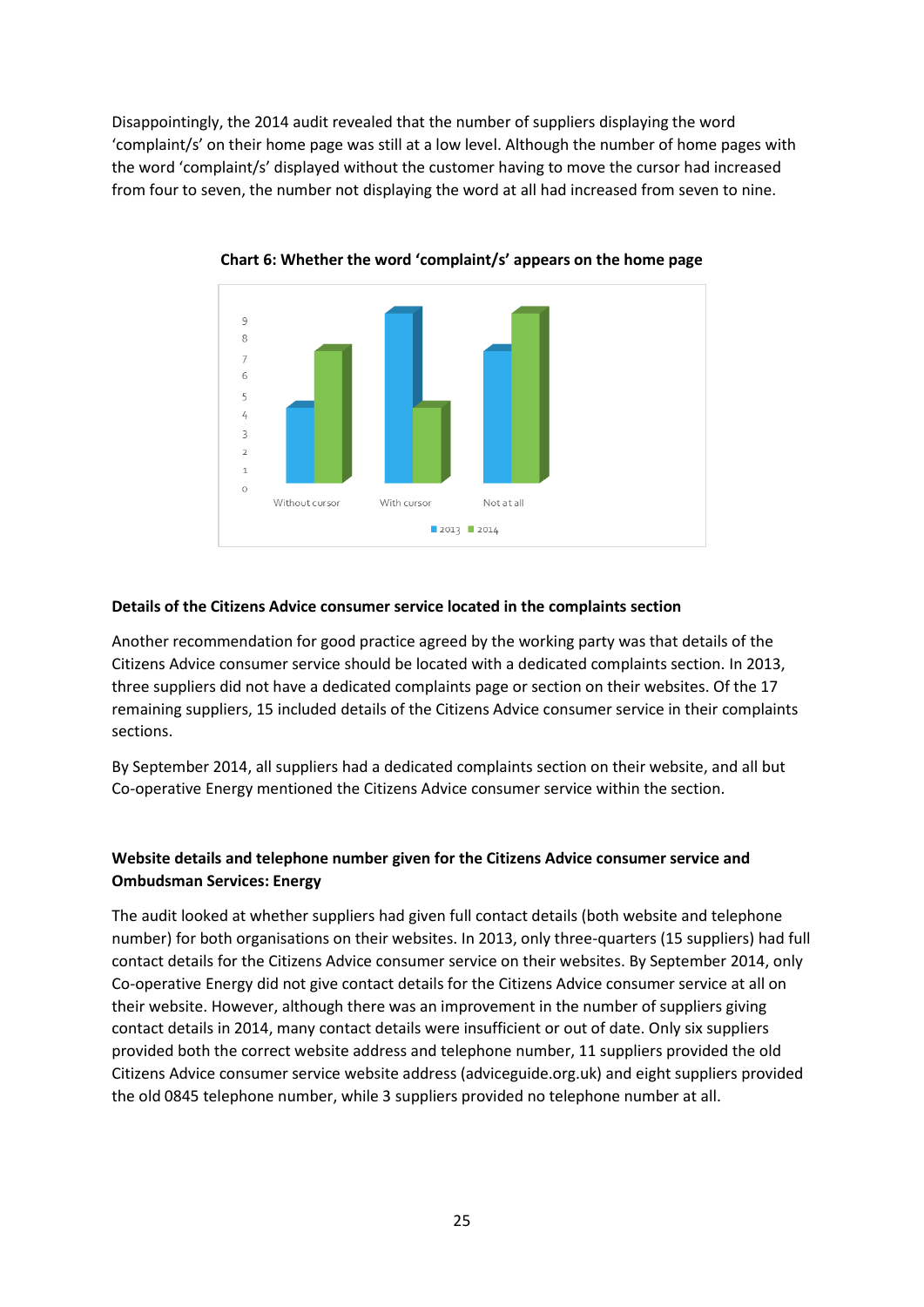

**Chart 7: Current Citizens Advice consumer service details given on the website** 

In 2013, 12 suppliers had full contact details for Ombudsman Services: Energy on their websites. By 2014, 16 suppliers gave both the website details and telephone number for Ombudsman Services: Energy. However, only 10 of these provided the current website address – 6 suppliers provided an out-of-date version. For the second year running, Green Energy used the wrong website address for Ombudsman Services: Energy, which takes the customer to a completely irrelevant website. All but one supplier provided the current telephone number for Ombudsman Services: Energy.



**Chart 8: Current Ombudsman Services: Energy details given on the website** 

Suppliers should be encouraged to change out-of-date contact details as quickly as possible, and have been instructed to do so in their individual audit reports. It is important that the industry ensures that all contact details given on websites and all other documentation are both consistent and correct.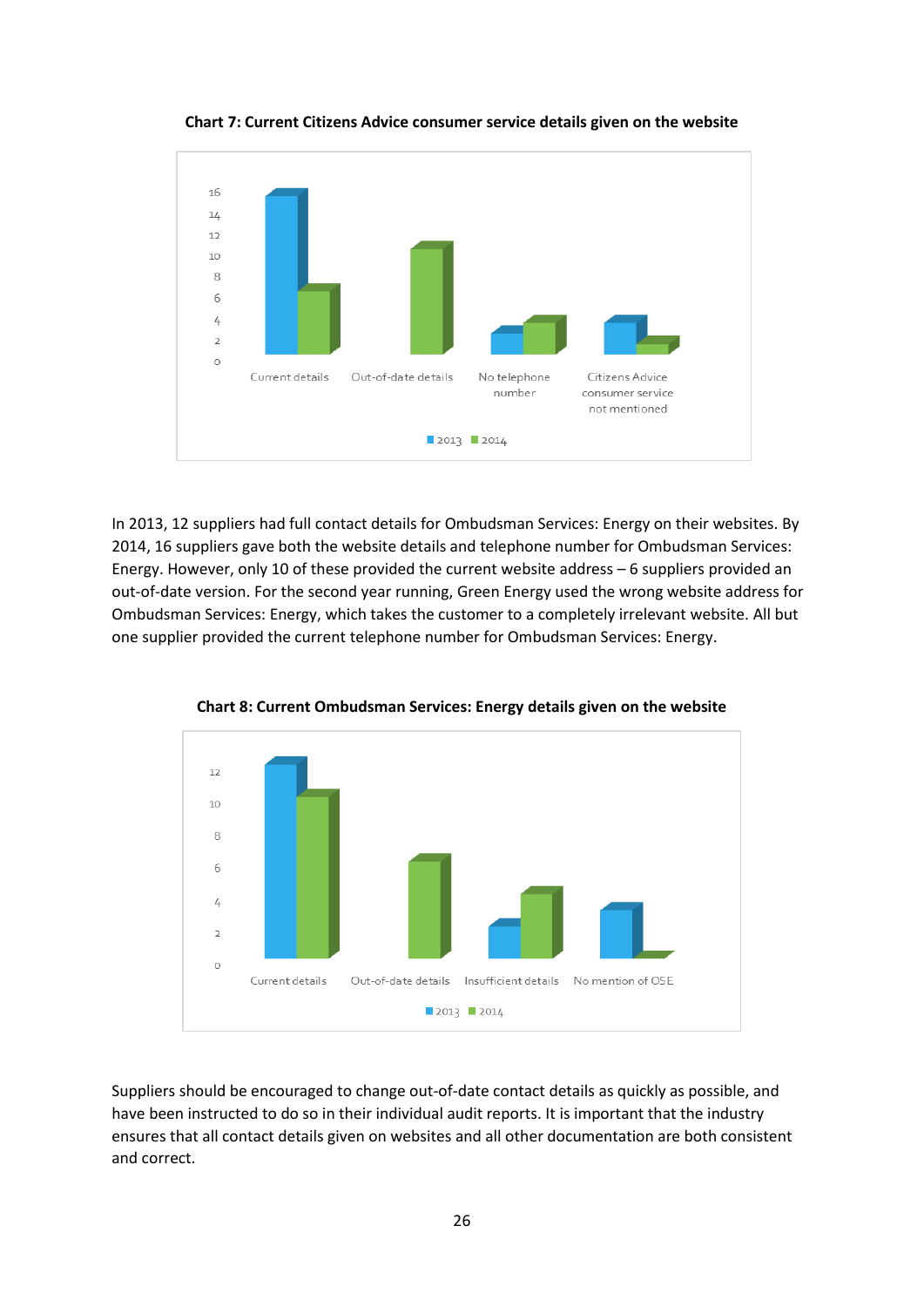The table below shows how many suppliers out of the 20 audited met the other website audit criteria agreed by the working party both in 2013 and 2014.

|                                                                              | 2014:         | 2013:          |
|------------------------------------------------------------------------------|---------------|----------------|
|                                                                              | <b>Number</b> | <b>Number</b>  |
|                                                                              | out of 20     | out of 20      |
| Customer taken immediately onto complaints page when entering the            | 8             | 7              |
| word 'complaint' into the search facility                                    |               |                |
| Complaints procedure is described on the website itself rather than on a     | 17            | 16             |
| <b>PDF</b> document                                                          |               |                |
| <b>Existence of a dedicated complaints page</b>                              | 20            | 17             |
| 2 or fewer 'page downs' necessary to see details of the Citizens Advice      | 16            | 12             |
| consumer service                                                             |               |                |
| 2 or fewer 'page downs' necessary to see details of Ombudsman Services:      | 17            | 10             |
| <b>Energy</b>                                                                |               |                |
| <b>Ombudsman Services: Energy mentioned in complaints section</b>            | 19            | 14             |
| <b>Complaints procedure steps outlined and include Ombudsman Services:</b>   | 20            | 11             |
| <b>Energy</b>                                                                |               |                |
| <b>Citizens Advice consumer service mentioned before Ombudsman Services:</b> | 10            | $\overline{7}$ |
| <b>Energy</b>                                                                |               |                |
| Link to current version of 'Know Your Rights' document                       | 6             | 11             |
| Link to old version of 'Know Your Rights' document                           | 8             |                |
| Citizens Advice consumer service described as free and                       | 16            | 10             |
| independent/impartial                                                        |               |                |
| Customers told that they can consult the Citizens Advice consumer service    | 11            | 3              |
| at any stage                                                                 |               |                |
| Ombudsman Services: Energy described as free, independent, investigates      | 14            | 10             |
| complaints if no resolution after 8 weeks and the decision is binding for    |               |                |
| the supplier                                                                 |               |                |
| Link to Citizens Advice consumer service website - current                   | 6             | 13             |
| Link to Citizens Advice consumer service website - old                       | 10            |                |
| Link to Citizens Advice consumer service email                               | 6             | 0              |
| Link to Ombudsman Services: Energy website                                   | 15            | 13             |
| Link to Ombudsman Services: Energy email                                     | 11            | 5              |

## **Table 6: Other audit criteria met**

After the 2013 audit, several key areas were identified in which scores could be improved upon. A number of these key areas have shown improvement. However, there remain some areas in which there is still a lot of scope for some suppliers to improve on their scores, most notably the following:

- Customers being taken immediately onto the complaints page if they enter the word 'complaint/s' into the search facility
- A link to the current version of the 'Know Your Rights' document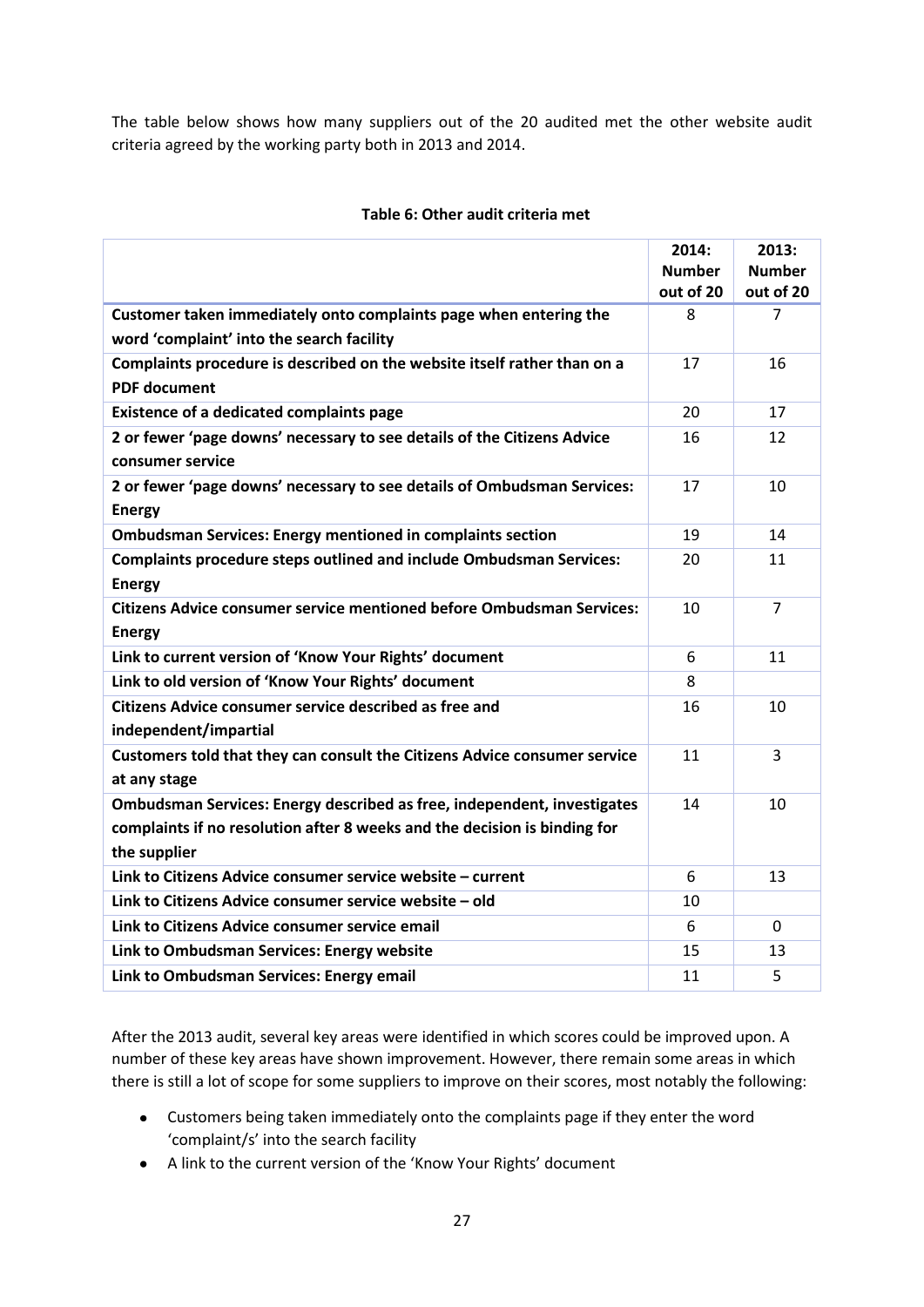- The Citizens Advice consumer service can be consulted at any stage in the complaints process
- Ombudsman Services: Energy described as free, independent, investigates complaints if no resolution after eight weeks and the decision is binding on the supplier
- $\bullet$ Reference and link to the current Citizens Advice consumer service website
- $\bullet$ Link to the Citizens Advice consumer service email
- Link to the Ombudsman Services: Energy email

In 2013, seven suppliers had no search facility on their websites. All of these suppliers were asked to create a search facility after the audit. In 2014, six of the seven original suppliers had still not created a search facility, and one supplier who had had a search facility in 2013 had subsequently removed it.

Of those companies with search facilities in 2014, only seven suppliers take a customer straight to the complaints webpage if the word 'complaint/s' is entered into the search facility. This was exactly the same finding as in the 2013 audit. On several websites customers are taken to the complaints report rather than the page on how to make a complaint.

In 2013, a recurrent theme of the research was the confusion displayed by a minority of suppliers about the Citizens Advice consumer service. This was confused with Consumer Direct, Consumer Focus and Consumer Futures,<sup>12</sup> with customers being directed to the websites and telephone numbers of these organisations rather than that of the Citizens Advice consumer service.

By 2014, there was still some evidence of suppliers not understanding that Consumer Focus and Consumer Futures no longer exist. All suppliers have now been asked to remove all references to both organisations on their websites and documentation.

In 2013, there was yet more confusion over the 'Know Your Rights' document, with several suppliers referring to the document as 'Staying Connected'. This was despite the fact that 'Staying Connected' had been withdrawn in March 2013, to be replaced with the 'Know Your Rights' document. Although the reference to the link was wrong, generally the link was actually to the 'Know Your Rights' document. In 2014, two suppliers still referred to the document as 'Staying Connected'.

All suppliers had been sent an updated version of the 'Know Your Rights' document, which included the new contact details for the Citizens Advice consumer service, prior to the 2014 audit. However, the old version still appeared on eight suppliers' websites.

As will be seen in the remaining sections of this report, it is little surprise that so many consumers go straight to Ombudsman Services: Energy rather than consulting the Citizens Advice consumer service first. An inadequate number of suppliers make it clear that the Citizens Advice consumer service is there to help and advise at any stage of a customer's complaint and, depending on where they are in the complaints process, in many cases customers should contact the organisation before going to Ombudsman Services: Energy.

**<sup>.</sup>**  $12$  It has never been a requirement for suppliers to display contact details for either Consumer Futures or Consumer Focus on websites or on any documentation.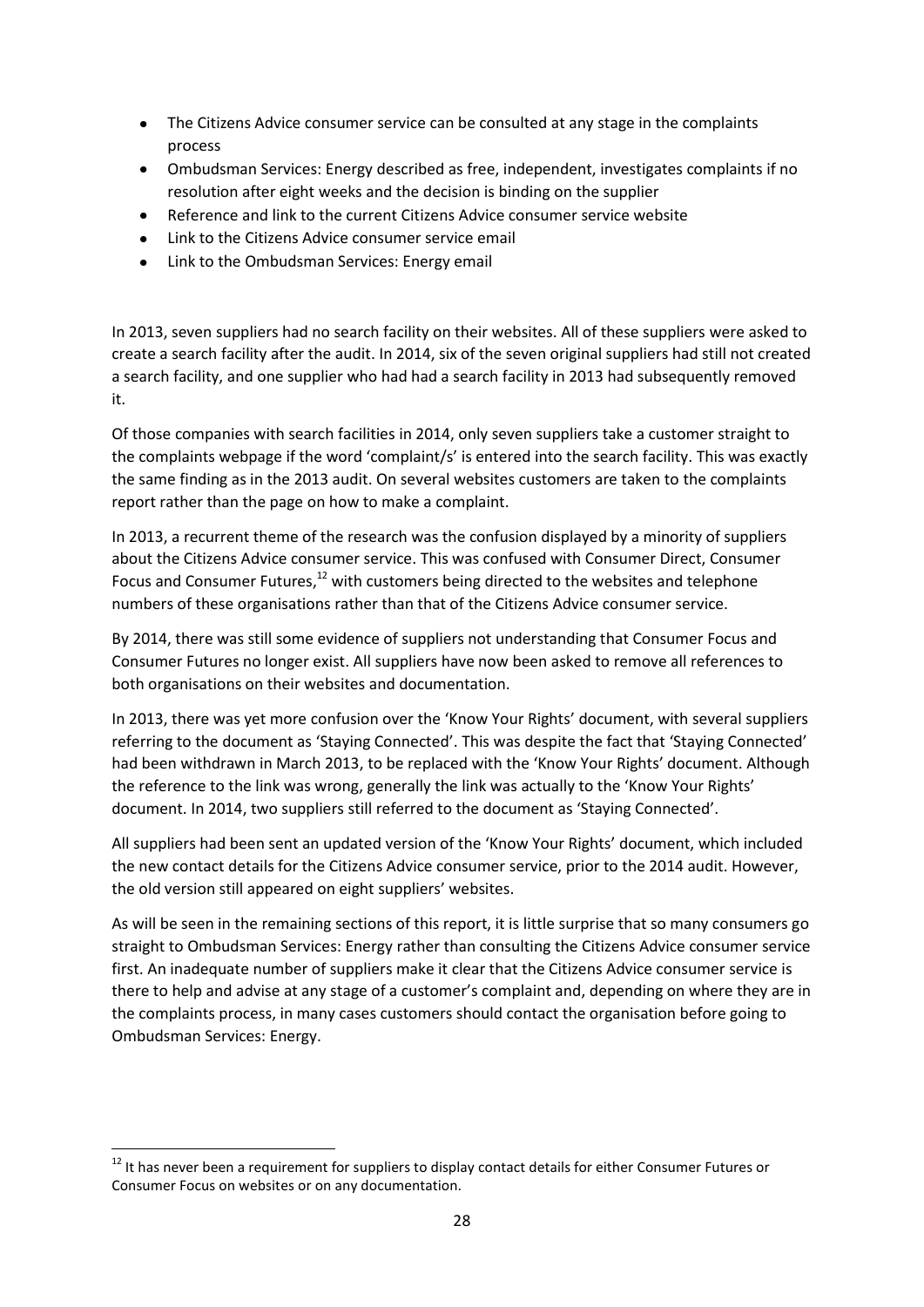# **3.2 Bills and statements**

Suppliers were asked to send examples of bills for quarterly cash/cheque (QCC) customers, direct debit (DD) customers and pre-payment meter (PPM) customers. The following numbers of documents were received for audit:

| QCC bills      | 2013:16 | 2014:16 |
|----------------|---------|---------|
| DD statements  | 2013:16 | 2014:18 |
| PPM statements | 2013:12 | 2014:14 |

Those companies that did not provide bills or statements for the audit were generally unable to do so either because they did not have any of that particular type of customer, or because they had not yet created the document or were in the process of changing it. These companies were not penalised for their lack of documentation in either audit.

For suppliers to be compliant with Ofgem regulations, they must inform customers that the Citizens Advice consumer service can help in providing information and advice to customers.

In 2013, all but two suppliers were compliant for QCC bills, all were compliant for DD statements and all but one supplier was compliant for PPM statements. By 2014, all suppliers were compliant for all types of bill and statement.

The criteria agreed by the working party against which all three types of bill were audited were as follows:

- Mention of Citizens Advice consumer service and Ombudsman Services: Energy
- The existence of a dedicated complaints section on the bill/statement
- The steps involved in the complaints procedure were outlined, and included Ombudsman Services: Energy
- Details of the Citizens Advice consumer service and Ombudsman Services: Energy located in the complaints section
- The Citizens Advice consumer service mentioned before Ombudsman Services: Energy
- The Citizens Advice consumer service being given greater or at least equal prominence to Ombudsman Services: Energy
- Reference made to the 'Know Your Rights' publication
- The Citizens Advice consumer service described as free and independent/impartial
- Ombudsman Services: Energy described as free, independent, investigates complaints if no resolution after eight weeks and the decision is binding for the supplier
- Website details and telephone number for the Citizens Advice consumer service and  $\bullet$ Ombudsman Services: Energy

# **Overall scores for bills and statements**

In 2013, the range of scores was 63 to 0 out of a possible score of 70 for all three types of bill and statement. In 2014, two suppliers achieved the top score of 70 for each type of bill and statement. The lowest scores for QCC bills, DD statements and PPM statements were 17, 15 and 5, respectively.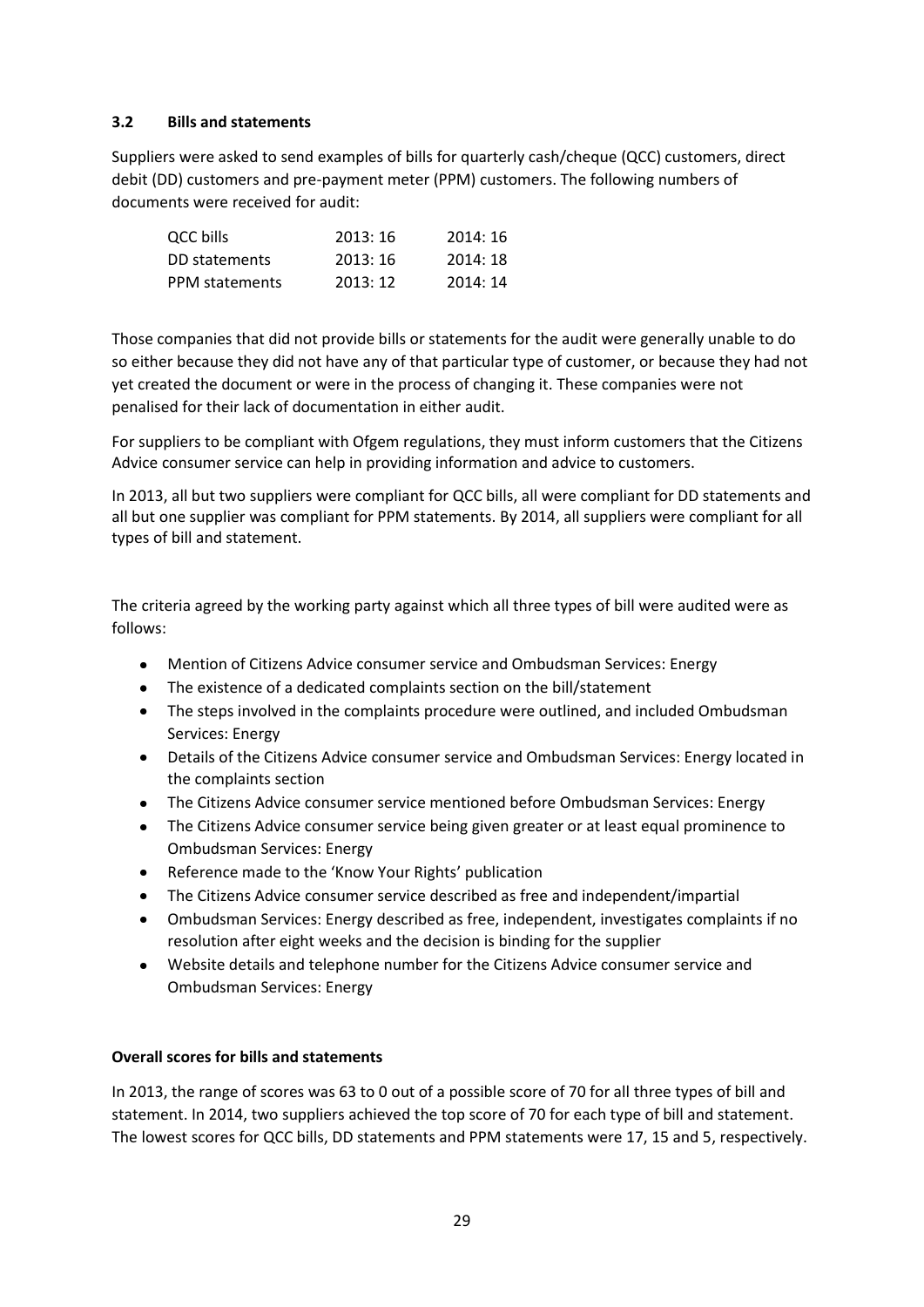All average scores for bills and statements had increased in the 2014 audit. The average scores for QCC bills had risen from 41 to 53, the average for DD statements had risen from 45 to 51, and the average for PPM statements had risen from 42 to 44. Median scores were 50, 50 and 43 for QCC bills, DD statements and PPM bills in 2013. Median scores had risen to 58, 55 and 51 in 2014.

| <b>QCC bill</b><br>2014 | <b>Score</b><br>out of<br>70 | <b>DD</b> statement<br>2014 | <b>Score</b><br>out of<br>70 | <b>PPM</b> statement<br>2014 | <b>Score</b><br>out of<br>70 |
|-------------------------|------------------------------|-----------------------------|------------------------------|------------------------------|------------------------------|
| 1 British Gas           | 70                           | 1 British Gas               | 70                           | 1 British Gas                | 70                           |
| 1 EDF Energy            | 70                           | 1 EDF Energy                | 70                           | 1 EDF Energy                 | 70                           |
| 3 Ecotricity            | 65                           | 3 Ecotricity                | 65                           | 3 Ecotricity                 | 65                           |
| 3 LoCO2                 | 65                           | 3 LoCO2                     | 65                           | $4$ e.on                     | 58                           |
| 3 SSE                   | 65                           | 3 SSE                       | 65                           | 4 Scottish Power             | 58                           |
| 3 Utility Warehouse     | 65                           | 6 iSupplyEnergy             | 63                           | 6 Green Energy               | 53                           |
| 7 Green Star            | 60                           | 7 Green Star                | 60                           | 6 npower                     | 53                           |
| $8$ e.on                | 58                           | $8$ e.on                    | 58                           | 8 SSE                        | 50                           |
| 8 Scottish Power        | 58                           | 8 Scottish Power            | 58                           | 9 Utilita                    | 41                           |
| 10 Green Energy         | 53                           | 10 Green Energy             | 53                           | 10 First Utility             | 37                           |
| 10 npower               | 53                           | 10 npower                   | 53                           | 11 Spark                     | 25                           |
| 12 Co-operative Energy  | 51                           | 12 Co-operative Energy      | 51                           | 12 Good Energy               | 17                           |
| 13 Utilita              | 41                           | 13 Flow Energy              | 50                           | 13 Co-operative<br>Energy    | 15                           |
| 14 First Utility        | 37                           | 14 Utilita                  | 41                           | 14 Economy Energy            | 5                            |
| 15 Spark                | 25                           | 15 First Utility            | 37                           |                              |                              |
| 16 Good Energy          | 17                           | 16 Spark                    | 25                           |                              |                              |
|                         |                              | 17 Good Energy              | 17                           |                              |                              |
|                         |                              | <b>18 Ovo</b>               | 15                           |                              |                              |

**Table 7: Overall scores for bills and statements (2014)**

It was good to see both British Gas and EDF Energy having improved on already-good bills and statements to achieve maximum scores.

Again, since all suppliers had been told exactly what they needed to do to raise their scores, it was disappointing to see some low scores and the scores of some suppliers actually declining rather than improving.

The following table shows which suppliers had improved their scores and which had lower scores than in the first audit. The abbreviation 'ns '13' indicates that the supplier did not submit a document for the 2013 audit. The figure before the supplier name indicates their position in the rankings. If the supplier scored the same in both audits, the box contains the word 'same'.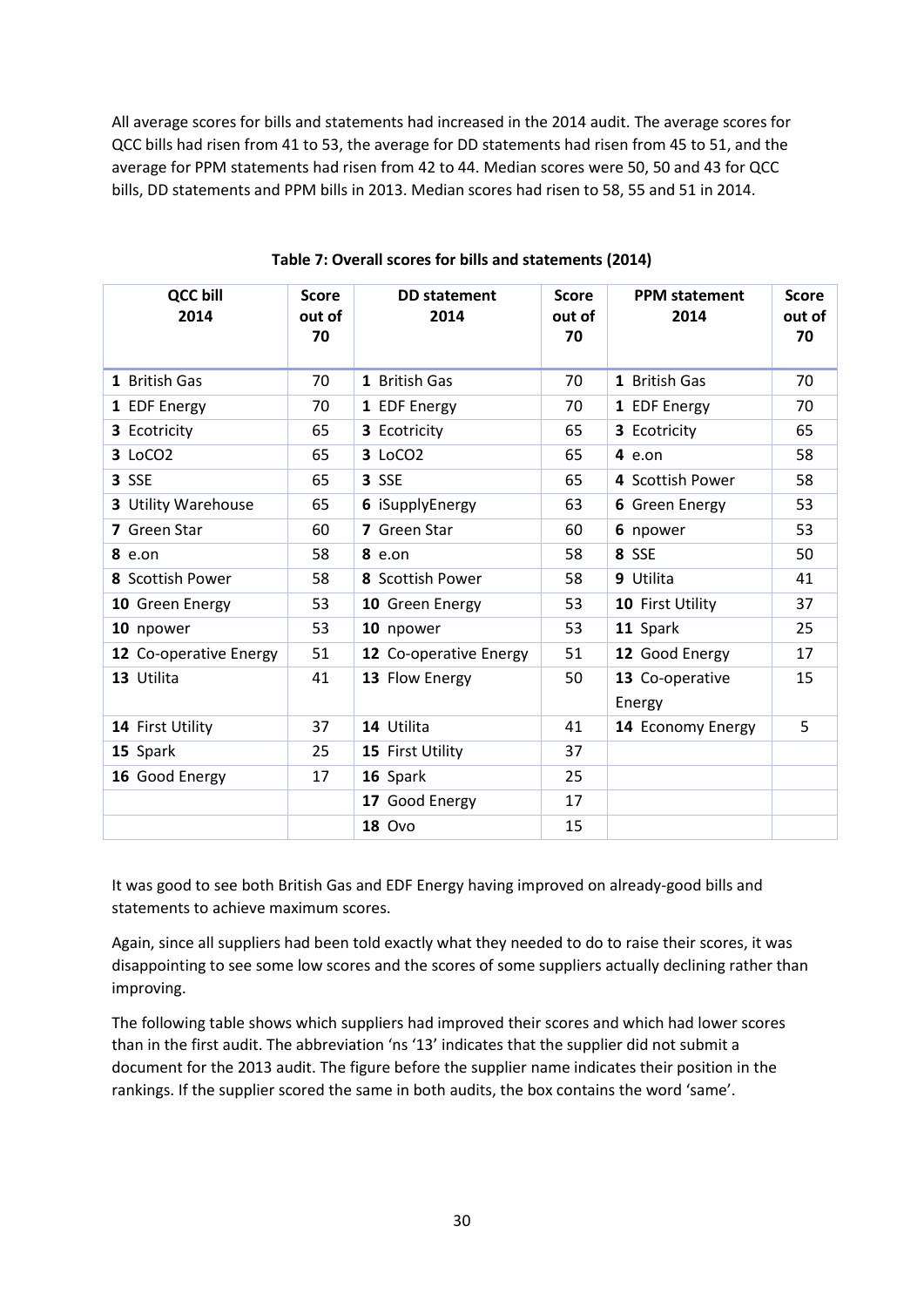| <b>QCC bill</b>        |                          | <b>DD</b> statement    |                          | <b>PPM</b> statement |        |
|------------------------|--------------------------|------------------------|--------------------------|----------------------|--------|
| 2014                   |                          | 2014                   |                          | 2014                 |        |
| 1 British Gas          | ÷.                       | 1 British Gas          | ÷.                       | 1 British Gas        | ÷.     |
| 1 EDF Energy           | ÷                        | 1 EDF Energy           | ÷.                       | 1 EDF Energy         | $+$    |
| 3 Ecotricity           | ÷.                       | 3 Ecotricity           | ÷.                       | 3 Ecotricity         | $+$    |
| 3 LoCO2                | ÷                        | 3 LoCO2                | $+$                      | $4$ e.on             | ÷.     |
| 3 SSE                  | ÷.                       | 3 SSE                  | $+$                      | 4 Scottish Power     | $+$    |
| 3 Utility Warehouse    | ÷                        | 6 iSupplyEnergy        | ÷.                       | 6 Green Energy       |        |
| 7 Green Star           | ns '13                   | 7 Green Star           | ns '13                   | 6 npower             | $+$    |
| $8$ e.on               | ÷                        | <b>8</b> e.on          | $+$                      | 8 SSE                |        |
| 8 Scottish Power       | ÷.                       | 8 Scottish Power       | $+$                      | 9 Utilita            |        |
| 10 Green Energy        |                          | 10 Green Energy        |                          | 10 First Utility     | ns '13 |
| 10 npower              | ÷.                       | 10 npower              | ÷                        | 11 Spark             | $+$    |
| 12 Co-operative Energy | $\overline{\phantom{0}}$ | 12 Co-operative Energy | ÷,                       | 12 Good Energy       | ns '13 |
| 13 Utilita             |                          | 13 Flow Energy         |                          | 13 Co-operative      | ns '13 |
|                        |                          |                        |                          | Energy               |        |
| 14 First Utility       | ns '13                   | 14 Utilita             | $\overline{\phantom{0}}$ | 14 Economy Energy    | ÷      |
| 15 Spark               | ÷.                       | 15 First Utility       | $+$                      |                      |        |
| 16 Good Energy         | $+$                      | 16 Spark               | $+$                      |                      |        |
|                        |                          | 17 Good Energy         | ns '13                   |                      |        |
|                        |                          | <b>18 Ovo</b>          | <b>Same</b>              |                      |        |

# **Table 8: Improvement in scores for bills and statements (2014)**

#### **Key aspects of bills and statements**

Before the 2013 audit, the most important criteria for bills and statements, in addition to the criteria required by Ofgem, were agreed by the working party to be:

- whether the Citizens Advice consumer service and Ombudsman Services: Energy were mentioned on bills and statements
- whether the website address and telephone number for the Citizens Advice consumer service and Ombudsman Services: Energy were given.

# **Whether the Citizens Advice consumer service and Ombudsman Services: Energy were mentioned on bills and statements**

As already mentioned, the Citizens Advice consumer service was mentioned in 2013 by all but two suppliers for QCC bills, and all but one supplier for PPM statements. In 2014, the Citizens Advice consumer service was mentioned by all but one supplier in all three documents.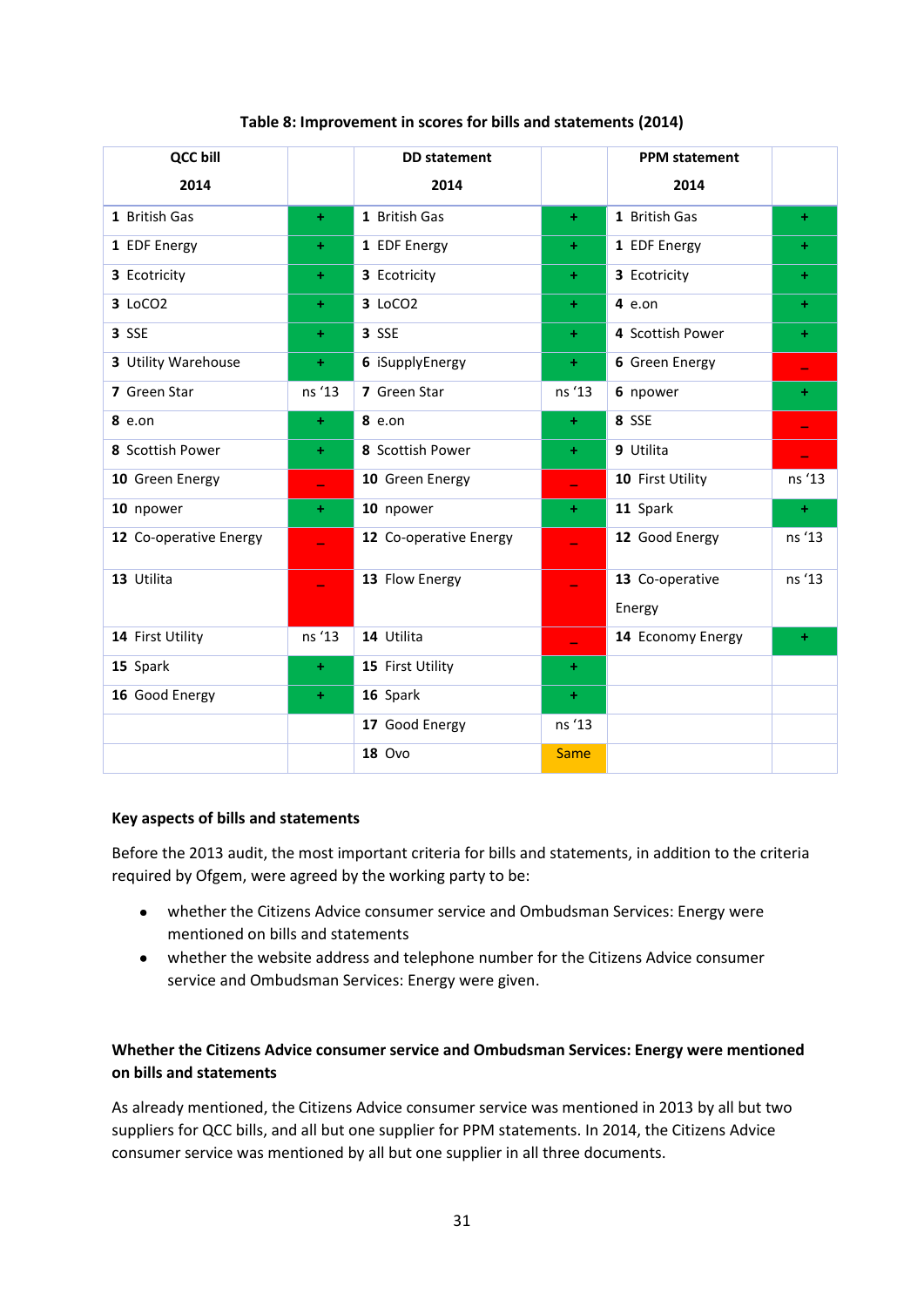In 2013, suppliers were less likely to refer to Ombudsman Services: Energy – roughly two-thirds of suppliers submitting documents mentioned it on each type of bill. In 2014, there had been little improvement. Just 13 of the 16 suppliers submitting QCC bills mentioned the organisation, 14 of the 18 suppliers submitting DD statements, and nine of the 14 suppliers submitting PPM statements.



**Chart 9: Ombudsman Services: Energy mentioned on bills and statements** 

# **Whether the website address and telephone number for the Citizens Advice consumer service and Ombudsman Services: Energy were given**

Full contact details for the Citizens Advice consumer service, including website and telephone number, were given by most suppliers in 2013 and by all suppliers in 2014, on all three types of bill and statement. In 2013, two suppliers did not include these contact details on QCC bills and one supplier omitted the details from their PPM statement.

However, it should be said that the contact details given for the Citizens Advice consumer service on bills and statements audited in 2014 were as likely to be out of date as they were to be current. This was disappointing, given that suppliers had been issued with the new details before the 2014 audit.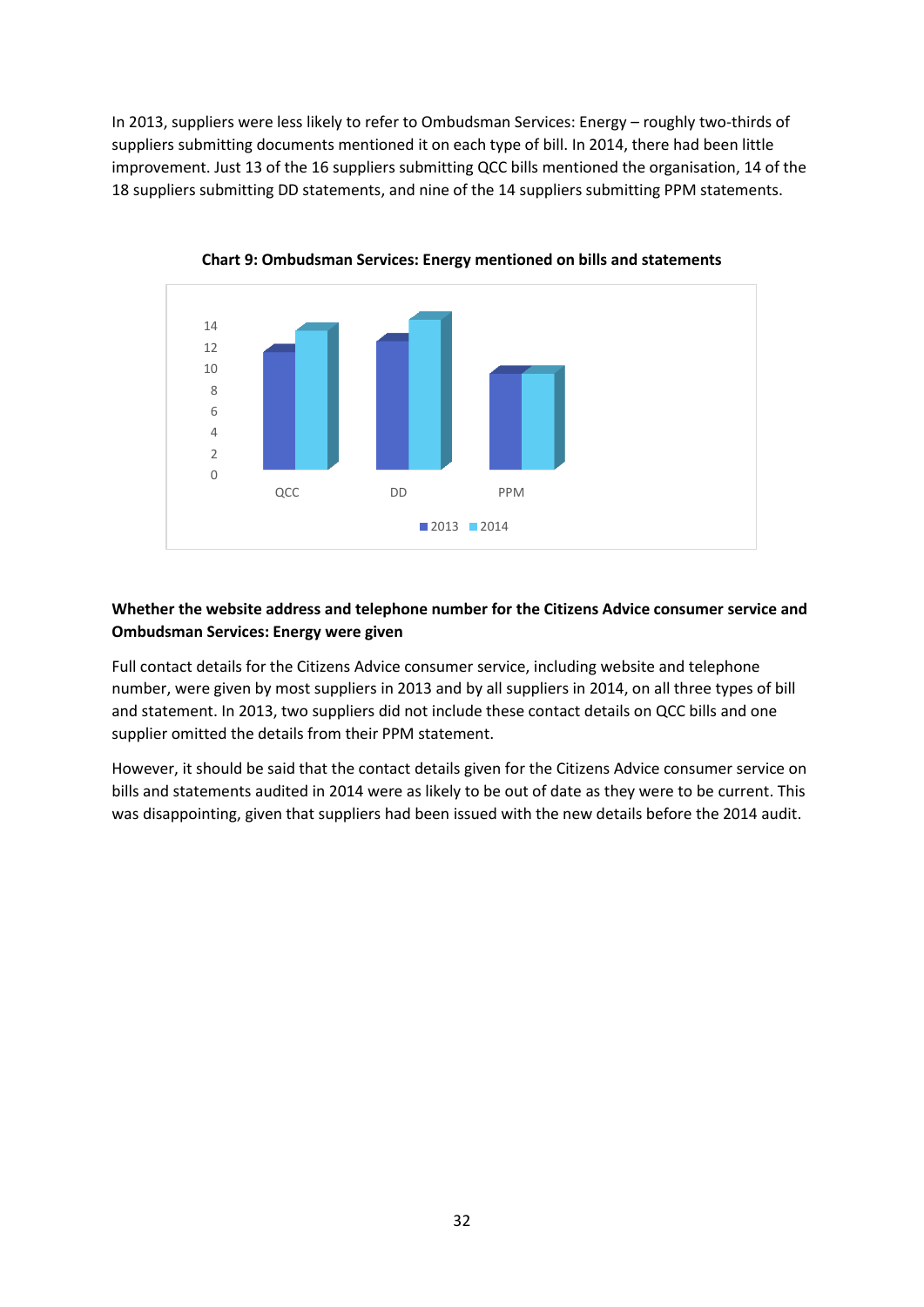

**Chart 10: Current Citizens Advice consumer service contact details mentioned on bills and statements** 

As in 2013, the number of suppliers giving contact details for Ombudsman Services: Energy was lower than the number giving contact details for the Citizens Advice consumer service. There had been some improvement over the year for QCC bills (13 suppliers had given contact details in 2014 compared with nine suppliers in 2013), and for DD statements (13 suppliers had given contact details in 2014 compared with 10 suppliers in 2013). Contact details contained within PPM statements showed little improvement.



**Chart 11: Ombudsman Services: Energy contact details given on bills and statements**

As with the Citizens Advice consumer service, several suppliers had out-of-date details for Ombudsman Services: Energy on their bills and statements.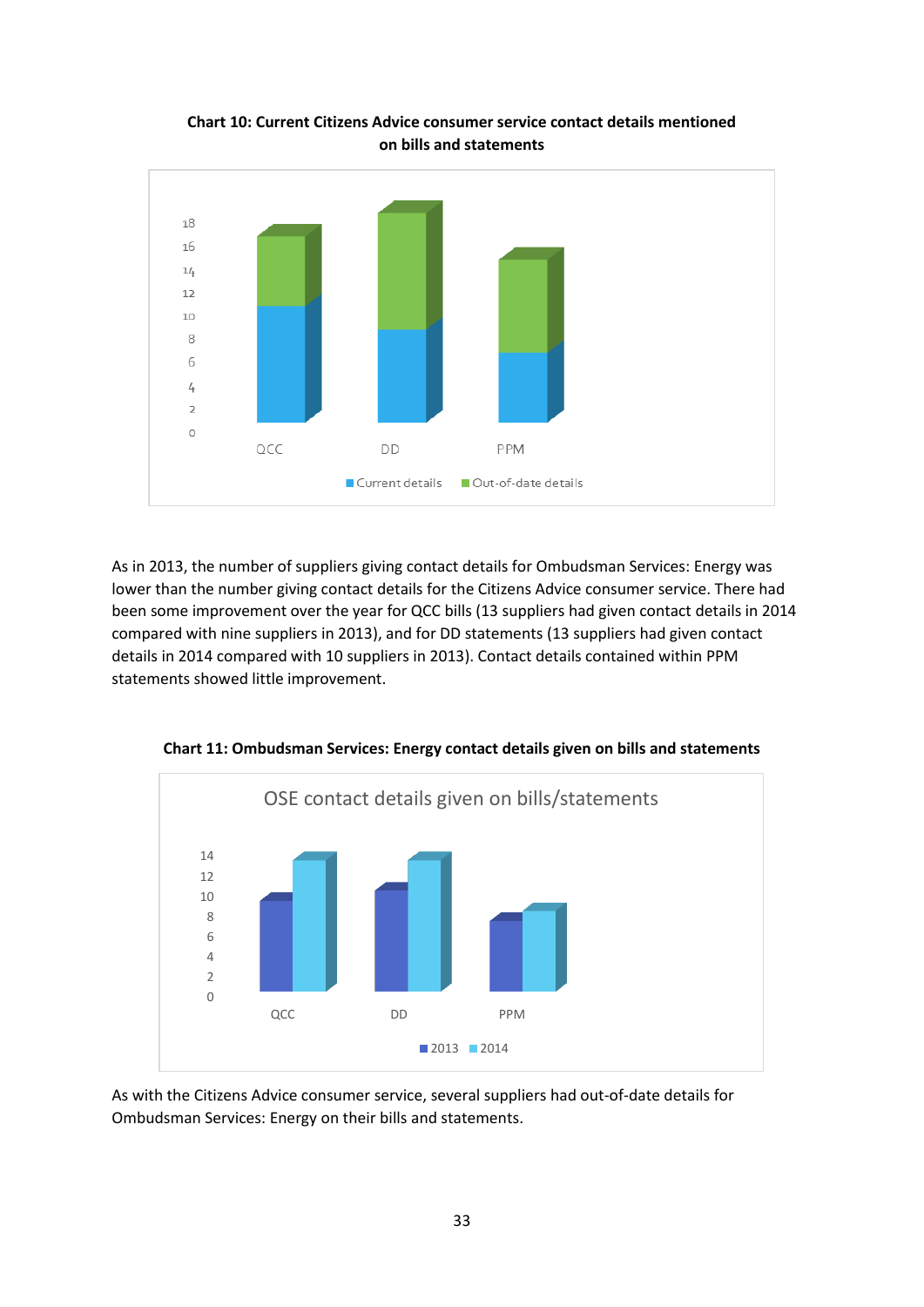

**Chart 12: Current Ombudsman Services: Energy contact details mentioned on bills and statements** 

The table below shows how many suppliers met the other audit criteria for bills and statements in 2014.

|                                                                                                                                                                          | QCC:<br><b>Number</b><br>out of<br>16 | DD:<br><b>Number</b><br>out of<br>18 | PPM:<br><b>Number</b><br>out of<br>14 |
|--------------------------------------------------------------------------------------------------------------------------------------------------------------------------|---------------------------------------|--------------------------------------|---------------------------------------|
| <b>Dedicated complaints section</b>                                                                                                                                      | 14                                    | 15                                   | 10                                    |
| Complaints procedure steps outlined and include Ombudsman<br><b>Services: Energy</b>                                                                                     | 11                                    | 11                                   | $\overline{7}$                        |
| <b>Citizens Advice consumer service mentioned in complaints</b><br>section                                                                                               | 10                                    | 11                                   | 8                                     |
| <b>Ombudsman Services: Energy mentioned in complaints section</b>                                                                                                        | 12                                    | 13                                   | 8                                     |
| <b>Citizens Advice consumer service mentioned before</b><br><b>Ombudsman Services: Energy</b>                                                                            | 9                                     | 10                                   | 6                                     |
| Citizens Advice consumer service given greater or equal<br>prominence                                                                                                    | 13                                    | 14                                   | 9                                     |
| Reference to 'Know Your Rights' document                                                                                                                                 | 13                                    | 15                                   | $\mathbf{1}$                          |
| <b>Citizens Advice consumer service described as free and</b><br>independent/impartial                                                                                   | 12                                    | 14                                   | 8                                     |
| Ombudsman Services: Energy described as free, independent,<br>investigates complaints if no resolution after eight weeks and<br>the decision is binding for the supplier | 5                                     | $\overline{7}$                       | 4                                     |

# **Table 9: Other audit criteria met**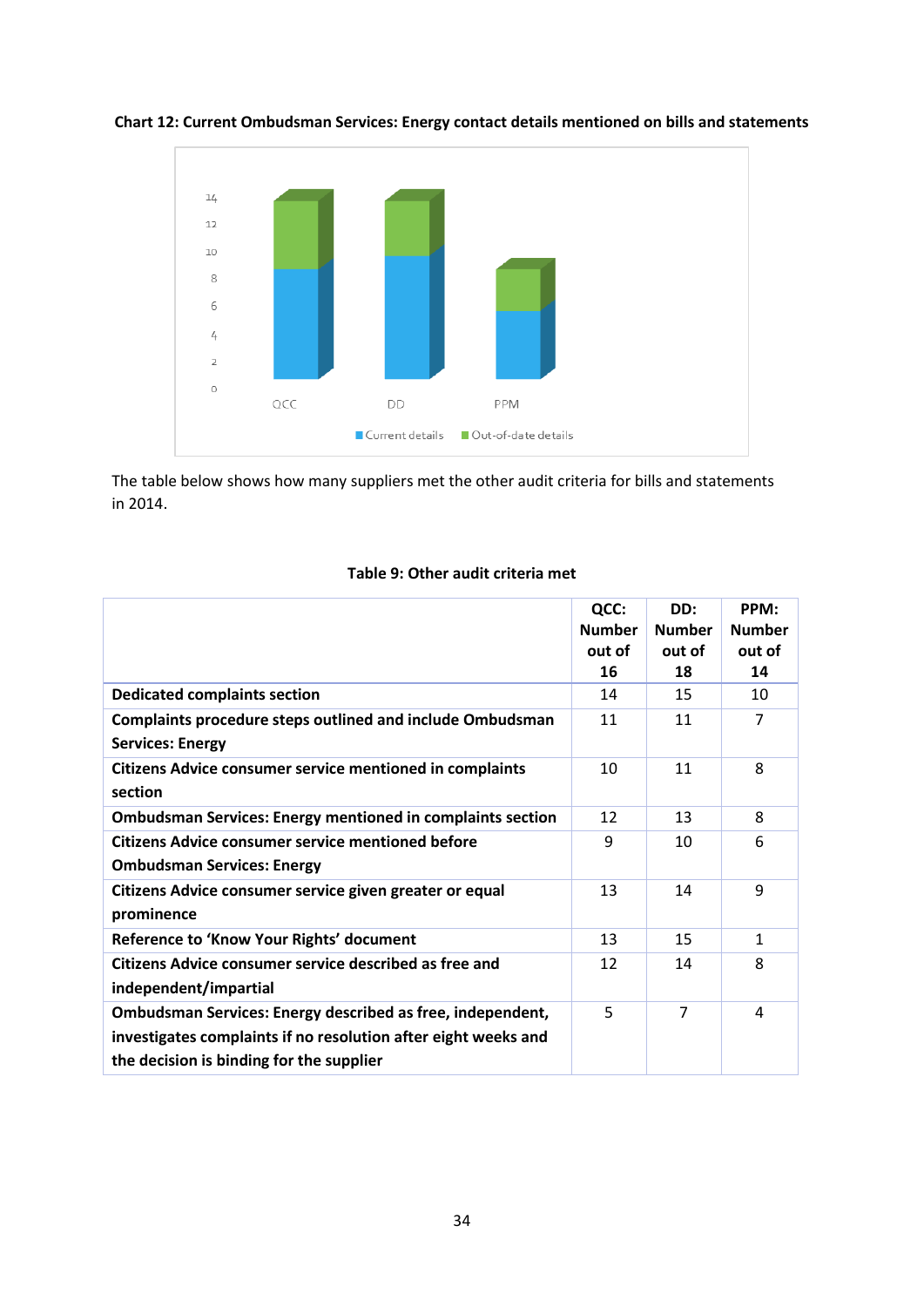Table 10 shows the differences in the number of suppliers including each criteria between 2013 and 2014, for QCC bills. The findings were similar for QCC and PPM statements. There were some dramatic improvements in the levels of inclusion of criteria, and in particular with the addition of reference to the 'Know Your Rights' document and the fact that the Citizens Advice consumer service is free and independent/impartial.

|                                                                                                                                                                             | 2014 (QCC):<br>Number out of<br>16 | 2013 (QCC):<br>Number out<br>of 16 |
|-----------------------------------------------------------------------------------------------------------------------------------------------------------------------------|------------------------------------|------------------------------------|
| <b>Dedicated complaints section</b>                                                                                                                                         | 14                                 | 10                                 |
| <b>Complaints procedure steps outlined and include</b><br><b>Ombudsman Services: Energy</b>                                                                                 | 11                                 | 9                                  |
| <b>Citizens Advice consumer service mentioned in complaints</b><br>section                                                                                                  | 10                                 | 6                                  |
| <b>Ombudsman Services: Energy mentioned in complaints</b><br>section                                                                                                        | 12                                 | 9                                  |
| <b>Citizens Advice consumer service mentioned before</b><br><b>Ombudsman Services: Energy</b>                                                                               | 9                                  | 5                                  |
| Citizens Advice consumer service given greater or equal<br>prominence                                                                                                       | 13                                 | 11                                 |
| Reference to 'Know Your Rights' document                                                                                                                                    | 13                                 | 3                                  |
| Citizens Advice consumer service described as free and<br>independent/impartial                                                                                             | 12                                 | 4                                  |
| <b>Ombudsman Services: Energy described as free,</b><br>independent, investigates complaints if no resolution after<br>8 weeks and the decision is binding for the supplier | 5                                  | $\overline{2}$                     |

## **Table 10: Other audit criteria met**

However, there is still a lot of scope for improvement amongst some suppliers. Key areas in which suppliers can improve are:

- mentioning the Citizens Advice consumer service in a dedicated complaints section
- mentioning the Citizens Advice consumer service before Ombudsman Services: Energy
- giving a full description of Ombudsman Services: Energy.

Given that bills and statements are a key vehicle for consumers finding out how they can contact the Citizens Advice consumer service and Ombudsman Services: Energy, with 19 per cent of those contacting the Citizens Advice consumer service having found the details on their bill, it is obviously vital that all suppliers make the required information readily available on all their bills and statements. It is also important for all suppliers to check that they are including the correct information.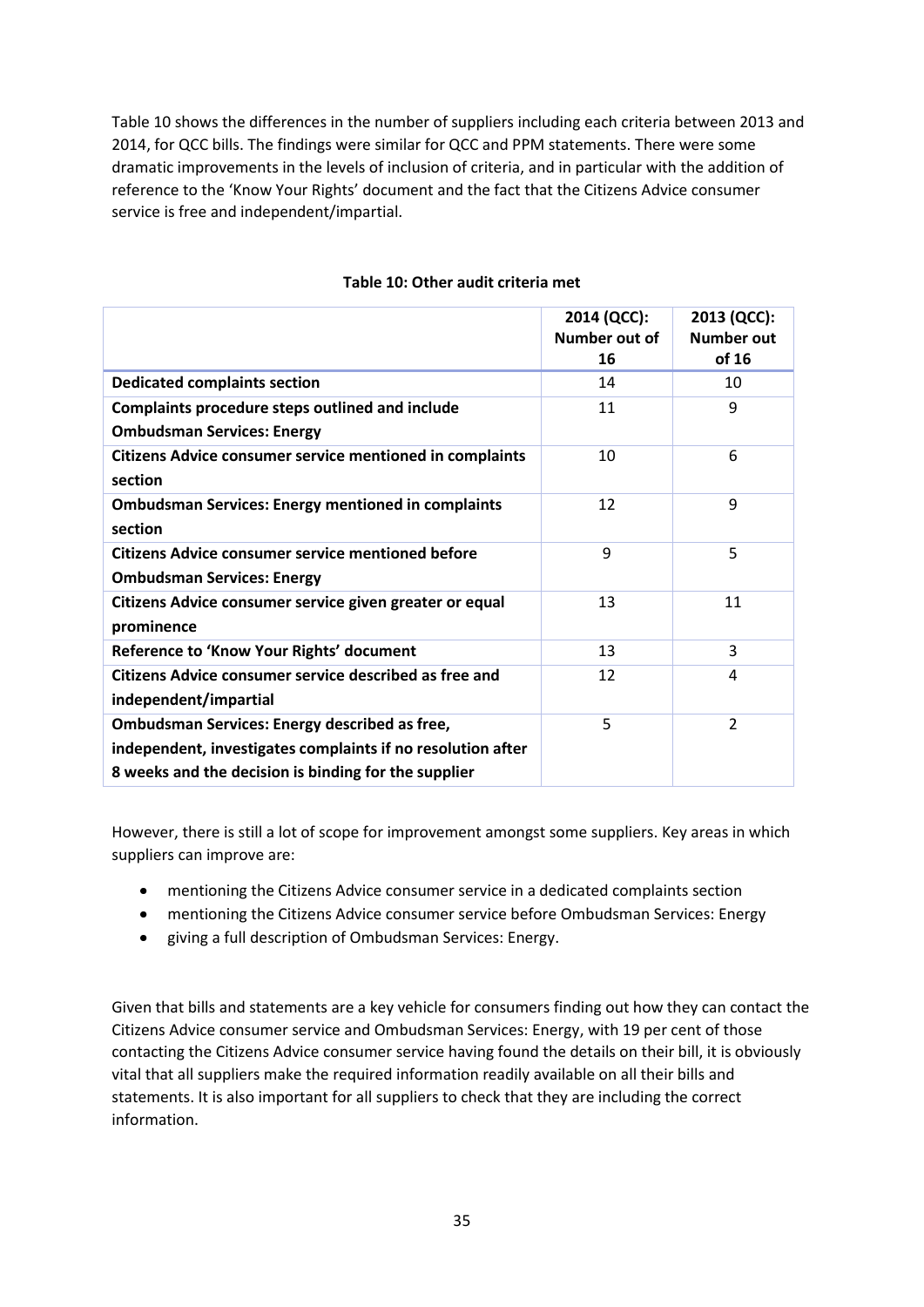# **3.3 Annual statements**

The number of documents submitted for audit was 16 in 2013, and 17 in 2014.

For suppliers to be compliant with Ofgem regulations, they must provide customers with information about where they can obtain impartial advice and information about changing supplier.

All suppliers mentioned the Citizens Advice consumer service on their annual statements. This was an improvement on the 2013 audit, when two suppliers failed to mention the organisation on the document.

The working party originally agreed a list of criteria on which annual statements should be audited, which was as follows:

- Mention of the Citizens Advice consumer service
- Reference made to the 'Know Your Rights' publication and Ofgem confidence code
- The Citizens Advice consumer service should be described as impartial
- Website details and telephone number for the Citizens Advice consumer service should be provided

# **Overall scores for annual statements**

Scores for the 2014 audit ranged from 26 to 14 out of 26. It was gratifying to see 6 suppliers scoring full marks for their annual statements. In 2013, no supplier had scored full marks; the highest score being 24 and the lowest being 2.

The average score for annual statements had risen slightly from 18 to 21 in 2014, but the median score had actually fallen from 22 to 21.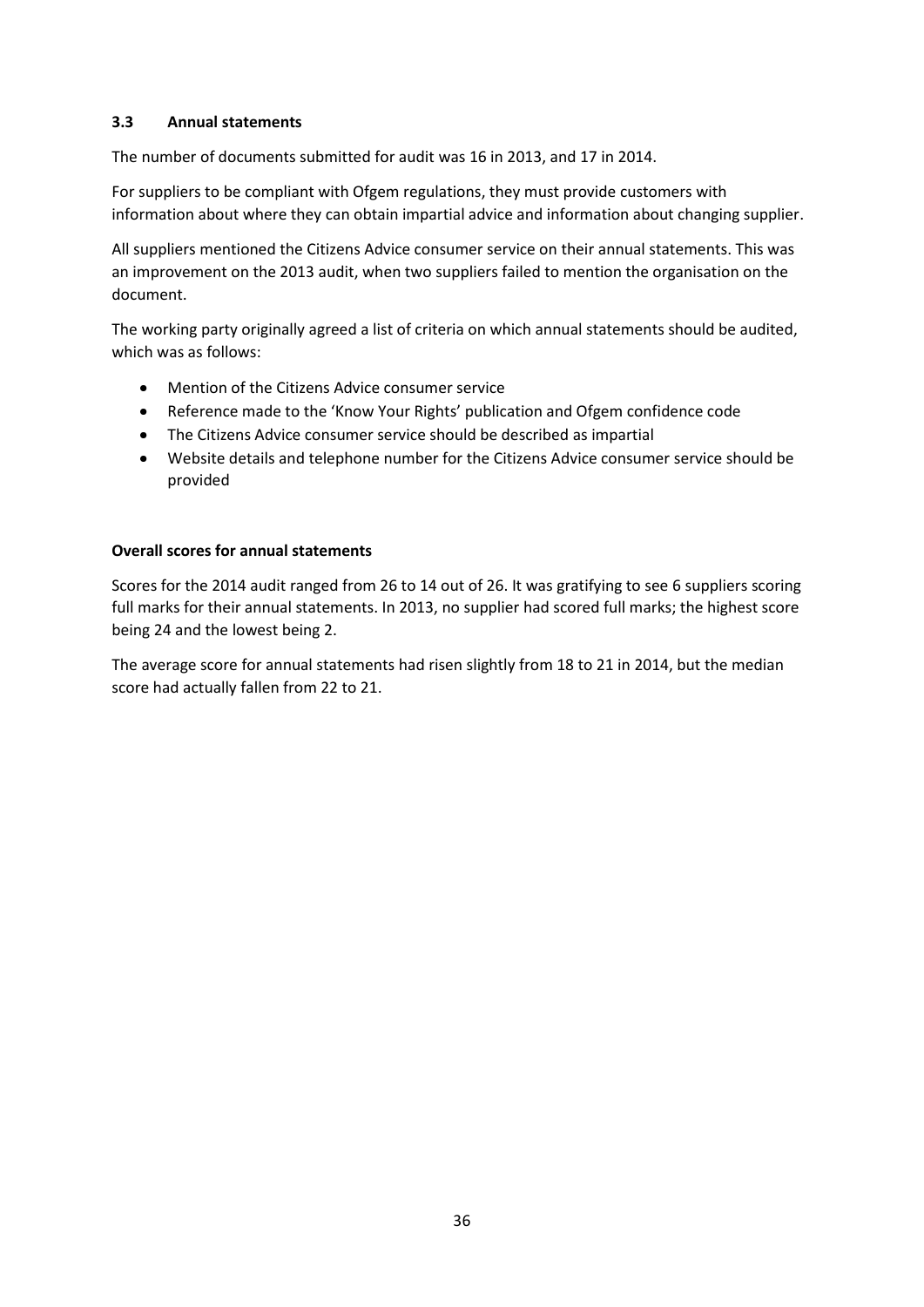The following table shows scores for annual statements.

|                            | <b>Score</b><br>2014<br>(out of 26) | <b>Position</b><br>2014 | Increase/<br>decrease<br>in score<br>since 2013 | <b>Position</b><br>2013 |
|----------------------------|-------------------------------------|-------------------------|-------------------------------------------------|-------------------------|
| <b>Ecotricity</b>          | 26                                  | $\mathbf{1}$            | ns '13                                          |                         |
| <b>EDF Energy</b>          | 26                                  | $\mathbf{1}$            | ÷                                               | 16                      |
| <b>First Utility</b>       | 26                                  | $\mathbf{1}$            | $\ddot{}$                                       | 12                      |
| <b>Green Energy</b>        | 26                                  | $\mathbf{1}$            | ÷                                               | 3                       |
| iSupplyEnergy              | 26                                  | 1                       | ÷                                               | 10                      |
| LoCO <sub>2</sub>          | 26                                  | $\mathbf{1}$            | $\ddot{}$                                       | 10                      |
| <b>British Gas</b>         | 21                                  | 7                       | ÷                                               | 3                       |
| e.on                       | 21                                  | 7                       |                                                 | 3                       |
| npower                     | 21                                  | $\overline{7}$          | ÷                                               | 15                      |
| <b>SSE</b>                 | 21                                  | 7                       |                                                 | 7                       |
| <b>Economy Energy</b>      | 19                                  | 11                      | ÷                                               | 14                      |
| <b>Flow Energy</b>         | 19                                  | 11                      | ns '13                                          |                         |
| <b>Spark Energy</b>        | 19                                  | 11                      |                                                 | 3                       |
| Utilita                    | 19                                  | 11                      |                                                 | 11                      |
| <b>Co-operative Energy</b> | 17                                  | 15                      |                                                 | 3                       |
| <b>Good Energy</b>         | 17                                  | 15                      | ns '13                                          |                         |
| <b>Scottish Power</b>      | 14                                  | 17                      |                                                 | 3                       |

**Table 11: Ranking of suppliers (annual statements)**

#### **Key aspects of annual statements**

The most important criteria were agreed by the working party to be:

- whether the Citizens Advice consumer service was mentioned
- whether the website address and telephone number for the Citizens Advice consumer service were given.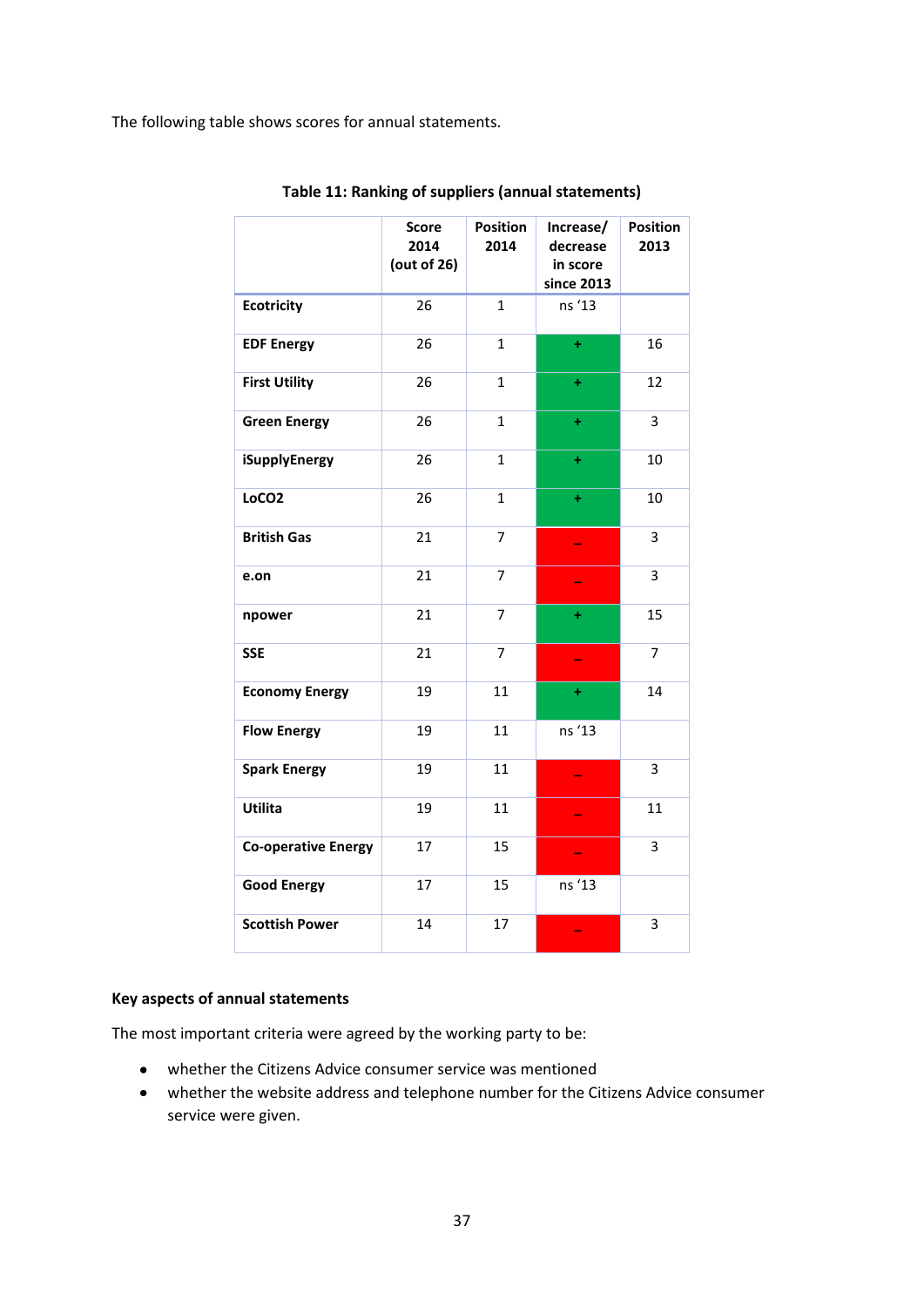# **Whether the Citizens Advice consumer service was mentioned**

As has already been mentioned, in 2013, 14 out of 16 suppliers mentioned the Citizens Advice consumer service. In 2014, all suppliers submitting annual statements for audit mentioned the service.

# **Whether the website address and telephone number for the Citizens Advice consumer service was given**

Once again, suppliers did not always give the current contact details for the Citizens Advice consumer service – only 6 suppliers gave the correct telephone number and website. Out-of-date contact details were given by 11 suppliers for either the website, telephone number or both.

In 2013, although most suppliers had included a reference to the Citizens Advice consumer service and contact details on their annual statements, few had included any reference to 'Know Your Rights' or the Ofgem Confidence Code. The 2014 audit showed a much greater awareness of the need to include these references on their annual statements.

# **Table 12: Other audit criteria met**

|                                                         | 2014:<br><b>Number</b><br>out of 17 | 2013:<br><b>Number</b><br>out of 16 |
|---------------------------------------------------------|-------------------------------------|-------------------------------------|
| Reference to 'Know Your Rights'                         | 11                                  |                                     |
| <b>Reference to Ofgem Confidence Code</b>               | 14                                  | 4                                   |
| Citizens Advice consumer service described as impartial | 17                                  | 8                                   |

In the 2013 audit, there was some confusion surrounding the Ofgem Confidence Code. Of the four suppliers mentioning the code on their annual statement, only one supplier actually attributed it to Ofgem. Two suppliers labelled it as the 'Consumer Focus Confidence Code' and the other supplier referred to it as the 'Citizens Advice Consumer Code'.

This confusion had been largely eradicated by the 2014 audit, with only one supplier calling the code anything other than the 'Ofgem Confidence Code' (referring to the publication as 'Staying Connected').

# **3.4 Notification of unilateral contract variation**

The number of documents submitted for audit was 16 in 2013 and 17 in 2014.

For suppliers to be compliant with Ofgem regulations, they must provide customers with information about where they can obtain impartial advice and information about changing supplier.

14 of the 17 suppliers in the 2014 audit were compliant with Ofgem regulations, which was an improvement on the 9 suppliers who were compliant in the 2013 audit.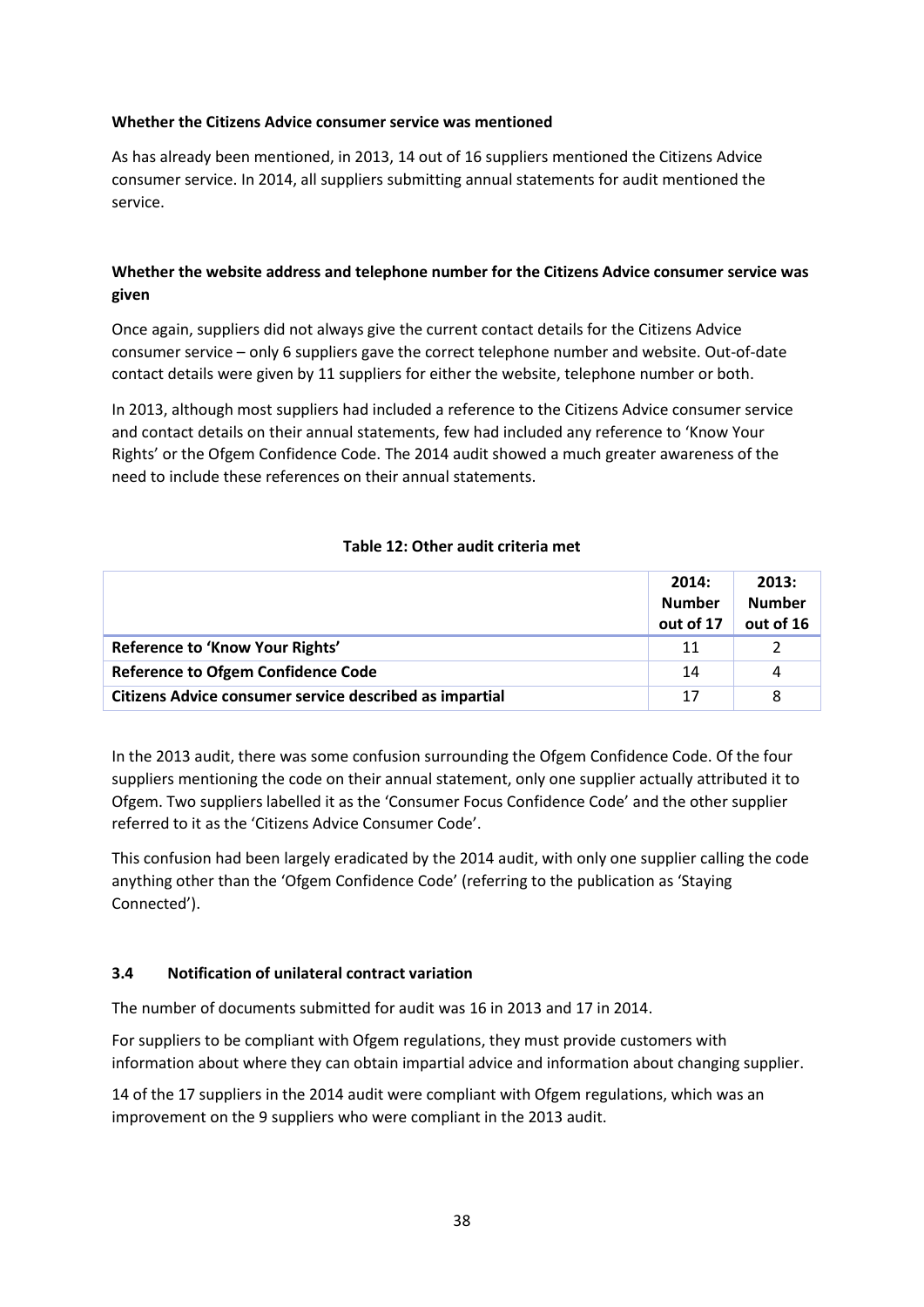The criteria on which notifications of unilateral contract variation were audited were as follows:

- Mention of the Citizens Advice consumer service
- Reference made to the 'Know Your Rights' publication and Ofgem Confidence Code
- The Citizens Advice consumer service should be described as free and independent/impartial
- Website details and telephone number given for the Citizens Advice consumer service

# **Overall scores for notification of unilateral contract variation**

Scores ranged from 29 (full marks) to 0. The average score had risen from 10 to 16, and the median score had risen from 0 to 17.

EDF Energy made an impressive effort to improve the company's notification of unilateral contract variation, moving from last position to first position in the ranking and scoring full marks. It was disappointing to see that both Green Energy and Utilita did nothing to improve their scores of 0 in the first round of auditing.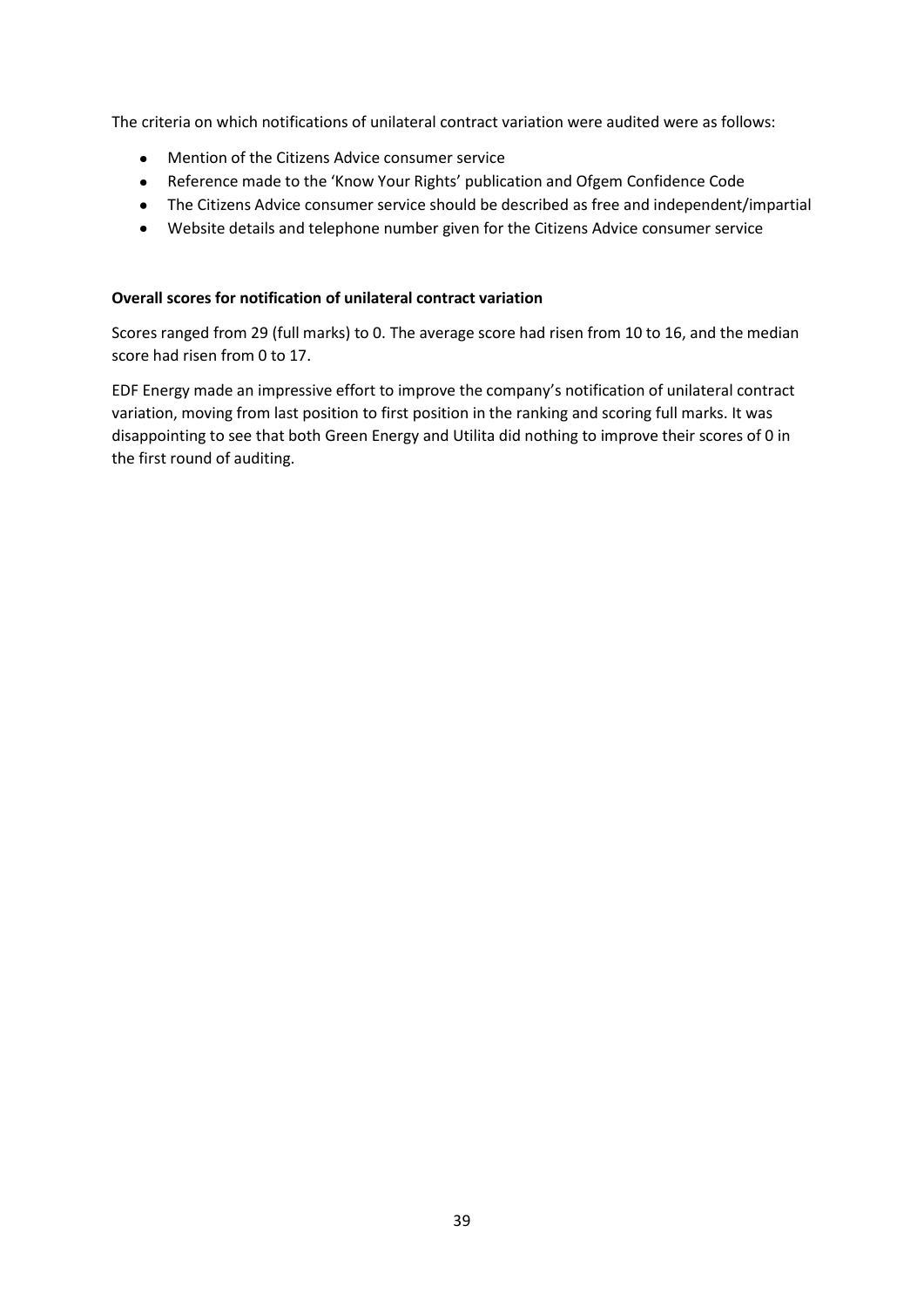|                            | Score<br>2014<br>(out of) | <b>Position</b><br>2014 | Increase/<br>decrease<br>in score<br>since 2013 | <b>Position</b><br>2013 |
|----------------------------|---------------------------|-------------------------|-------------------------------------------------|-------------------------|
| <b>EDF Energy</b>          | 29                        | $\mathbf{1}$            | Ŧ                                               | 16                      |
| LoCO <sub>2</sub>          | 27                        | $\overline{2}$          | Ŧ                                               | $\overline{7}$          |
| <b>Utility Warehouse</b>   | 27                        | $\overline{2}$          | $\ddot{}$                                       | 3                       |
| <b>Scottish Power</b>      | 25                        | 4                       | same                                            | $\mathbf{1}$            |
| iSupplyEnergy              | 24                        | 5                       | ÷                                               | 16                      |
| <b>Flow Energy</b>         | 20                        | 6                       | ns '13                                          |                         |
| npower                     | 20                        | 6                       | $\overline{\phantom{0}}$                        | $\mathbf{1}$            |
| <b>First Utility</b>       | 17                        | 8                       | ÷                                               | 16                      |
| <b>Spark</b>               | 17                        | 8                       | ÷                                               | 16                      |
| <b>SSE</b>                 | 17                        | 8                       | ۰                                               | 3                       |
| <b>Co-operative Energy</b> | 15                        | 11                      | ÷                                               | 16                      |
| <b>Ecotricity</b>          | 15                        | 11                      |                                                 | 3                       |
| Ovo                        | 15                        | 11                      | $+$                                             | 7                       |
| e.on                       | 10                        | 14                      | same                                            | 7                       |
| <b>Green Energy</b>        | 0                         | 15                      | same                                            | 16                      |
| <b>Green Star</b>          | 0                         | 15                      | ns '13                                          |                         |
| Utilita                    | 0                         | 15                      | same                                            | 16                      |

#### **Table 13: Ranking of suppliers (notification of unilateral contract variation)**

#### **Key aspects of notification of unilateral contract variation**

The most important criteria were agreed by the working party to be:

- whether the Citizens Advice consumer service was mentioned
- whether the website address and telephone number for the Citizens Advice consumer service was given.

#### **Whether the Citizens Advice consumer service was mentioned**

As has already been seen, 14 of the 17 suppliers submitting a document for audit in 2014 mentioned the Citizens Advice consumer service, compared with 9 suppliers in the previous audit.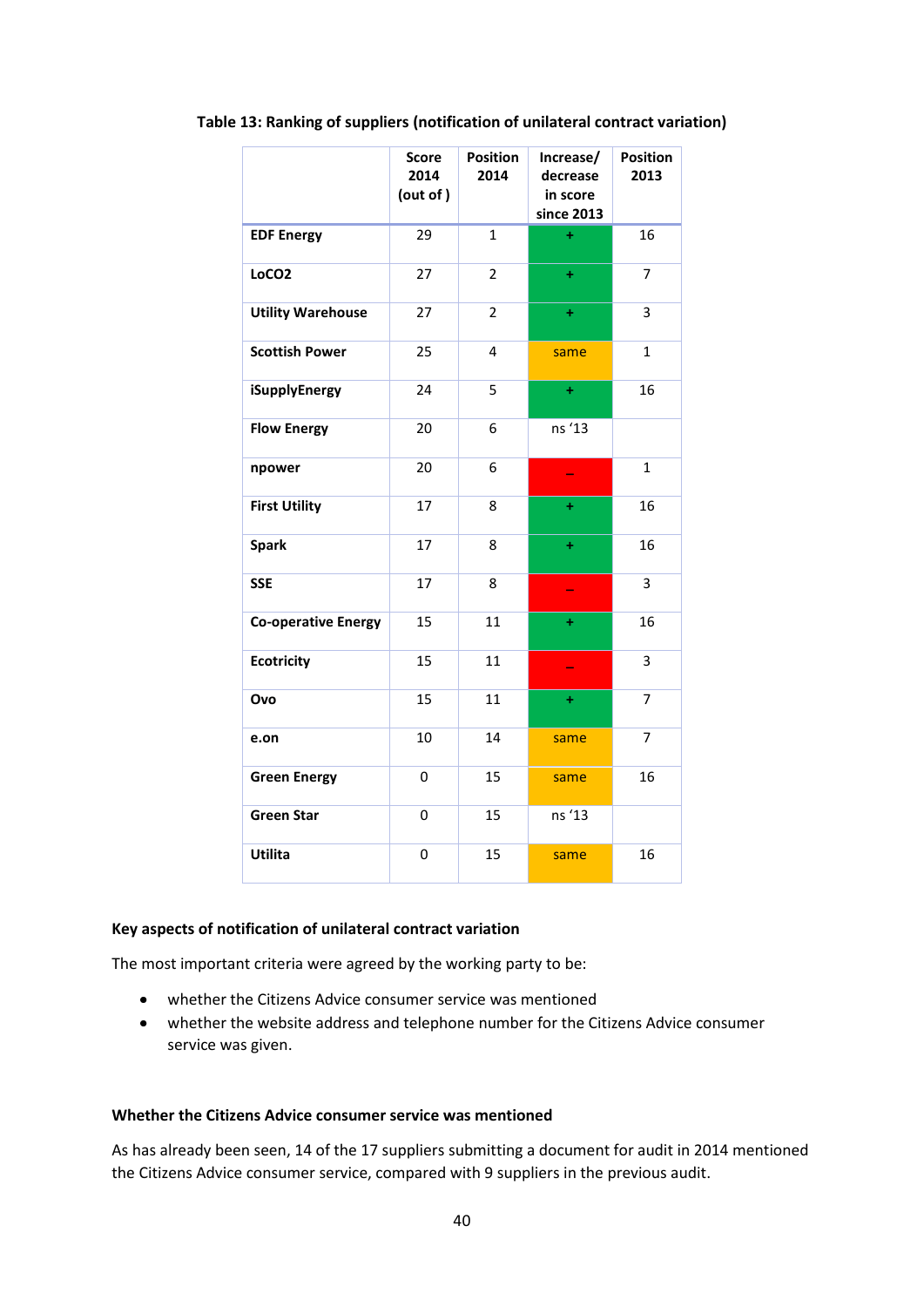# **Whether the website address and telephone number for the Citizens Advice consumer service was given**

In 2013, only 6 out of 16 suppliers provided both the Citizens Advice consumer service website and telephone contact details on their unilateral contract variation notification. In 2014, this figure had risen to 14 of the 17 suppliers. However, only 5 of those 14 suppliers gave the updated website and telephone number.

Numbers of suppliers including the other audit criteria within their annual statements were as follows:

# **Table 14: Other audit criteria met**

|                                                        | 2014:<br><b>Number</b><br>out of 17 | 2013:<br><b>Number</b><br>out of 16 |
|--------------------------------------------------------|-------------------------------------|-------------------------------------|
| Reference to 'Know Your Rights'                        | 6                                   |                                     |
| <b>Reference to Ofgem Confidence Code</b>              | 3                                   | 0                                   |
| Citizens Advice consumer service described as free and | 6                                   | 2                                   |
| independent/impartial                                  |                                     |                                     |

There were some improvements, but large numbers of suppliers still did not have the required references to 'Know Your Rights' and the Ofgem Confidence Code, as well as not including a full description of the Citizens Advice consumer service. These are criteria which can clearly be improved upon.

# **3.5 Energy supply contract**

The number of documents submitted for audit were 18 in 2013 and 19 in 2014.

In the 2013 round of auditing, some suppliers stated that they sent additional documentation to customers with their energy supply contracts. This additional documentation did not form part of the audit, and so many suppliers received low scores in 2013 for not mentioning the Citizens Advice consumer service on the actual contracts.

To be compliant with Ofgem regulations, the supplier must provide information about what a customer can do if they have any concerns, including details of how the Citizens Advice consumer service can be contacted. The Ofgem regulations state that it is acceptable to include this information on accompanying literature rather than on the contract itself. After the first audit, suppliers were told that it was the view of Citizens Advice (Consumer Futures at the time) that details of the Citizens Advice consumer service should be included within the contract itself, since customers are more likely to throw away or lose accompanying literature.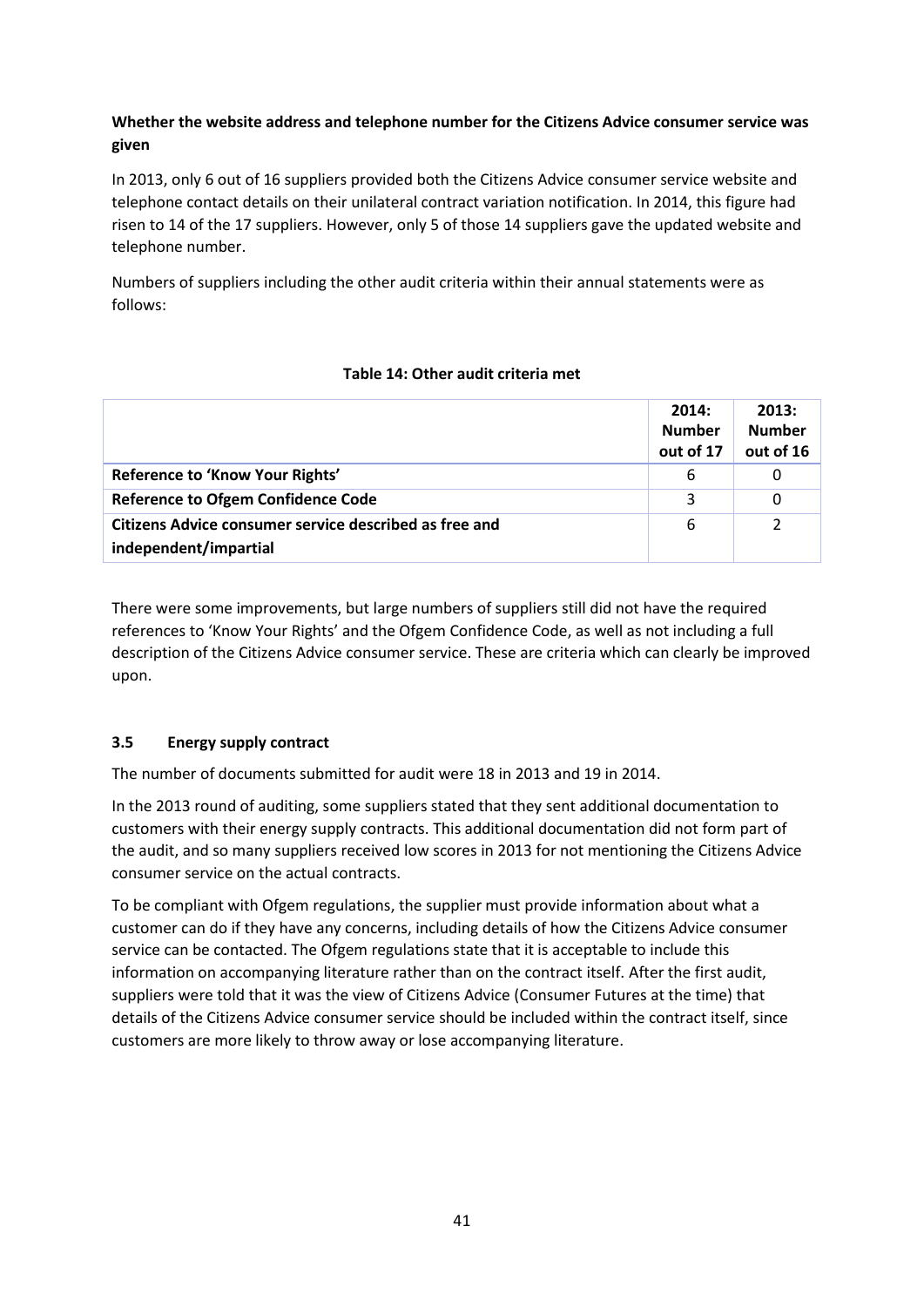The criteria on which energy supply contracts were audited were as follows:

- Mention of the Citizens Advice consumer service and Ombudsman Services: Energy
- The existence of a dedicated complaints section
- The steps involved in the complaints procedure should be outlined, and include Ombudsman Services: Energy
- Details of the Citizens Advice consumer service and Ombudsman Services: Energy located in the complaints section
- The Citizens Advice consumer service mentioned before Ombudsman Services: Energy
- The Citizens Advice consumer service being given greater or at least equal prominence to Ombudsman Services: Energy
- Reference made to the 'Know Your Rights' publication
- The Citizens Advice consumer service should be described as free and independent/impartial and can be consulted at any stage in the complaints process
- Ombudsman Services: Energy described as free, independent, investigates complaints if no  $\bullet$ resolution after eight weeks and the decision is binding for the supplier
- $\bullet$ Website details and telephone number for the Citizens Advice consumer service and Ombudsman Services: Energy

#### **Overall scores for supply contracts**

A maximum score of 70 was achieved by EDF Energy for its energy supply contract in 2014. The lowest score was 0. In 2013, the maximum score was 60, and again the lowest was 0. The average score had risen from 13 to 35 (still only half of the maximum score) and the median had risen from 0 to 29. These increases are a reflection of the low level of information contained within contracts in the 2013 audit, and the efforts of some suppliers to rectify this before the 2014 audit.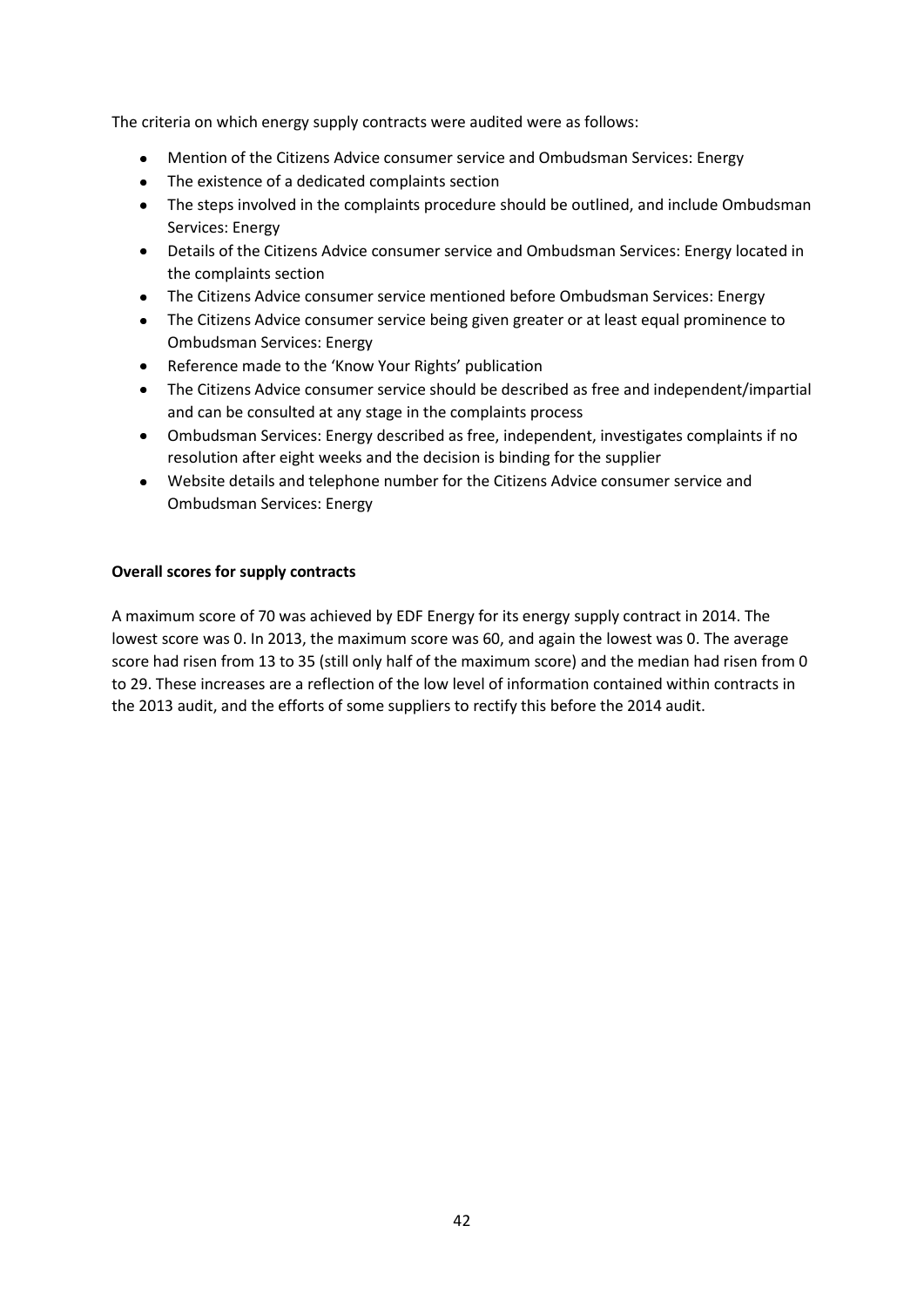|                            | <b>Score</b><br>2014<br>(out of<br>75) | Position<br>2014 | Increase/<br>decrease<br>in score<br>since 2013 | <b>Position</b><br>2013 |
|----------------------------|----------------------------------------|------------------|-------------------------------------------------|-------------------------|
| <b>EDF Energy</b>          | 75                                     | $\mathbf{1}$     | $\ddot{}$                                       | 5                       |
| iSupplyEnergy              | 70                                     | $\overline{2}$   | $\pm$                                           | 18                      |
| npower                     | 70                                     | $\overline{2}$   | $\pm$                                           | 4                       |
| <b>Green Star</b>          | 65                                     | 4                | ns '13                                          |                         |
| <b>Utility Warehouse</b>   | 65                                     | 4                | $\ddot{}$                                       | 18                      |
| <b>Scottish Power</b>      | 60                                     | 6                | $\ddot{}$                                       | 6                       |
| <b>Green Energy</b>        | 43                                     | 7                | $\ddot{}$                                       | 18                      |
| e.on                       | 41                                     | 8                | ÷                                               | 3                       |
| LoCO <sub>2</sub>          | 37                                     | 9                | $\pm$                                           | 18                      |
| <b>Spark</b>               | 29                                     | 10               | $\pm$                                           | 18                      |
| <b>British Gas</b>         | 22                                     | 11               | $\pm$                                           | 6                       |
| <b>Utilita</b>             | 20                                     | 12               | $\ddot{}$                                       | 18                      |
| <b>First Utility</b>       | 15                                     | 13               | $\ddot{}$                                       | 6                       |
| Ovo                        | 15                                     | 13               | ÷                                               | 18                      |
| <b>SSE</b>                 | 15                                     | 13               |                                                 | $\mathbf{1}$            |
| <b>Ecotricity</b>          | 5                                      | 16               | ÷                                               | 18                      |
| Flow                       | 5                                      | 16               | same                                            | 6                       |
| <b>Good Energy</b>         | 5                                      | 16               | $\pm$                                           | 18                      |
| <b>Co-operative Energy</b> | $\mathbf 0$                            | 19               |                                                 | $\overline{2}$          |

#### **Table 15: Ranking of suppliers (supply contracts)**

EDF Energy, iSupplyEnergy, npower, Scottish Power and Utility Warehouse had all made major improvements to their supply contracts. Green Energy had also introduced major improvements, though still has some way to go until a maximum score is achieved. Both Co-operative Energy and SSE had scored well in the 2013 audit but appear to have changed their documents with detrimental effect – the latter is currently revising their supply contract.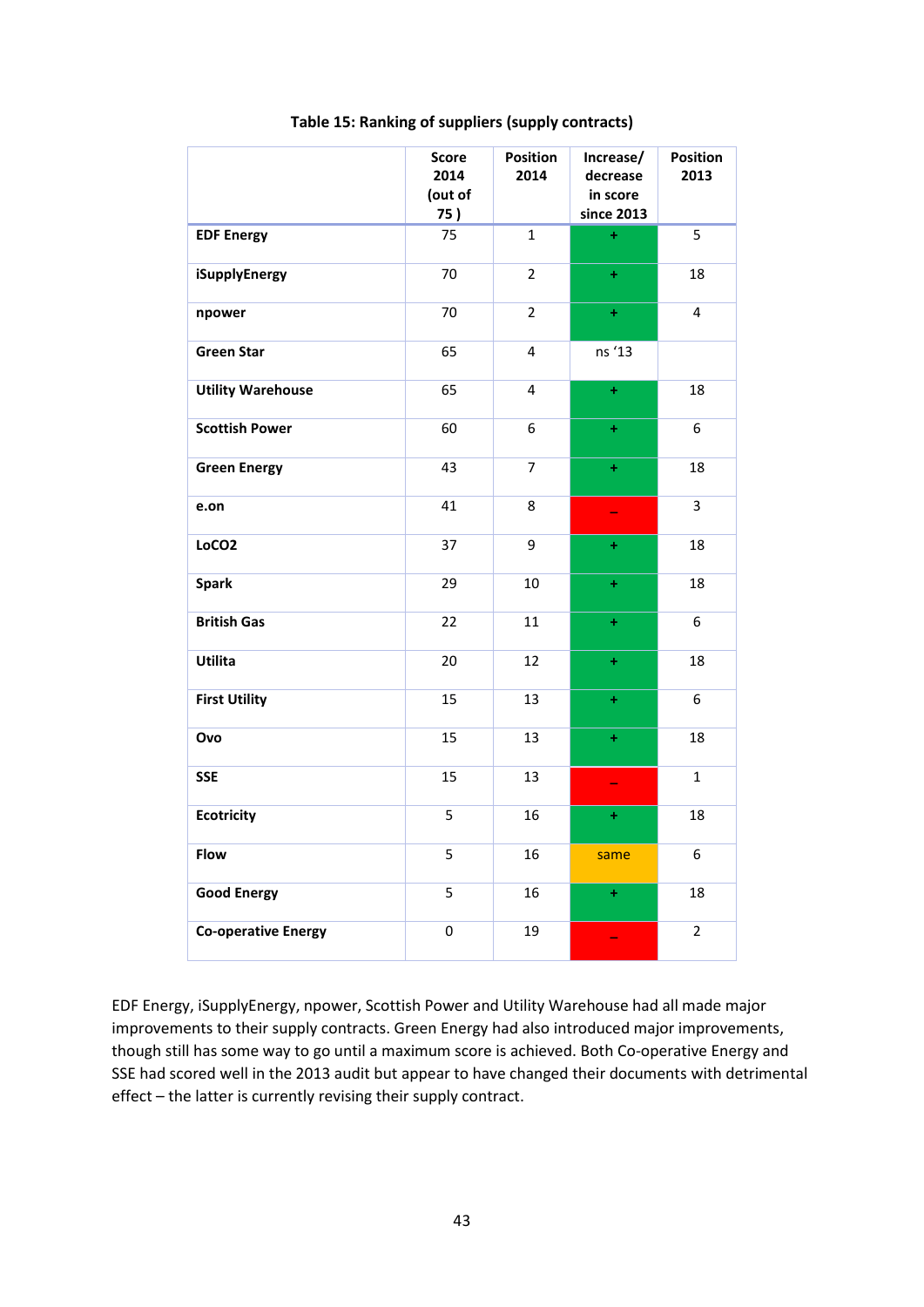## **Key aspects of supply contracts**

The most important criteria were agreed by the working party to be:

- whether the Citizens Advice consumer service and Ombudsman Services: Energy were mentioned
- whether the website address and telephone number for the Citizens Advice consumer service and Ombudsman Services: Energy were given.

# **Whether the Citizens Advice consumer service and Ombudsman Services: Energy were mentioned**

In 2013, only five suppliers mentioned the Citizens Advice consumer service on their contracts, and only 3 mentioned Ombudsman Services: Energy. In 2014 there was a marked improvement, with 14 suppliers mentioning the Citizens Advice consumer service and nine mentioning Ombudsman Services: Energy on their energy supply contracts.

# **Whether the website address and telephone number for the Citizens Advice consumer service and Ombudsman Services: Energy were given**

In 2013, only four suppliers gave the full contact details for the Citizens Advice consumer service on their supply contract. By 2014, this number had increased to 13, though it should be noted that only four of the 13 had included up-to-date contact details.

In 2013, only two suppliers gave the full contact details for Ombudsman Services: Energy. By 2014 this number had increased to seven, though again, two suppliers gave contact details that were out of date.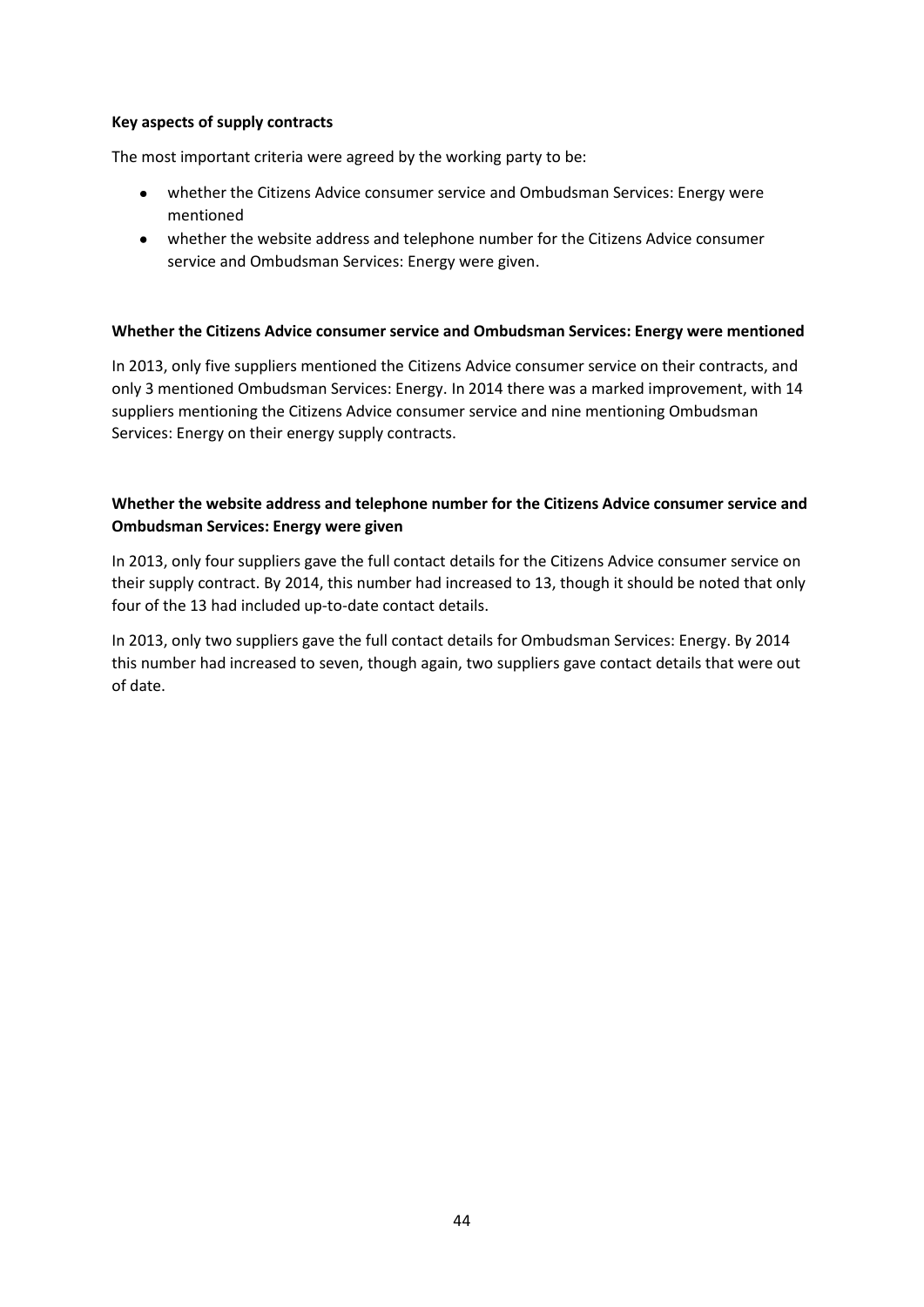The number of suppliers passing the other audit criteria within their supply contract was as follows:

|                                                                                                                                                                      | 2014:<br><b>Number</b> | 2013:<br><b>Number</b> |
|----------------------------------------------------------------------------------------------------------------------------------------------------------------------|------------------------|------------------------|
|                                                                                                                                                                      | out of 19              | out of 18              |
| <b>Dedicated complaints section</b>                                                                                                                                  | 13                     | 7                      |
| <b>Complaints procedure steps outlined and include Ombudsman Services:</b>                                                                                           | 8                      | 3                      |
| <b>Energy</b>                                                                                                                                                        |                        |                        |
| Citizens Advice consumer service mentioned in complaints section                                                                                                     | 9                      | 2                      |
| <b>Ombudsman Services: Energy mentioned in complaints section</b>                                                                                                    | 9                      | 3                      |
| <b>Citizens Advice consumer service mentioned before Ombudsman Services:</b>                                                                                         | 7                      | 1                      |
| <b>Energy</b>                                                                                                                                                        |                        |                        |
| Citizens Advice consumer service given greater or equal prominence                                                                                                   | 8                      | 3                      |
| Reference to 'Know Your Rights'                                                                                                                                      | 9                      | 0                      |
| Citizens Advice consumer service described as free and                                                                                                               | 9                      | 3                      |
| independent/impartial                                                                                                                                                |                        |                        |
| Customers told that they can consult the Citizens Advice consumer service                                                                                            | 4                      | 1                      |
| at any stage                                                                                                                                                         |                        |                        |
| Ombudsman Services: Energy described as free, independent, investigates<br>complaints if no resolution after 8 weeks and the decision is binding for<br>the supplier | 5                      | 1                      |

# **Table 16: Other audit criteria met**

Although the number of suppliers having a dedicated complaints section had increased, along with the number of those now including each criteria within their supply contracts, there is still huge room for improvement. Fewer than half of all suppliers included nine of the 10 criteria agreed to be important by the working party within their supply contracts.

# **3.6 Complaints leaflets**

The number of documents submitted for audit was 14 in 2013 and 20 in 2014.

Ofgem regulations require suppliers to signpost to the Citizens Advice consumer service and Ombudsman Services: Energy with regards to their complaint handling procedures.

Suppliers were asked to send in any booklets or leaflets that are sent out to customers and contain information about making complaints.

The criteria on which the working party agreed that complaints leaflets should be audited were as follows:

- Mention of the Citizens Advice consumer service and Ombudsman Services: Energy
- The steps involved in the complaints procedure should be outlined, and include Ombudsman Services: Energy
- The Citizens Advice consumer service mentioned before Ombudsman Services: Energy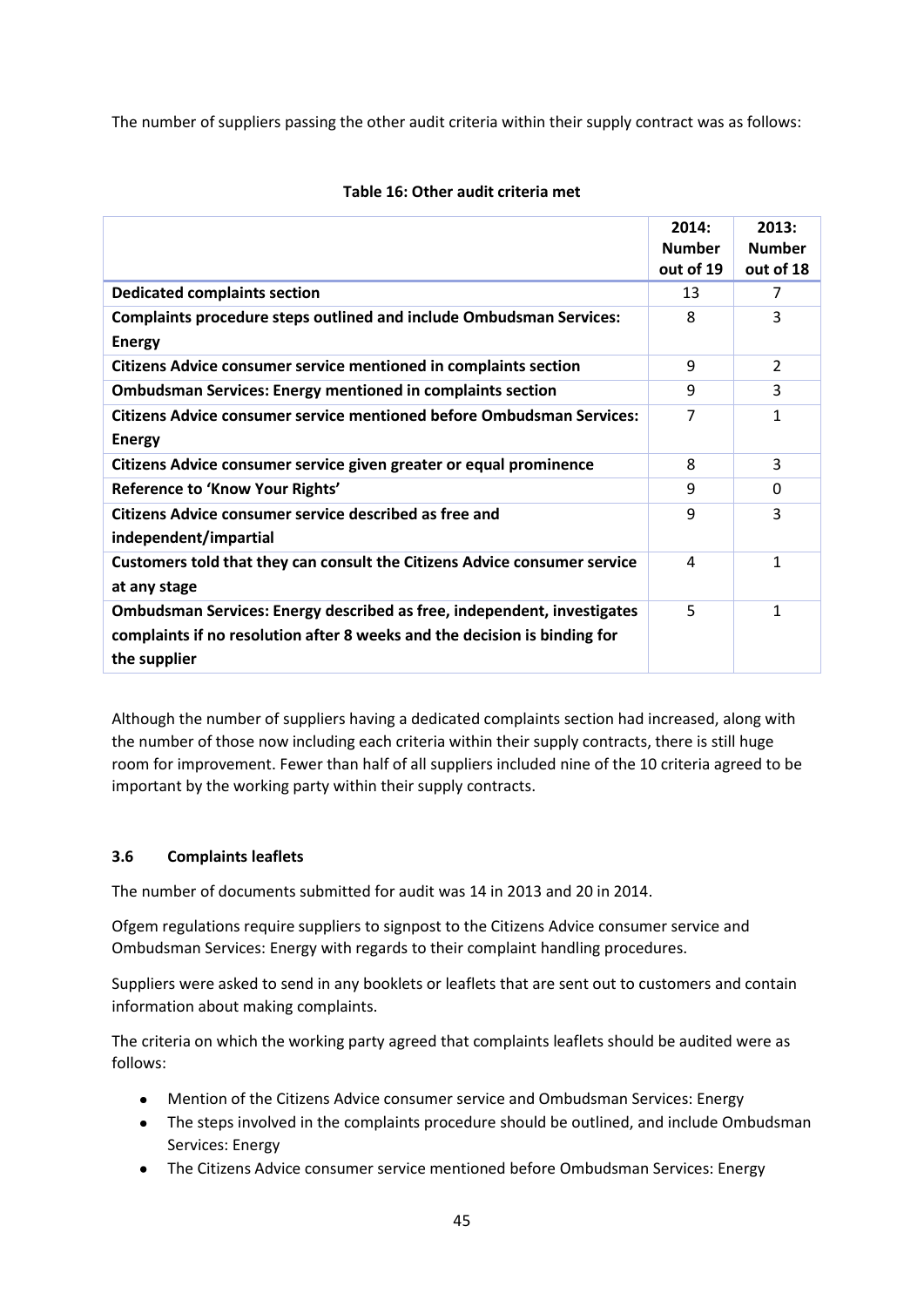- Reference made to the 'Know Your Rights' publication
- The Citizens Advice consumer service should be described as free and independent/impartial and can be consulted at any stage in the complaints process
- Ombudsman Services: Energy described as free, independent, investigates complaints if no resolution after eight weeks and the decision is binding for the supplier
- Website details and telephone number for the Citizens Advice consumer service and Ombudsman Services: Energy

# **Overall scores for complaints leaflets**

In 2013, scores for complaints leaflets ranged from 54 out of a possible 61 points, to 0. In 2014, 3 suppliers scored maximum points and the lowest score was 17. Mean scores had increased from 39 in 2013 to 44 in 2014, but the median score had actually decreased from 49 to 42.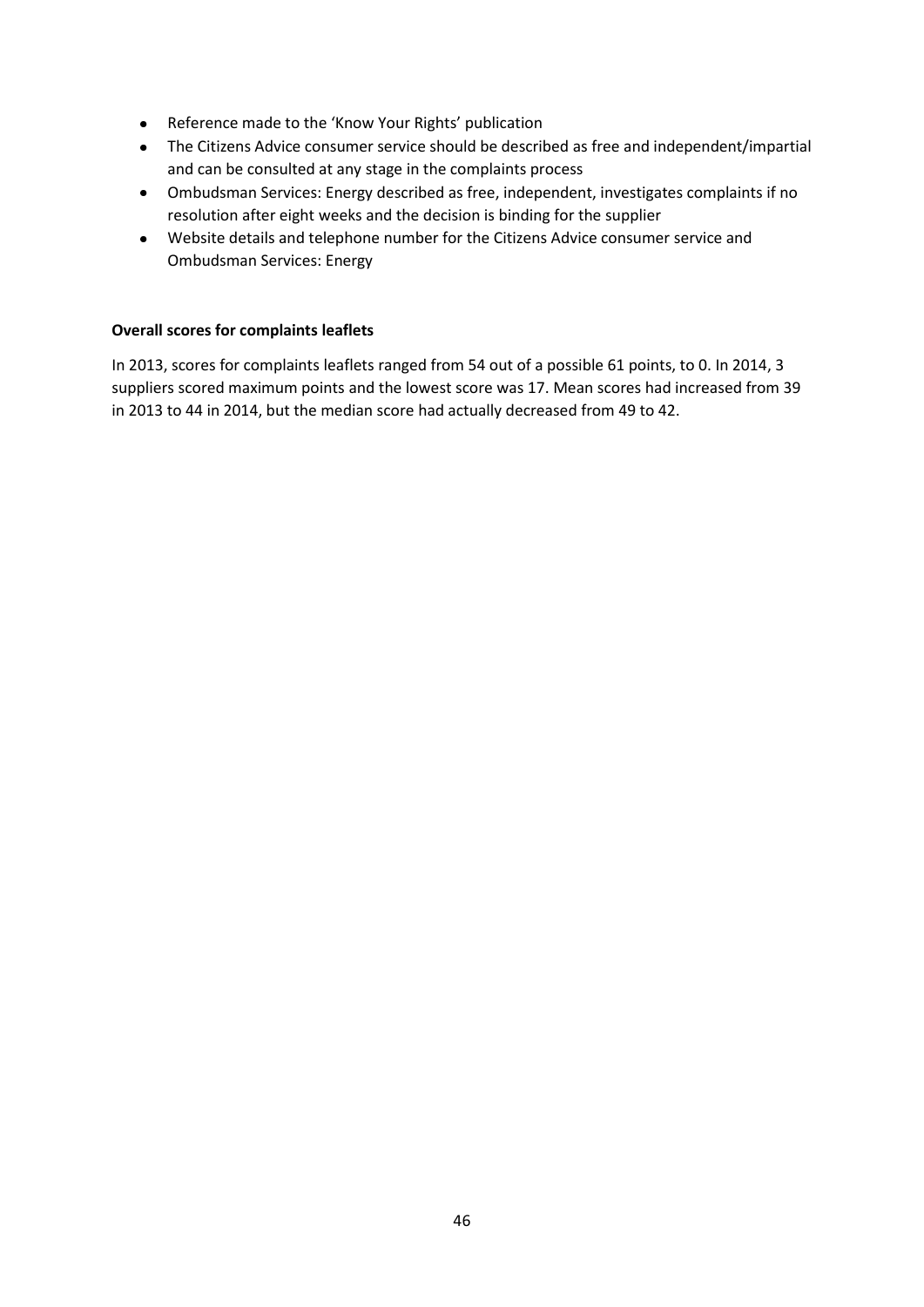|                            | <b>Score</b><br>2014<br>(out of<br>61) | <b>Position</b><br>2014 | Increase/<br>decrease<br>in score<br>since 2013 | <b>Position</b><br>2013 |
|----------------------------|----------------------------------------|-------------------------|-------------------------------------------------|-------------------------|
| <b>British Gas</b>         | 61                                     | $\mathbf{1}$            | ÷                                               | $\mathbf{1}$            |
| <b>EDF Energy</b>          | 61                                     | $\mathbf{1}$            | ÷                                               | 6                       |
| <b>Utility Warehouse</b>   | 61                                     | $\mathbf{1}$            | ÷                                               | $\overline{7}$          |
| <b>Scottish Power</b>      | 57                                     | 4                       | ÷                                               | 10                      |
| LoCO <sub>2</sub>          | 56                                     | 5                       | ÷                                               | 7                       |
| <b>SSE</b>                 | 56                                     | 5                       | ÷                                               | $\mathbf{1}$            |
| iSupplyEnergy              | 54                                     | 7                       | ns '13                                          |                         |
| <b>Green Star</b>          | 47                                     | 8                       | ns '13                                          |                         |
| <b>First Utility</b>       | 47                                     | 8                       | ns '13                                          |                         |
| <b>Good Energy</b>         | 44                                     | 10                      | ns '13                                          |                         |
| Utilita                    | 44                                     | 10                      |                                                 | 7                       |
| e.on                       | 42                                     | 12                      |                                                 | 4                       |
| <b>Npower</b>              | 42                                     | 12                      |                                                 | 4                       |
| <b>Flow Energy</b>         | 39                                     | 14                      |                                                 | $\mathbf{1}$            |
| <b>Economy Energy</b>      | 37                                     | 15                      | ÷                                               | 12                      |
| <b>Spark Energy</b>        | 32                                     | 16                      | ÷                                               |                         |
| <b>Green Energy</b>        | 29                                     | 17                      | ÷                                               |                         |
| <b>Ecotricity</b>          | 27                                     | 18                      | ÷                                               |                         |
| <b>Co-operative Energy</b> | 22                                     | 19                      | ns '13                                          |                         |
| Ovo                        | 17                                     | 20                      | same                                            | 11                      |

**Table 17: Ranking of suppliers (complaints leaflets)**

No supplier had made dramatic improvements to their complaints leaflets, though it was good to see British Gas, EDF Energy and Utility Warehouse making the required improvements to achieve maximum points.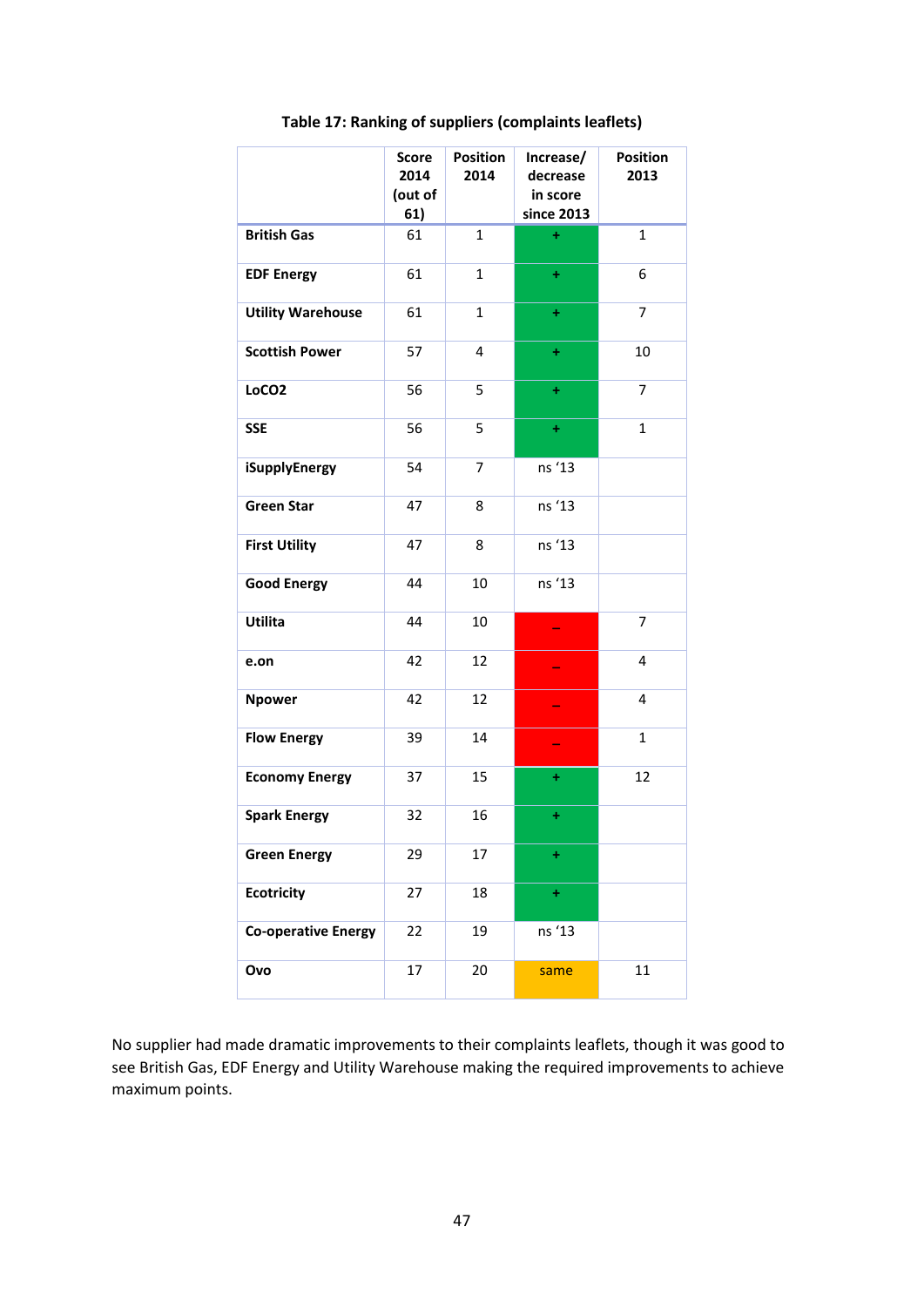# **Key aspects of complaints leaflets**

The most important criteria were agreed by the working party to be:

- whether the Citizens Advice consumer service and Ombudsman Services: Energy were mentioned
- whether the website address and telephone number for the Citizens Advice consumer service and Ombudsman Services: Energy were given.

#### **Whether the Citizens Advice consumer service and Ombudsman Services: Energy were mentioned**

In 2013, 10 out of the 14 suppliers who submitted complaints leaflets for audit referred to the Citizens Advice consumer service and 13 referred to Ombudsman Services: Energy within their complaints leaflets.

In 2014, 18 of the 20 suppliers mentioned the Citizens Advice consumer service, and all 20 suppliers mentioned Ombudsman Services: Energy.

# **Whether the website address and telephone number for the Citizens Advice consumer service and Ombudsman Services: Energy were given**

In 2013, 10 suppliers gave contact details for the Citizens Advice consumer service and 11 gave details for Ombudsman Services: Energy. In 2014, more suppliers (15) gave contact details for the Citizens Advice consumer service, though 8 of these gave out-of-date details. 17 suppliers gave the contact details for Ombudsman Services: Energy; 10 of which were outdated.

The number of suppliers mentioning the other audit criteria within their complaints leaflets/brochures was as follows:

## **Table 18: Other audit criteria met**

|                                                                                                                                                                      | 2014:<br><b>Number</b><br>out of 20 | 2013:<br><b>Number</b><br>out of 14 |
|----------------------------------------------------------------------------------------------------------------------------------------------------------------------|-------------------------------------|-------------------------------------|
| <b>Complaints procedure steps outlined and include Ombudsman Services:</b><br><b>Energy</b>                                                                          | 20                                  | 10                                  |
| Citizens Advice consumer service mentioned before Ombudsman Services:<br><b>Energy</b>                                                                               | 9                                   | 6                                   |
| Reference to 'Know Your Rights'                                                                                                                                      | 6                                   | 1                                   |
| Citizens Advice consumer service described as free and<br>independent/impartial                                                                                      | 15                                  |                                     |
| Customers told that they can consult the Citizens Advice consumer service<br>at any stage                                                                            | 9                                   | 1                                   |
| Ombudsman Services: Energy described as free, independent, investigates<br>complaints if no resolution after 8 weeks and the decision is binding for<br>the supplier | 15                                  | 8                                   |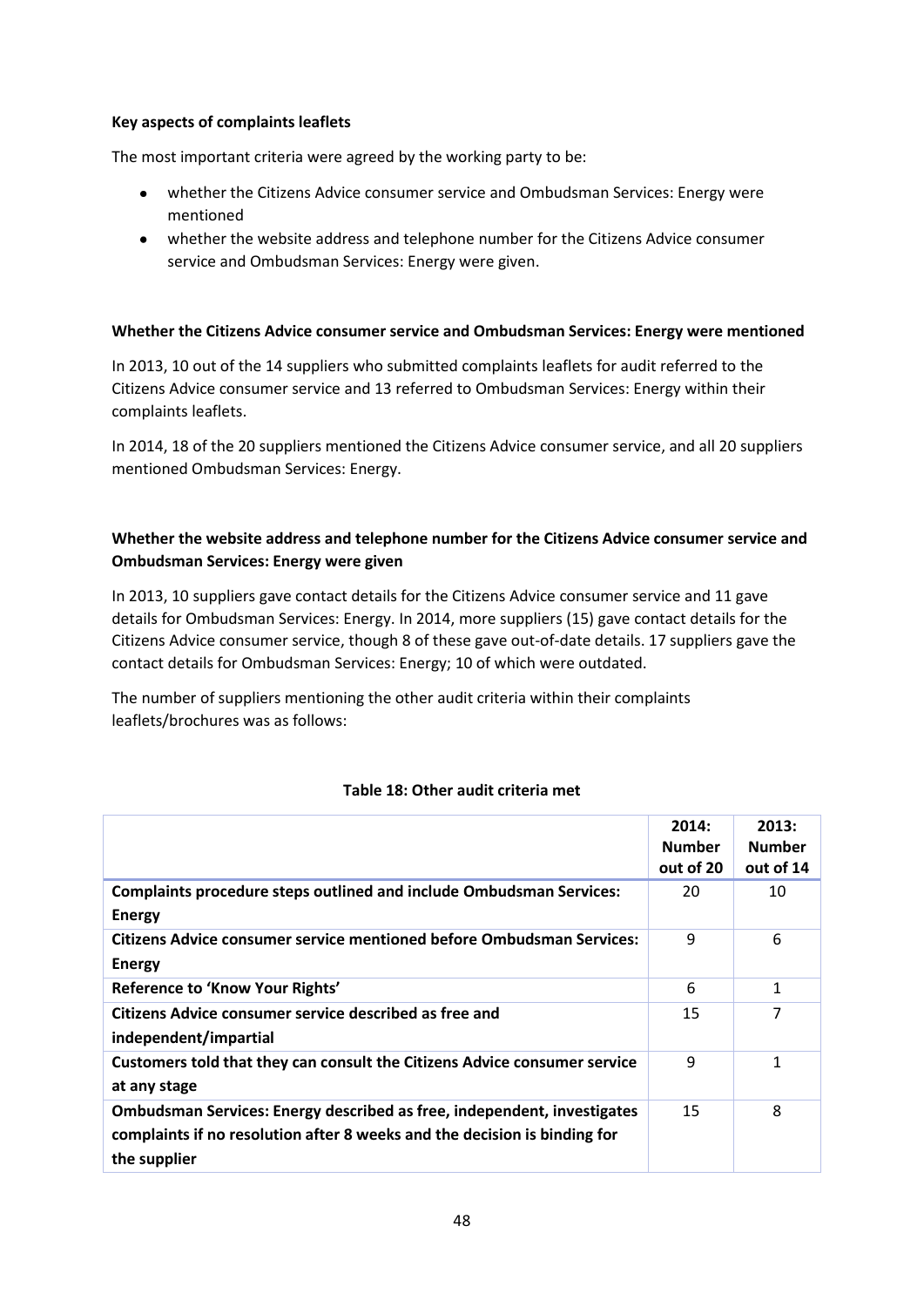The major positive change in audit criteria being met was that all suppliers outlined the complaints procedure in their documentation, and included Ombudsman Services: Energy in it. All criteria had shown an increase in scores, though there is still much room for improvement from some suppliers.

# **3.7 Audits of the Citizens Advice consumer service, Ombudsman Services: Energy and Energy UK websites**

It was felt that the websites of the Citizens Advice consumer service, Ombudsman Services: Energy and Energy UK should be audited in 2014 to see whether the three organisations are currently providing a joined-up service.

The audit of the websites of these organisations found that this was not the case.

The Citizens Advice consumer service had many good features and it was very easy to get information about Ombudsman Services: Energy from the organisation's website.

However, the description of the Citizens Advice consumer service on the Citizens Advice complaints page was not the standard description provided to suppliers, on which they were audited. The Citizens Advice consumer service should be described as free as well as being independent/impartial, and customers should also be told that the Citizens Advice consumer service can be consulted at any stage in the complaints process. The description on the Citizens Advice consumer service website also contained the out-of-date telephone number for the service, which was something suppliers were also penalised for, but this was amended as soon as the error was realised.

Whilst the Ombudsman Services: Energy website had some good features, representation of the Citizens Advice consumer service on the website was very poor. No mention was made of the Citizens Advice consumer service itself. Citizens Advice merely appeared as one of many in a list of organisations that can be contacted for general advice, and not for energy specific advice. The link given was to the Citizens Advice general home page rather than the energy-specific home page.

Ombudsman Services: Energy has a webpage entitled 'Complaining to an Energy Company'. Ideally, the Citizens Advice consumer service should appear on this webpage.

Customers need to be directed to the Citizens Advice consumer service if they are experiencing problems with their energy supplier and require independent advice. They should also be advised that the service can be consulted at any stage in the complaints process. It would be helpful if the Ombudsman Services: Energy website had a link to the Citizens Advice consumer service web form.

There was no link to the current 'Know Your Rights' document on the Ombudsman Services: Energy website. Although there is no requirement to have this link, it is felt that this would be good practice.

Again, the Energy UK website had some good points, including the appearance of both the Citizens Advice consumer service and Ombudsman Services: Energy on a dedicated page devoted to making a complaint. The website also outlined the steps involved in making a complaint, and the role that the Citizens Advice consumer service and Ombudsman Services: Energy can play in the process.

However, there was an inadequate description of the Citizens Advice consumer service and no mention of the fact that the service is free and independent/impartial, or that the organisation can be consulted at any stage in the complaints process.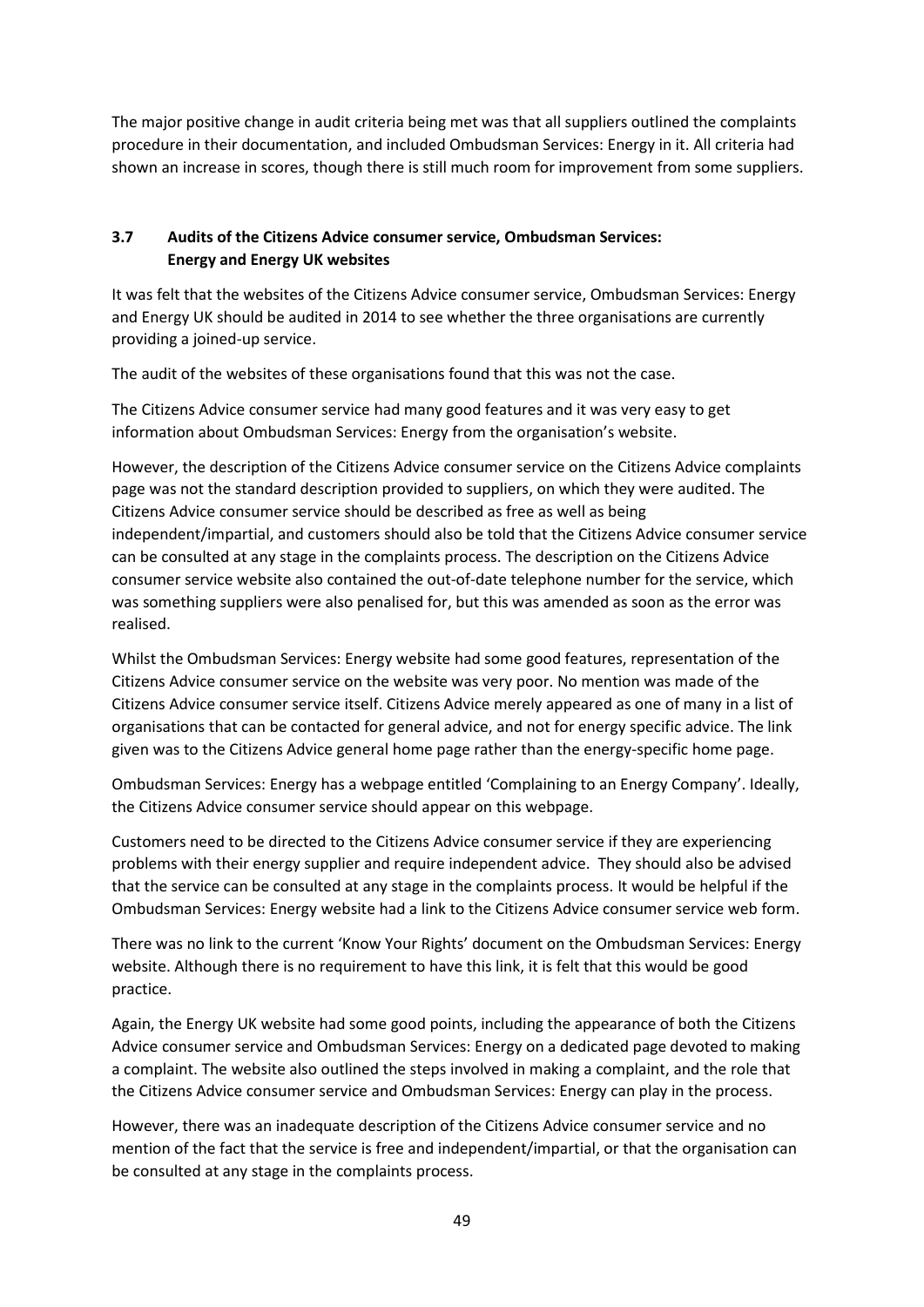It would also have been good to see a link to the updated 'Know Your Rights' document contained within the Citizens Advice consumer service description.

The Energy UK website also failed to include adequate contact details for both organisations – there were no details of the address of the Citizens Advice consumer service home page and no telephone number. The link provided took customers to the Citizens Advice general home page rather than to the energy-specific home page, and there was no link to the Citizens Advice consumer service web form.

There was also an inadequate description of Ombudsman Services: Energy and no mention of the fact that the organisation is free, independent, investigates complaints if there is no resolution after eight weeks and that the decision is binding for the supplier.

Again, there were no details of or link to the Ombudsman Services: Energy home page, and no telephone number was given.

Given that these organisations should both be working and appear to be working in partnership to direct consumers to the most appropriate sources of advice, it is important that there is greater awareness of the need to provide adequate and consistent signposting amongst all three organisations.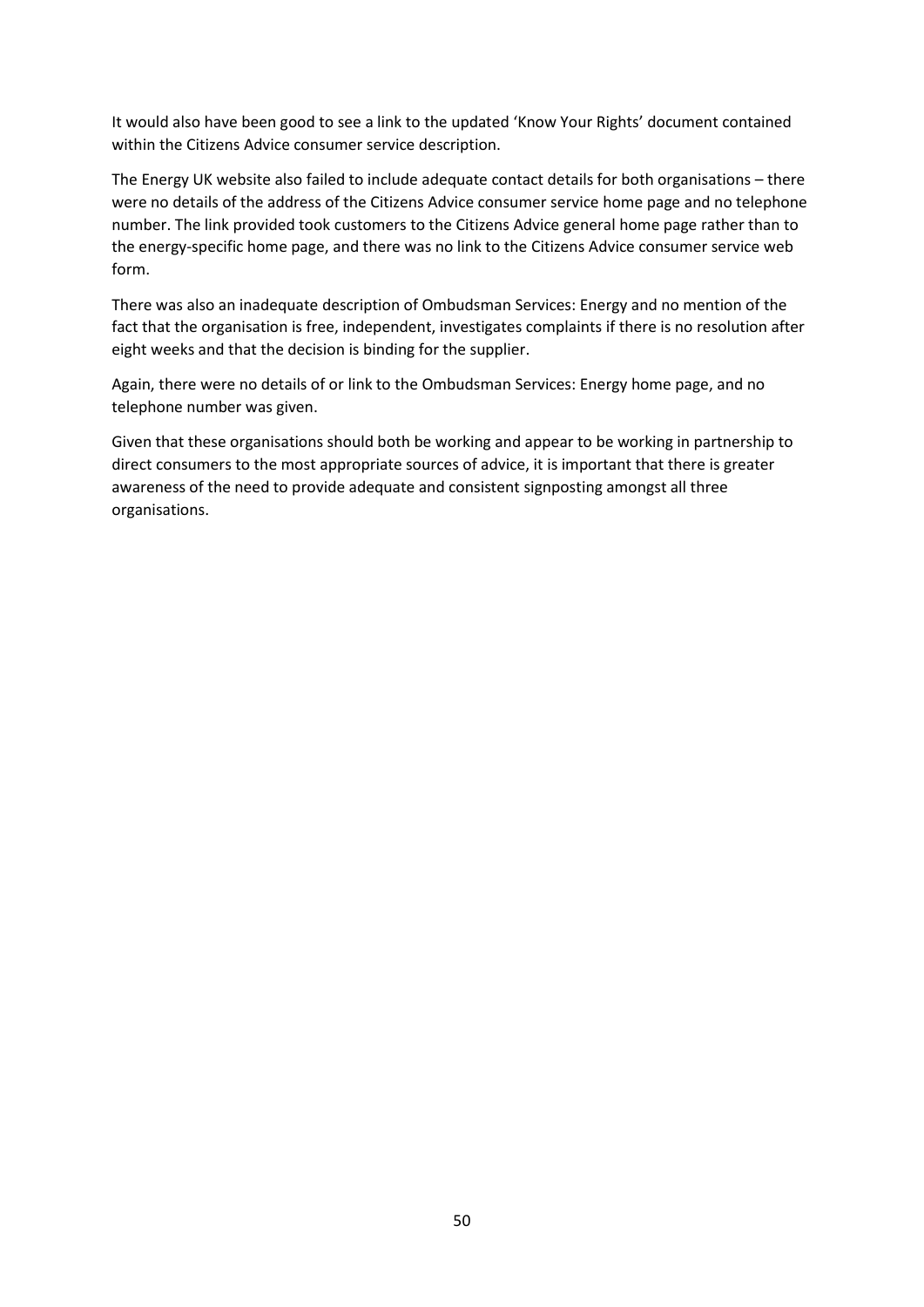#### **4.0 Conclusions**

The 2013 audit of energy suppliers revealed that there were inconsistencies across suppliers as to how well signposting to the Citizens Advice consumer service and Ombudsman Services: Energy appeared on websites and other forms of communication to customers. All energy suppliers were given detailed reports showing how they could improve their signposting.

Levels of improvement shown in the follow-up audit, which was conducted in 2014, were disappointing. Although average scores had improved for all documents, levels of improvement were not as great as might have been anticipated. Several suppliers scored particularly poorly with their supply contracts and unilateral contract variation notices, and scores were also poor for the PPM statements issued by some suppliers.

There was room for improvement amongst all suppliers when it came to websites, these being a particularly important source of information for customers seeking advice about contacting the right organisation for advice about making a complaint.

Some suppliers' scores dropped between the two audits, generally because contact details for Citizens Advice consumer service or the 'Know Your Rights' document had not been updated.

EDF Energy stands out as the supplier which had improved on its scores across the board to achieve maximum scores in all of the documents provided for audit, together with a very good score for the company's website.

The six larger energy suppliers, with the exception of npower, tended to feature towards the top of the tables when it came to scoring, but some of the smaller and newer entrants to the energy supply market achieved good scores in all of the areas audited, most notably iSupplyEnergy which appears in seventh place or above for every document submitted for audit..

Before the 2014 audit suppliers were sent updated contact details for Citizens Advice consumer service. A disappointingly low number of suppliers had actually changed the contact details. Some suppliers also included out of date contact details for Ombudsman Services: Energy. Suppliers need to make sure that all of the contact details provided for both Citizens Advice consumer service and Ombudsman Services: Energy are current.

Suppliers were also sent the up to date version of the 'Know Your Rights' document before the 2014 audit. Again, not all suppliers had swapped the old version for the new one on websites and electronic correspondence. Suppliers need to make sure that all documents issued by the Citizens Advice consumer service and Ombudsman Services: Energy are regularly updated.

In 2013, there was some confusion about the Citizens Advice consumer service. Some suppliers referred to the organisation as Consumer Focus or Consumer Direct. This confusion seems to have largely disappeared, though a small number of suppliers made references to both organisations on their websites and documents, and need to remove all references to both organisations.

Some suppliers, in some of their documents, only mentioned the Citizens Advice consumer service in terms of offering advice about switching. Suppliers need to inform consumers that the Citizens Advice consumer service is there to provide advice about making complaints as well as about switching.

The websites of the Citizens Advice consumer service, Ombudsman Services: Energy and Energy UK were also included in the audit to see whether the three organisations offer a joined-up approach to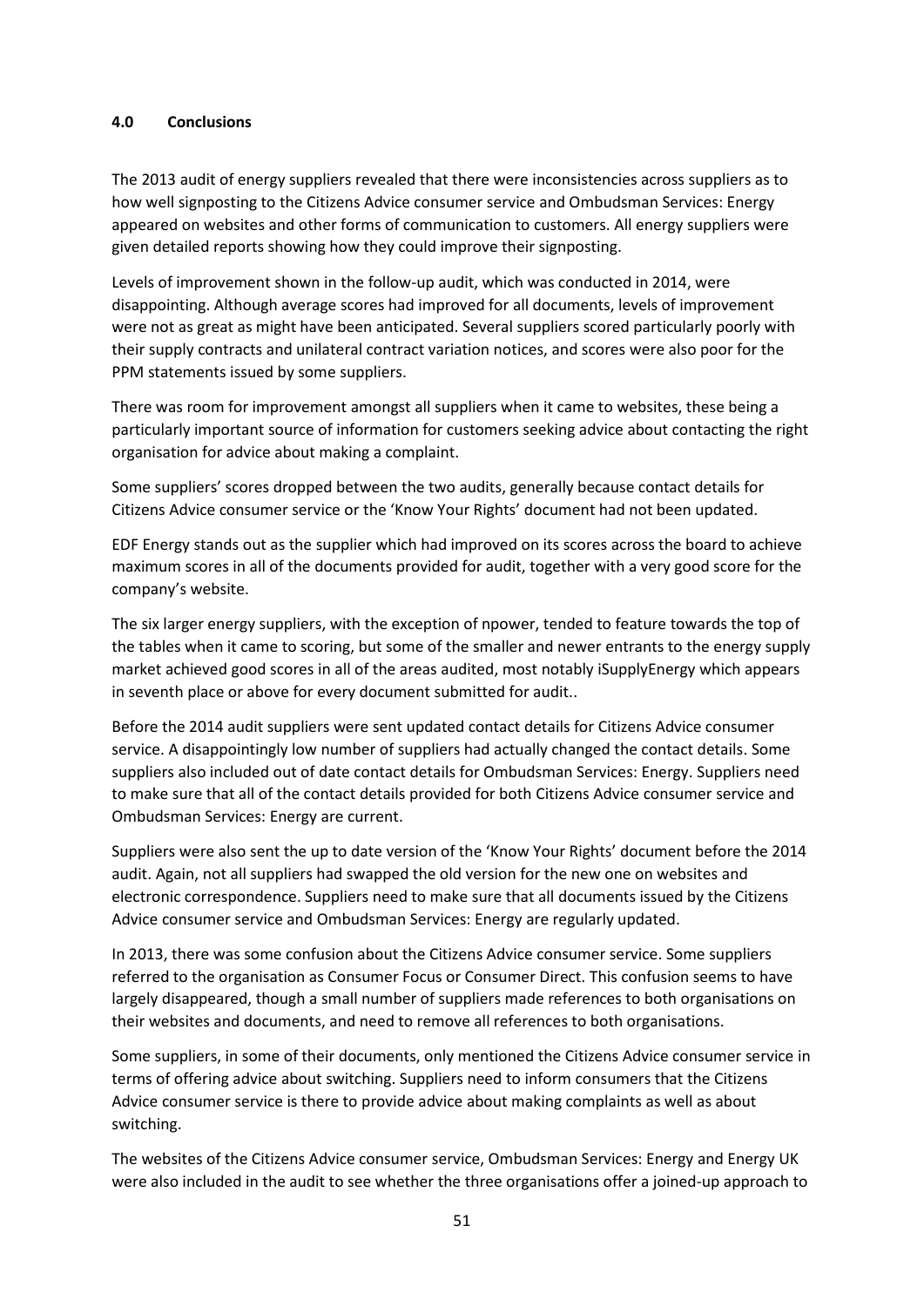customers seeking advice about energy issues. This was not found to be the case. The Ombudsman Services: Energy website in particular made little reference to the Citizens Advice consumer service, and the organisation needs to make it very much clearer that customers should use the Citizens Advice consumer service if they are experiencing problems with their energy supplier and require independent advice. They should also be advised that the service can be consulted at any stage in the complaints process.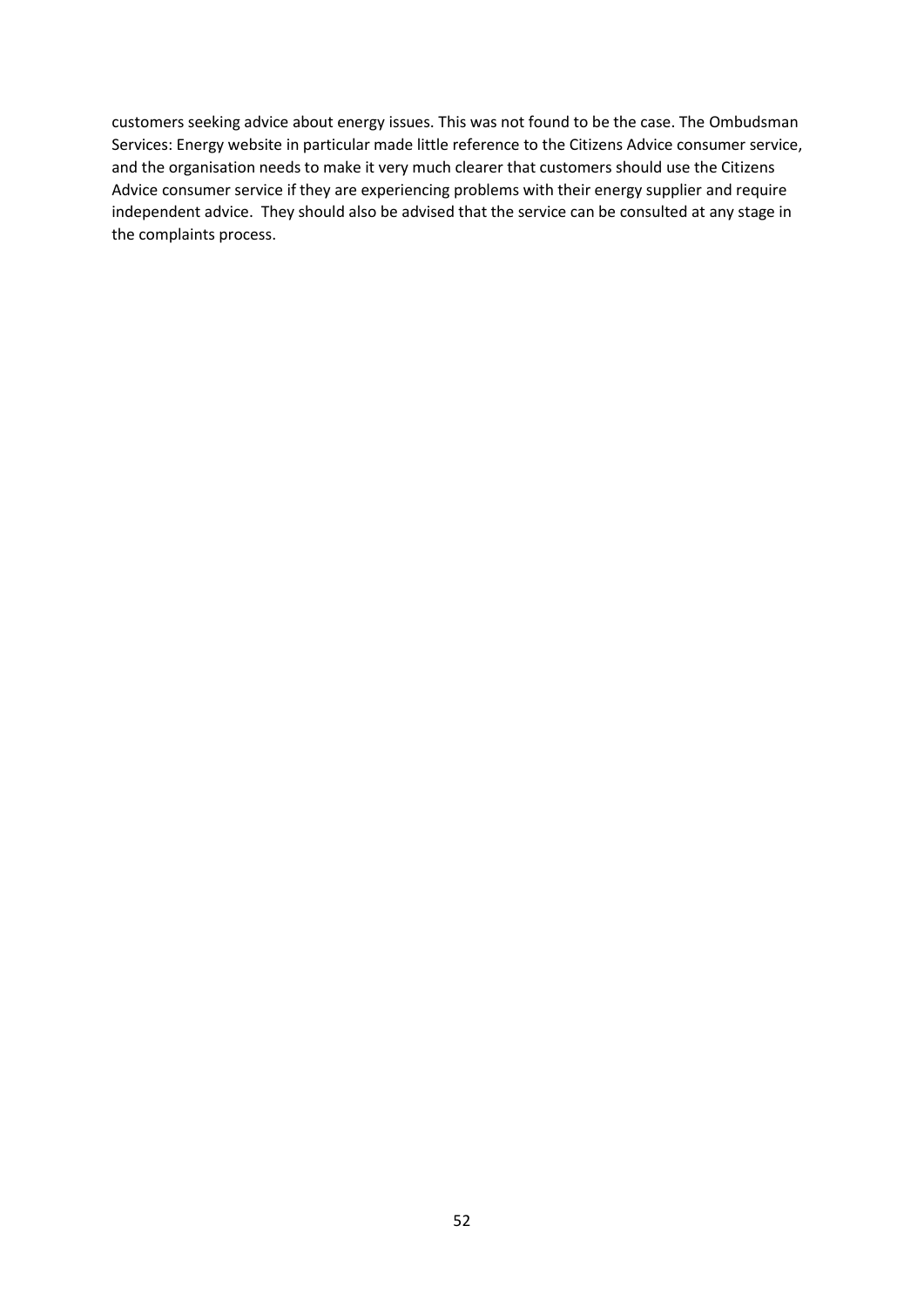# **APPENDIX – SUPPLIER SCORING SYSTEM**

#### **WEBSITES**

|                                                                                             | <b>SCORE</b>   |
|---------------------------------------------------------------------------------------------|----------------|
| 1 click from home page to CS                                                                | 10             |
| 2 clicks from home page to CS                                                               | $5*$           |
| 1 click from home page to OSE                                                               | 10             |
| 2 clicks from home page to OSE                                                              | $5*$           |
| The word 'complaints' appears on the home page without moving cursor                        | 10             |
| The word 'complaints' appears on the home page with moving cursor                           | $5*$           |
| Taken immediately to the complaints page if the word 'complaint' is entered into the        | 5              |
| search facility                                                                             |                |
| Complaints procedure is described on website as opposed to a PDF document                   | 5              |
| Dedicated complaints page on website                                                        | 5              |
| CS located on dedicated complaints page                                                     | 10             |
| OSE located on dedicated complaints page                                                    | 5              |
| 2 or fewer 'page downs' hit to see CS details on complaints page                            | 5              |
| 2 or fewer 'page downs' hit to see OSE details on complaints page                           | $\overline{5}$ |
| Steps involved in the complaints procedure outlined and includes OSE                        | 5              |
| CS mentioned before OSE                                                                     | $\overline{2}$ |
| Link to 'Know Your Rights' document (updated version)                                       | 5              |
| CS description - free and independent/impartial                                             | 5              |
| CS description - can be consulted at any stage in the complaints process                    | 5              |
|                                                                                             | 10             |
| New CS website details (www.citizensadvice.org.uk/energy) and the new 0345 phone            |                |
| number given on webpage                                                                     |                |
| Link to CS website on webpage                                                               | 5              |
| Link to CS online web form on webpage                                                       | $\overline{2}$ |
| https://forms.adviceguide.org.uk/complaint energy.aspx                                      |                |
| OSE description - free, independent, investigates complaints if no resolution after 8 weeks | 5              |
| and decision is binding for supplier                                                        |                |
| OSE website details and 0330 phone number given on webpage                                  | 10             |
| Link to OSE website on webpage                                                              | 5              |
| Link to OSE email on webpage                                                                | $\overline{2}$ |
| <b>TOTAL</b>                                                                                | 131            |

\* - not included in maximum score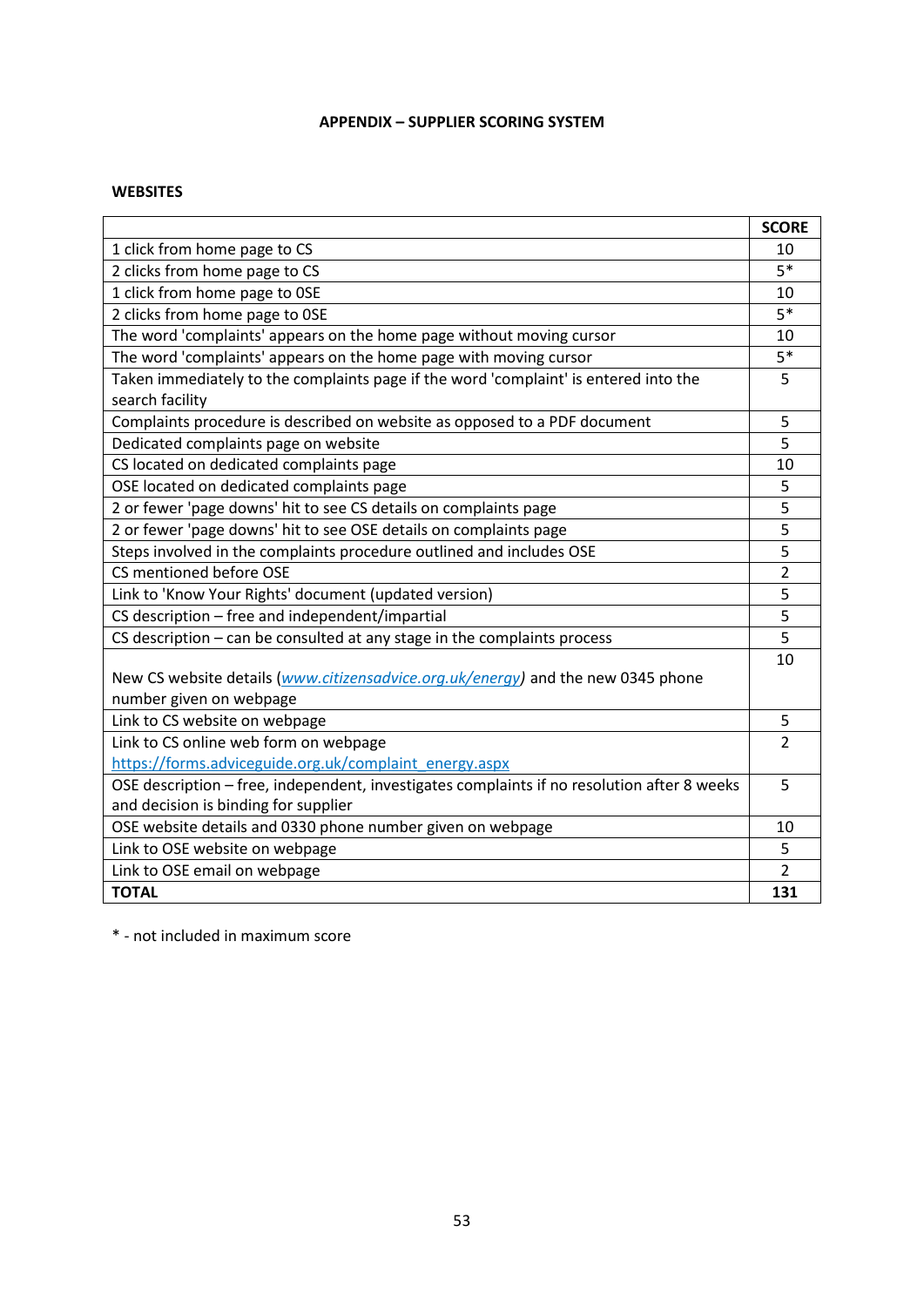# **BILL FOR QCC CUSTOMERS, STATEMENT OF ACCOUNT FOR DD CUSTOMERS AND STATEMENT OF ACCOUNT FOR PPM CUSTOMERS**

|                                                                                             | <b>SCORE</b> |
|---------------------------------------------------------------------------------------------|--------------|
| CS mentioned                                                                                | 10           |
| OSE mentioned                                                                               | 10           |
| Dedicated complaints section                                                                | 5            |
| Steps involved in the complaints procedure outlined and includes OSE                        |              |
| CS located in dedicated complaints section                                                  | 5            |
| OSE located in dedicated complaints section                                                 |              |
| CS mentioned before OSE                                                                     | 2            |
| Both organisations given the same prominence                                                |              |
| Reference to 'Know Your Rights' publication within CS description                           |              |
| CS description - free and independent/impartial                                             | 5            |
| New CS website details (www.citizensadvice.org.uk/energy) and the new 0345 phone            | 10           |
| number given                                                                                |              |
| OSE description – free, independent, investigates complaints if no resolution after 8 weeks |              |
| and decision is binding for supplier                                                        |              |
| OSE website details and 0330 phone number given                                             | 10           |
| <b>TOTAL</b>                                                                                | 70           |

# **ANNUAL STATEMENT**

|                                                                                     | <b>SCORE</b> |
|-------------------------------------------------------------------------------------|--------------|
| CS mentioned                                                                        | 10           |
| Reference to 'Know Your Rights' publication within CS description                   |              |
| Reference to Ofgem confidence code                                                  |              |
| $CS$ description $-$ impartial                                                      |              |
| New CS website details (www.citizensadvice.org.uk/energy) and new 0345 phone number | 10           |
| given                                                                               |              |
| <b>TOTAL</b>                                                                        | 26           |

# **NOTIFICATION OF UNILATERAL CONTRACT VARIATION**

|                                                                                     | <b>SCORE</b> |
|-------------------------------------------------------------------------------------|--------------|
| CS mentioned                                                                        | 10           |
| Reference to 'Know Your Rights' publication within CS description                   |              |
| Reference to Ofgem confidence code                                                  |              |
| CS description – free and independent/impartial                                     |              |
| New CS website details (www.citizensadvice.org.uk/energy) and new 0345 phone number |              |
| given                                                                               |              |
| <b>TOTAL</b>                                                                        |              |